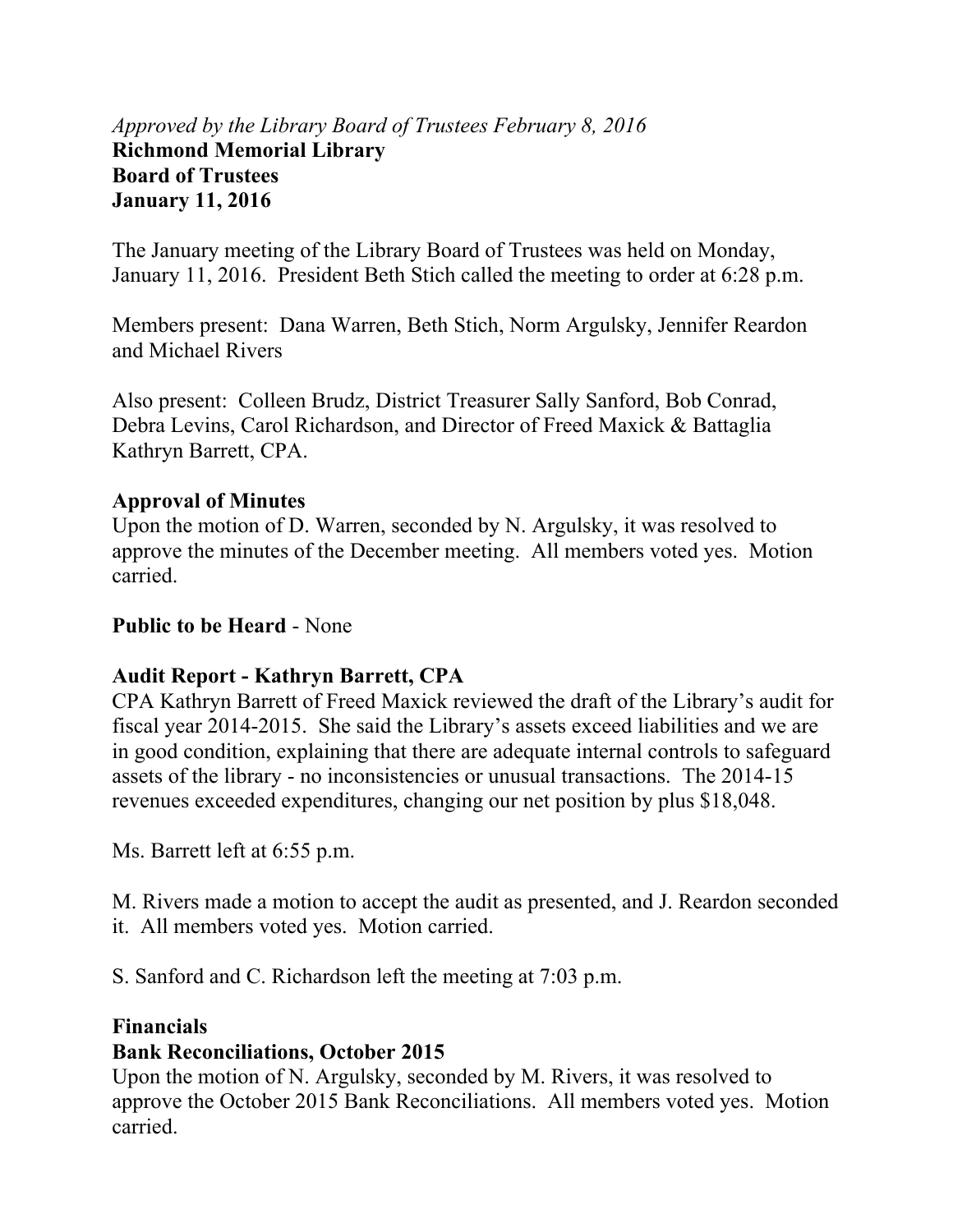# **Summary of Revenues and Appropriations, October 2015**

Upon the motion of N. Argulsky, seconded by M. Rivers, it was resolved to approve the October 2015 Summary of Revenues and Appropriations. All members voted yes. Motion carried.

### **Bank Reconciliations, November 2015**

Upon the motion of N. Argulsky, seconded by M. Rivers, it was resolved to approve the November 2015 Bank Reconciliations. All members voted yes. Motion carried.

### **Summary of Revenues and Appropriations, November 2015**

Upon the motion of N. Argulsky, seconded by M. Rivers, it was resolved to approve the November 2015 Summary of Revenues and Appropriations. All members voted yes. Motion carried.

### **Approval of Invoices for Payment**

Upon the motion of N. Argulsky, seconded by M. Rivers, it was resolved to approve the payment of \$12,179.25 on Supplemental Warrant 34. All members voted yes. Motion carried.

Upon the motion of N. Argulsky, seconded by M. Rivers, it was resolved to approve the payment of \$3,967.71 on Supplemental Warrant 37. All members voted yes. Motion carried.

Upon the motion of N. Argulsky, seconded by M. Rivers, it was resolved to approve the manual check on Warrant 39. The amount of \$2,339.83 was received by P & A Administrative Services for December Health Care costs. All members voted yes. Motion carried.

Upon the motion of N. Argulsky, seconded by M. Rivers, it was resolved to approve the payment of \$30,313.25 on Warrant 38. All members voted yes. Motion carried.

### **Report of Librarian**

#### **Art & Interiors Subcommittee Report**

J. Reardon, D. Warren & B. Conrad met today for the Art & Interiors Subcommittee. B. Conard showed the Board sample paint chips for borders, accents and the main color that were suggested by Cheryl from Mosman's Wallpaper & Paint Co. Staff will be asked for opinions. Estimates for painting costs will be put into the next budget. D. Warren and J. Reardon will put the library art collections into pdf thumbnail to share with the Board.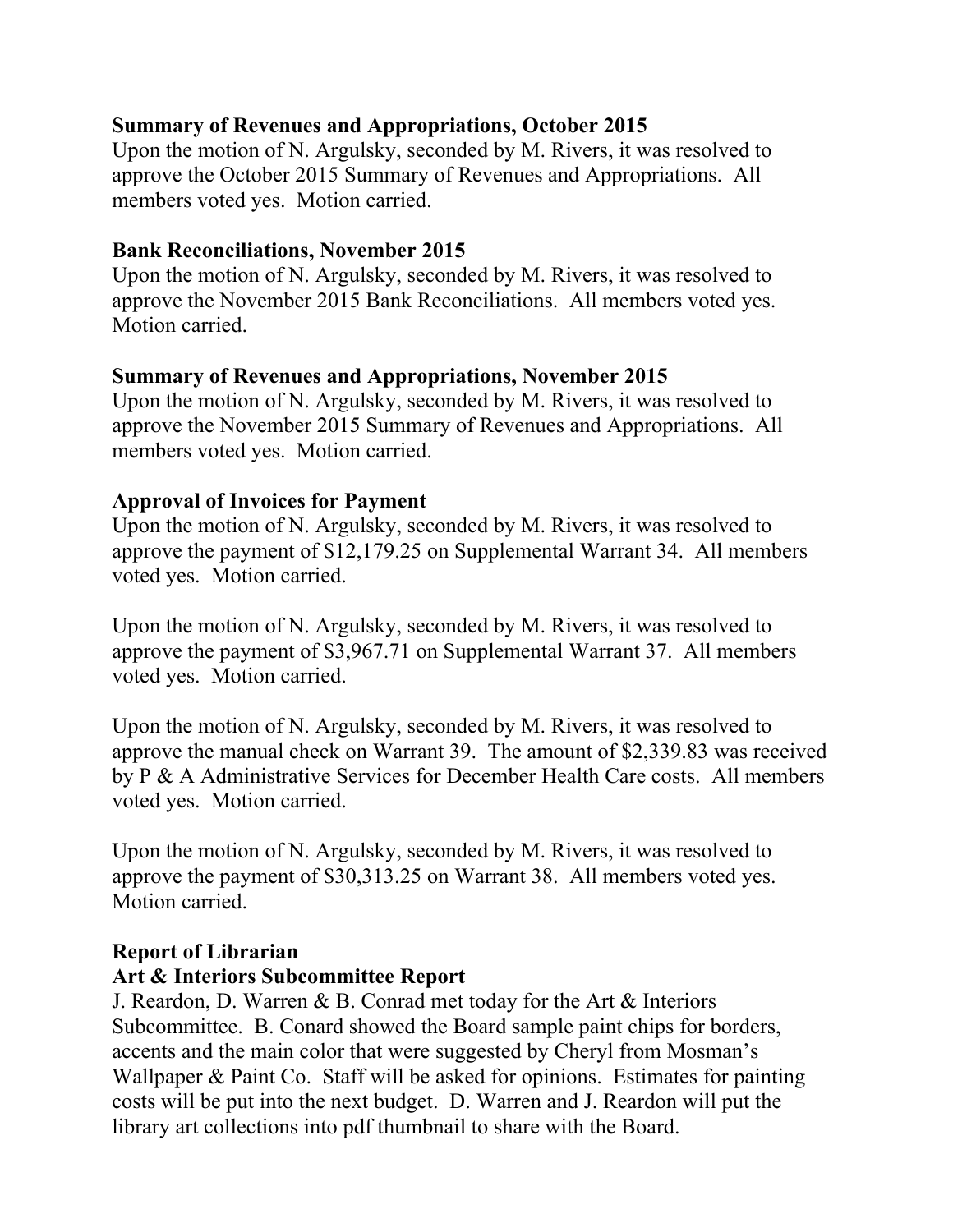#### **Music CD reclassification and circulation info**

The Dewey Decimal system is currently used for Music CD's, which assigns confusing genre classifications to music. They will be reclassified by main entry – recording artist, title, or composer.

### **Board of Education Meeting Tuesday, January 19th, 7:00 pm**

B. Conrad will present to the Board of Education when they host their Board meeting at the Library in January.

#### **Teacher in the Library Reports (selections)**

Reports from Teacher in the Library Tamara Davis were viewed.

#### **Tax forms and filing assistance**

Since tax form availability is limited at libraries, volunteers from the NYS Tax Department will be available to assist patrons with the online tax return filing January  $27^{th}$  – April  $13^{th}$ .

### **Winter Programs for Adults (flyer)**

Flyers were distributed to Board members and reviewed.

#### **NIOGA Board Vacancies**

B. Conrad announced that terms are up for the NIOGA Board for Genesee County and also a Member at Large seat. The deadline is April 1, 2016 for any Board Member that is interested.

### **Kenney Trust update**

B. Conrad is working with our Attorney T. Williams to dissolve the Kenney Trust.

#### **Communications**

B. Conrad presented a note of thanks to the Board from the Friends of the Library.

#### **New Business**

### **Approval of Standard Mileage Rate Decrease**

M. Rivers made a motion to adopt the new standard mileage rate of .54 cents per mile for business miles driven, down from 57.5 cents. N. Argulsky seconded the motion. All members voted yes. Motion carried.

### **Adjournment**

There being no further business, M. Rivers made a motion to adjourn the meeting at 7:45 p.m., seconded by J. Reardon. All members voted yes. Motion carried.

Respectfully submitted, Bob Conrad, Clerk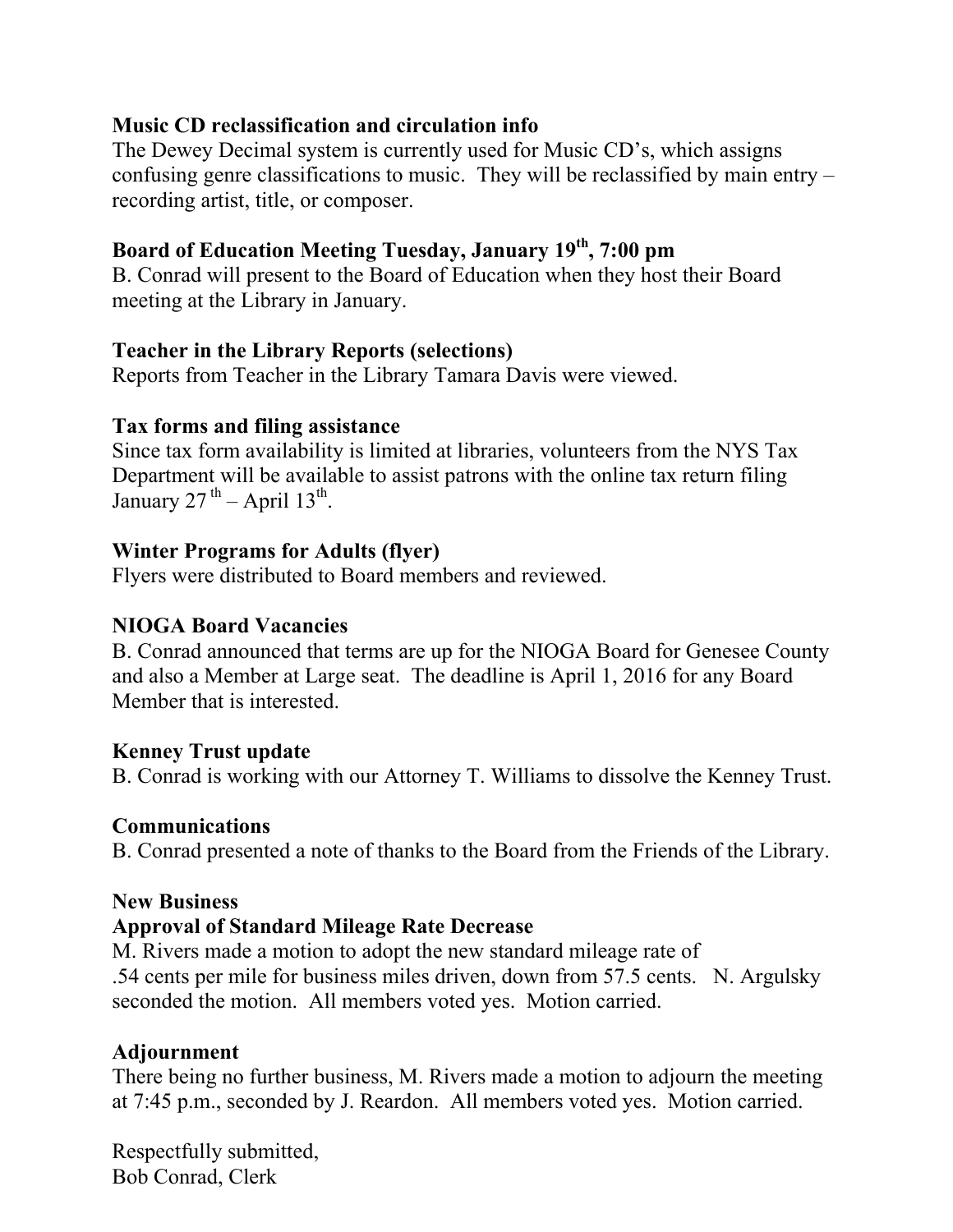#### *Approved by the Library Board of Trustees March 14, 2016* **Richmond Memorial Library Board of Trustees February 8, 2016**

The February meeting of the Library Board of Trustees was held on Monday, February 8, 2016. President Beth Stich called the meeting to order at 6:28 p.m.

Members present: Beth Stich, Dana Warren, Norm Argulsky, Jennifer Reardon and Michael Rivers

Also present: Colleen Brudz, Bob Conrad, and Debra Levins

#### **Approval of Minutes**

Upon the motion of D. Warren, seconded by J. Reardon, it was resolved to approve the minutes of the January 2016 meeting. All members voted yes. Motion carried.

#### **Public to be Heard -** None

#### **Financials**

#### **Summary of Revenues and Appropriations, June 2015 (Fiscal Year-end)**

Upon the motion of M. Rivers, seconded by J. Reardon, it was resolved to approve the June 2015 Summary of Revenues and Appropriations. All members voted yes. Motion carried.

#### **Quarterly Comparison Report**

Comparison figures of June 2014 to June 2015 estimated revenues and revenues to date were reviewed.

#### **Summary of Revenues and Appropriations, December 2015 (Fiscal Year-end)**

Upon the motion of M. Rivers, seconded by J. Reardon, it was resolved to approve the December 2015 Summary of Revenues and Appropriations. All members voted yes. Motion carried.

#### **Quarterly Comparison Report**

Comparison figures of December 2014 to December 2015 estimated revenues and revenues to date were reviewed.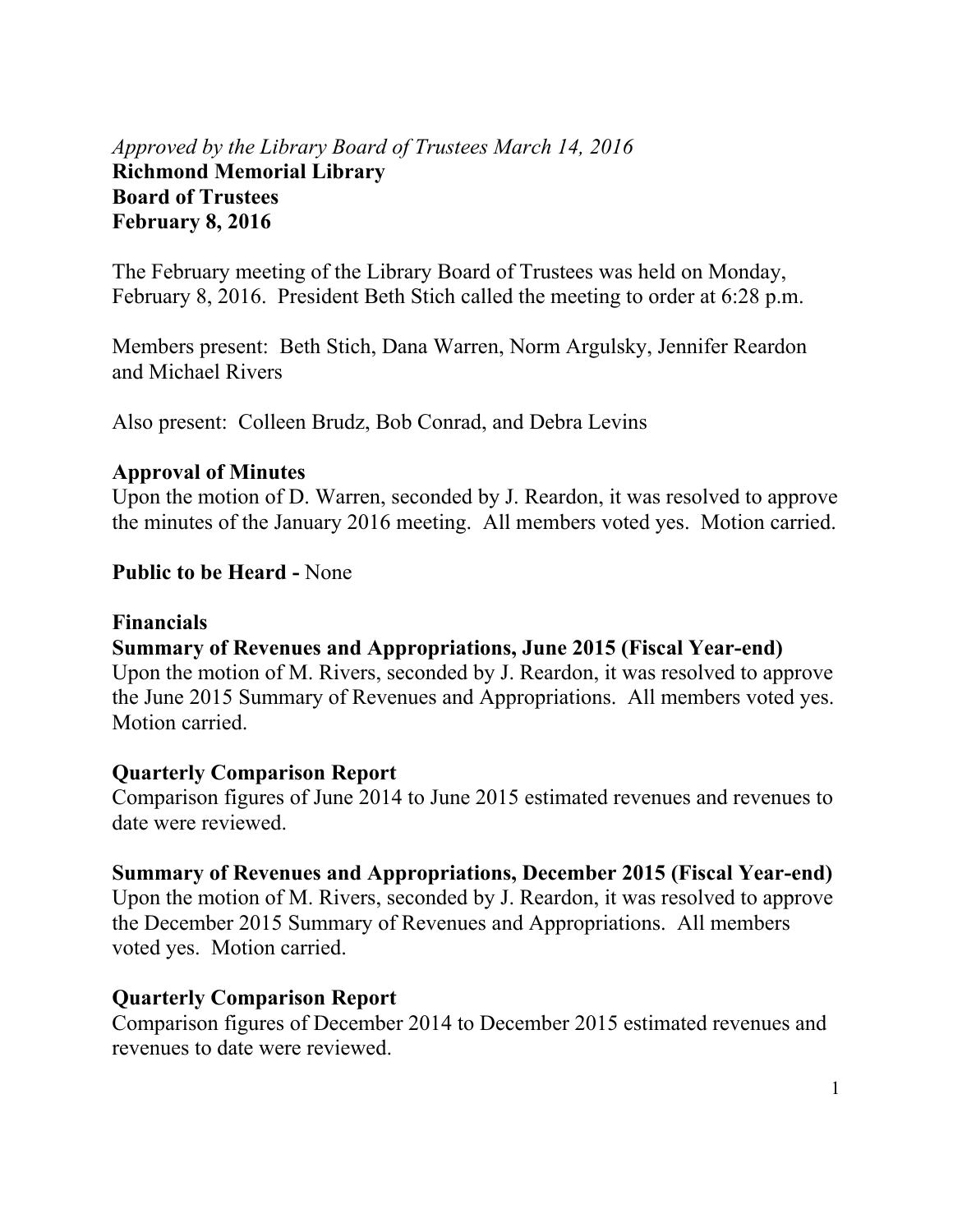#### **December 2015 Bank Reconciliations**

Upon the motion of M. Rivers, seconded by J. Reardon, it was resolved to approve the December 2015 Bank Reconciliations. All members voted yes. Motion carried.

### **Approval of Invoices for Payment**

Upon the motion of M. Rivers, seconded by J. Reardon, it was resolved to approve the payment of \$10,661.08 on Supplemental Warrant 42. All members voted yes. Motion carried.

Upon the motion of M. Rivers, seconded by J. Reardon, it was resolved to approve the payment of \$4,439.24 on Supplemental Warrant 43. All members voted yes. Motion carried.

Upon the motion of M. Rivers, seconded by J. Reardon, it was resolved to approve the manual check on Warrant 46. The amount of  $$1,838.09$  was received by P & A Administrative Services for January Health Care costs. All members voted yes. Motion carried.

Upon the motion of M. Rivers, seconded by J. Reardon, it was resolved to approve the payment of \$32,089.69 on Warrant 45. All members voted yes. Motion carried.

### **Transfers**

Upon the motion of M. Rivers, seconded by J. Reardon, it was resolved to approve a transfer of \$2,845.00 from NYS Retirement to Health Insurance to cover BC/BS Health Insurance payments through June 2016. All members voted yes. Motion carried.

Upon the motion of M. Rivers, seconded by J. Reardon, it was resolved to approve a transfer of \$8,775.55 from NYS Retirement to Health Insurance to cover Univera Health Insurance payments through June 2016. All members voted yes. Motion carried.

Upon the motion of M. Rivers, seconded by J. Reardon, it was resolved to approve a transfer of \$850.00 from NYS Retirement to Full-Time Salaries for Longevity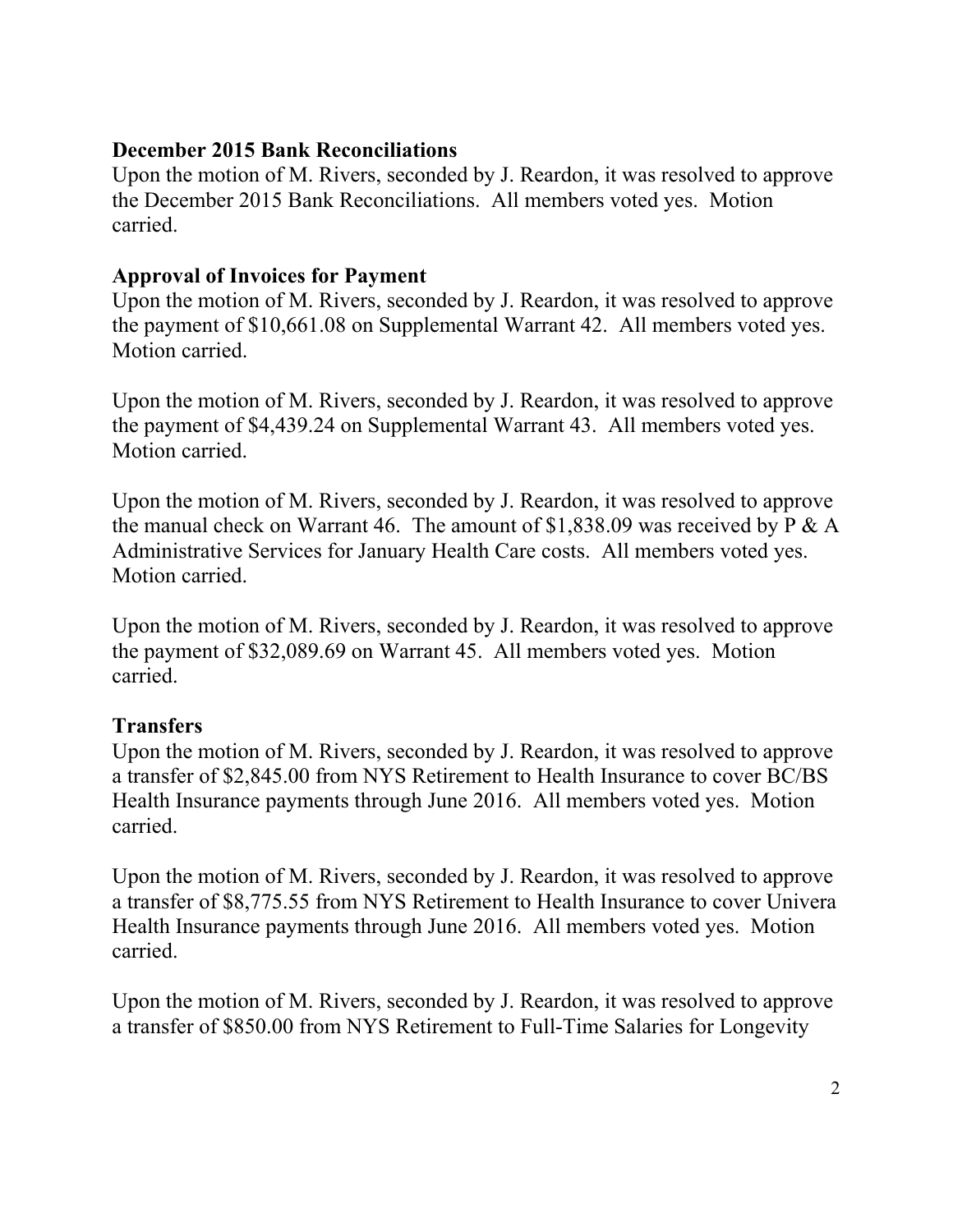Pay and Backpay (@\$425/yr) for Jim Donahue, hired 2/16/2000. All members voted yes. Motion carried.

# **Report of Librarian Selection from Teacher in the Library Reports**

Reports from Teacher in the Library Tamara Davis were viewed.

### **Acceptance of Laura Peck's Resignation**

B. Conrad informed the Board that Library Clerk Laura Peck submitted her Letter of Resignation/two week notice due to an advanced career opportunity. Her last day was January 29, 2016.

#### **Library Statistics – December 2015**

| <b>Materials Circulation</b> | 16,401 |
|------------------------------|--------|
| <b>Ebooks</b>                | 502    |
| Freegal Downloads            | 553    |
| Zinio                        | 84     |
| Hoopla                       | 62     |
| <b>Internet Usage</b>        | 2,381  |
| <b>Literacy Stations</b>     | 287    |
| Attendance                   | 12,281 |
| Website Usage                | 4,642  |

### **Gift of Roy Mason painting from Batavia City School District**

B. Conrad presented a letter to the Board from Superintendent Mr. Christopher J. Dailey stating that the Board of Education approved our Board's request for the Batavia City School District to donate to the Richmond Memorial one (1) Roy Mason Painting in memory of the late Rosemary and Theodore Surowka. Mrs. Surowka was an educator for the District in many capacities, and a long-time member/past president of the Richmond Library Board of Trustees; Mr. Surowka was the Batavia City School District Business Administrator for many years. In Mr. Dailey's letter, he noted that Mr. & Mrs. Surowka served the needs of Batavia in many ways, "These individuals devoted a vast amount of time and dedication to the students, parents and to the community through their involvement with not only the schools but the library. May their legend live on through the display of this artwork."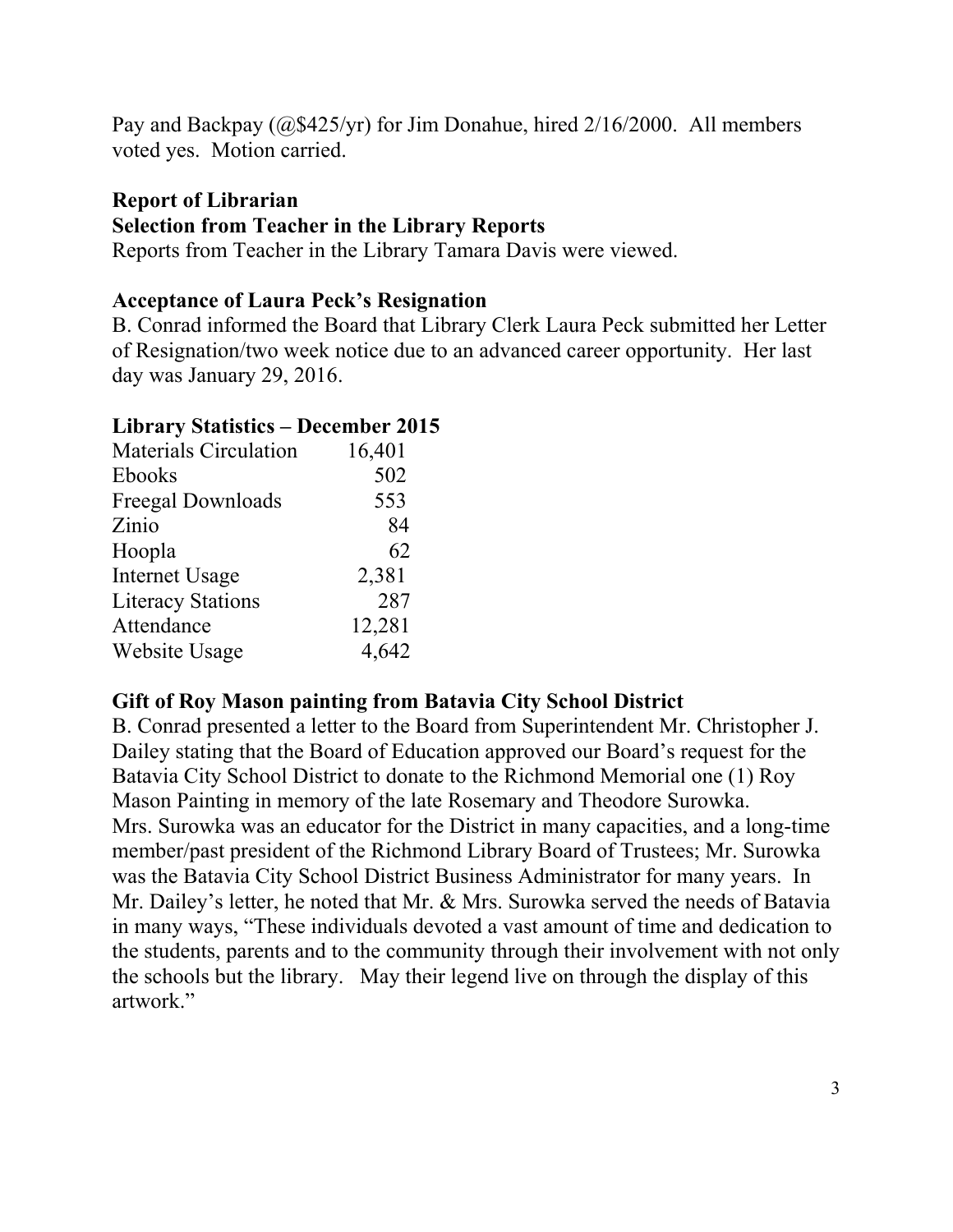Upon the motion of D. Warren, and seconded by J. Reardon, the donation of the Roy Mason painting from the Batavia City Schools was accepted. All members voted yes. Motion carried.

Board President B. Stich will draft a thank you letter to the School District. Plaques will be made for the paintings. The Art and Interiors Committee will discuss the possibility of an official dedication of the donated Roy Mason painting along with the Library's Roy Mason painting to honor the Surowkas.

### **Director's Timeline:**

Due to Director B. Conrad's upcoming vacation February 12th-26th, he gave a brief itinerary of his schedule and the deadlines he will meet: The Annual Report for NY State is due to NIOGA February 19th; the Fiscal Year 2016-17 Budget Draft will be scanned to the Finance Subcommittee by March 4th for the March 7th meeting; the Library Board will vote on the Budget at the March 14th Board Meeting; the Annual Report will be available to the public along with the Budget Newsletter publication and distribution by April  $4<sup>th</sup>$ .

#### **Plans for Budget Newsletter**

B. Conrad discussed plans for a revised Annual Budget Newsletter along with funding plans to print and distribute it to either our chartered area or all of Genesee County. M. Rivers suggested inviting other County Libraries to include their activities in the newsletter. Price quotes will be passed onto the Friends of the Library if they are able to help with the funding.

#### **New Business**

#### **Correction to Minutes, December 14, 2015**

Upon the motion of M. Rivers, seconded by J. Reardon, it was resolved to correct the December 14, 2015 Board Meeting Minutes regarding the 2015 Holiday Calendar motion to state that staff who work Saturday, December  $26<sup>th</sup>$ , earn a comp day to be used as per the Employee Handbook guidelines which stipulate within *two* months [instead of one month]. All members voted yes. Motion carried*.*

#### **2016-17 Budget Vote/Trustee Election Resolutions**

UPON THE MOTION OF M. Rivers, seconded by D. Warren, the following 5 (five) resolutions were adopted. All members voted yes. Motion carried.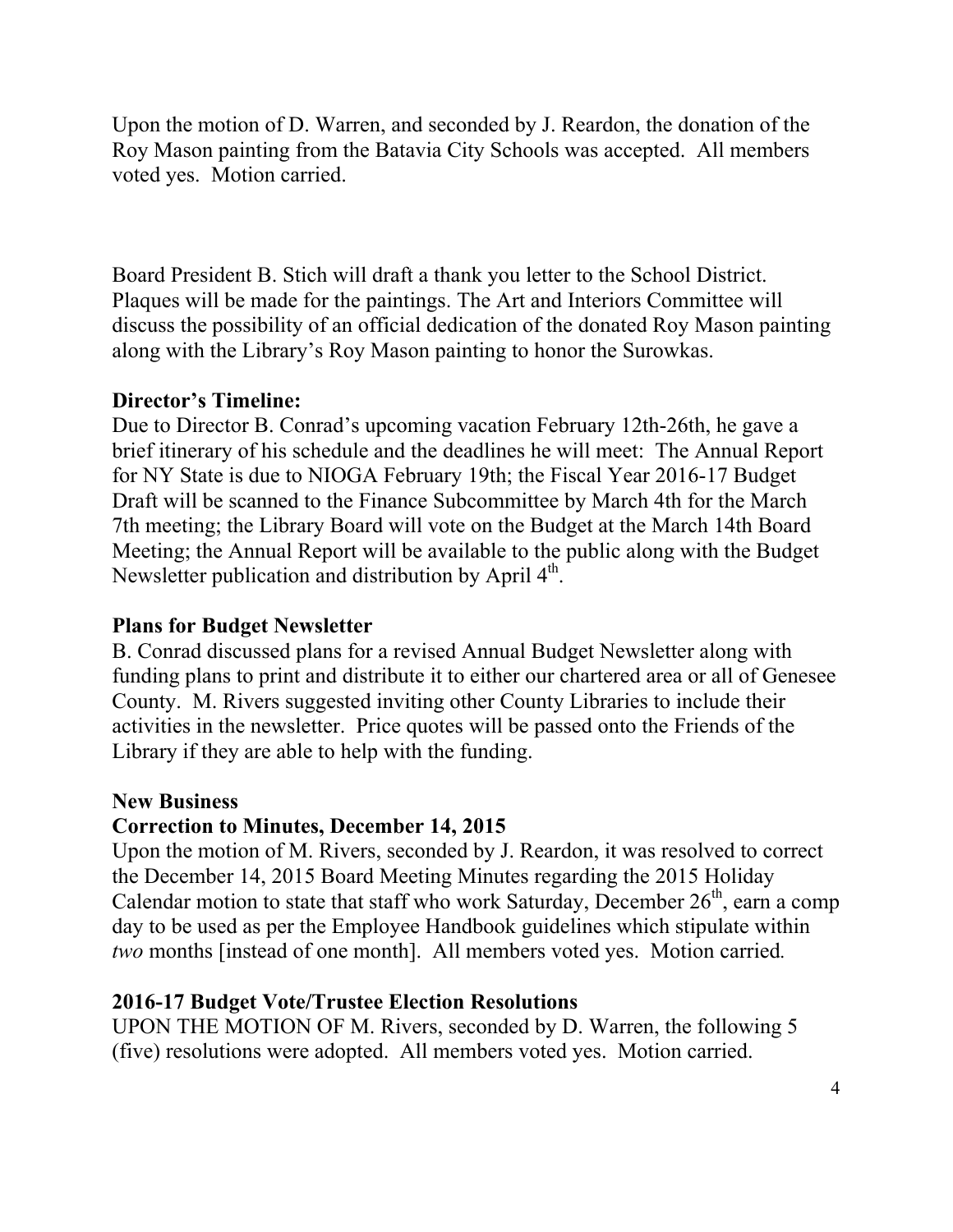# **1) RESOLUTION APPOINTING BOARD OF REGISTRATION**

RESOLVED that, pursuant to section 2606 of Education Law, the Board of Trustees of Richmond Memorial Library, Batavia, Genesee County, New York hereby appoints a Board of Registration for the term of one (1) year, consisting of one (1) member which number the Board of Trustees deems necessary, to wit, the following person:

Ms. Debra Levins

BE IT RESOLVED, that the Board of Trustees hereby designates Richmond Memorial Library, 19 Ross Street, Batavia, New York, which is a place within the said Batavia City School District, as the place where such Board of Registration shall oversee for the purpose of preparing a register of qualified voters of the District pursuant to Section 2606 of Education Law, and the compensation for Ms. Debra Levins is hereby fixed at a stipend of \$210.00.

By the order of the Board of Trustees Richmond Memorial Library Dated: February 8, 2016

> Robert Conrad, Clerk of the Board of Trustees of Richmond Memorial Library

### **2) RESOLUTION NOTICING TIME AND PLACE OF REGISTRATION OF VOTERS FOR SPECIAL DISTRICT MEETING OF RICHMOND MEMORIAL LIBRARY, 19 ROSS STREET, BATAVIA, NEW YORK**

BE IT RESOLVED, that the said Board of Registration is hereby directed to meet on April 12, 2016 at Richmond Memorial Library, 19 Ross Street, Batavia, New York, during the hours of 1:00 o'clock PM to 5:00 o'clock PM and from 7:00 o'clock PM to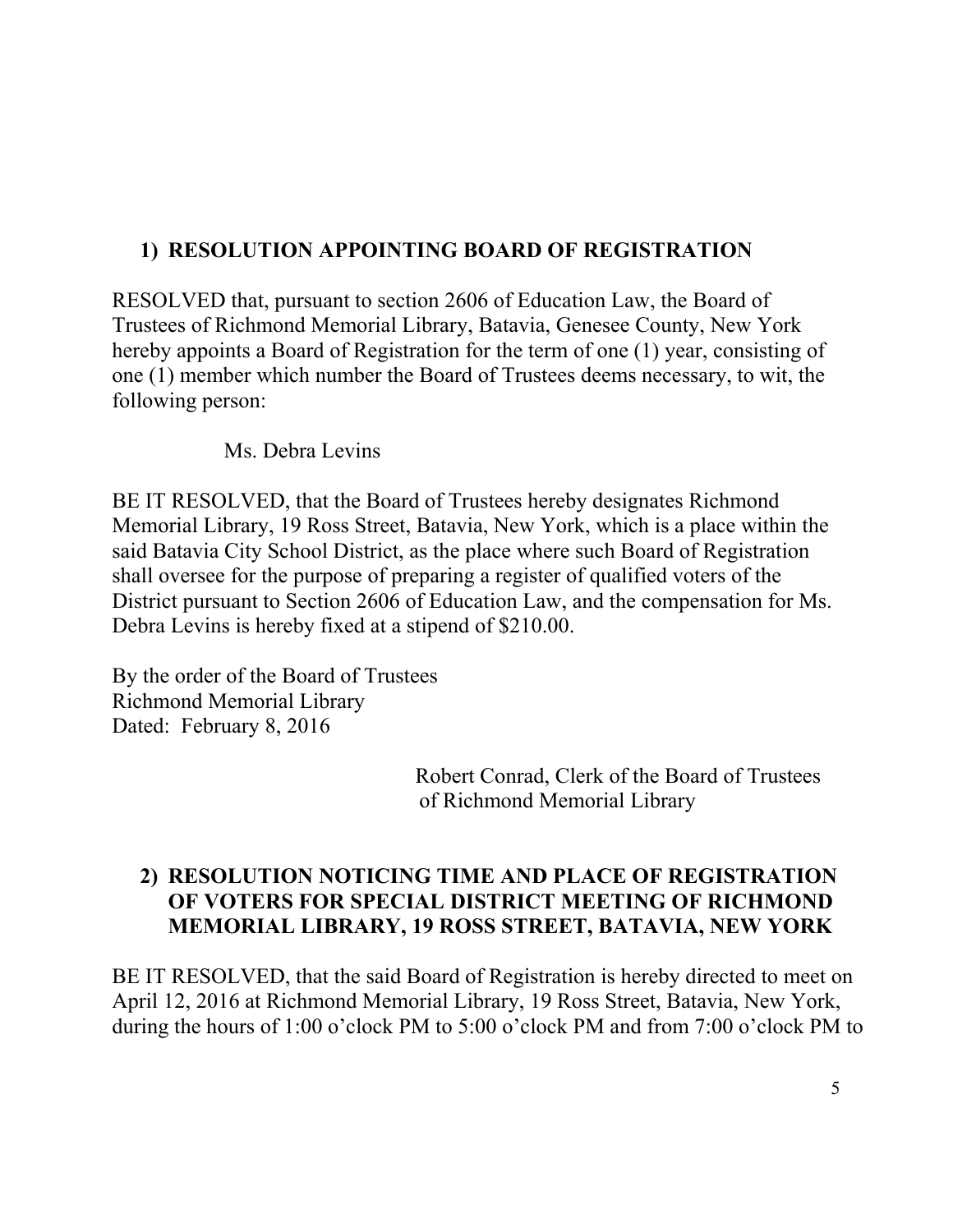9:00 o'clock PM, for the purpose of preparing the registers for the forthcoming special district meeting,

BE IT FURTHER RESOLVED, that this Board of Trustees shall publish a notice of registration, and the clerk is hereby directed to do so, once in each of the two (2) weeks preceding the 12<sup>th</sup> of April, to wit, on March 29th and April 5th in the *Batavia Daily News*, which notice shall be in the following form:

#### **NOTICE OF TIME AND PLACE OF REGISTRATION OF VOTERS FOR SPECIAL DISTRICT MEETING RICHMOND MEMORIAL LIBRARY, BATAVIA, GENESEE COUNTY, NEW YORK**

NOTICE IS HEREBY GIVEN that for the purpose of preparing registers of the qualified voters of the City School District of the City of Batavia, New York, at Richmond Memorial Library, 19 Ross Street, Batavia, New York on April 12, 2016 from 1:00 o'clock PM to 5:00 o'clock PM and from 7:00 PM to 9:00 PM. "Any person otherwise qualified to vote who is not currently registered under permanent personal registration in the election district in which he or she resides, or who has moved to another residence within that district following the date of such registration, or who has not voted at a general election at least once in the last four successive calendar years, should, in order to be entitled to vote, present himself or herself personally for the registration or otherwise register at the Genesee County Board of Elections."

By order of the Board of Trustees Richmond Memorial Library Dated: February 8, 2016

> Robert Conrad, Clerk of the Board of Trustees of Richmond Memorial Library

#### **3) RESOLUTION TO NOTICE THE FILING OF REGISTERS FOR THE SPECIAL DISTRICT MEETING OF RICHMOND MEMORIAL LIBRARY, BATAVIA , GENESEE COUNTY, NEW YORK**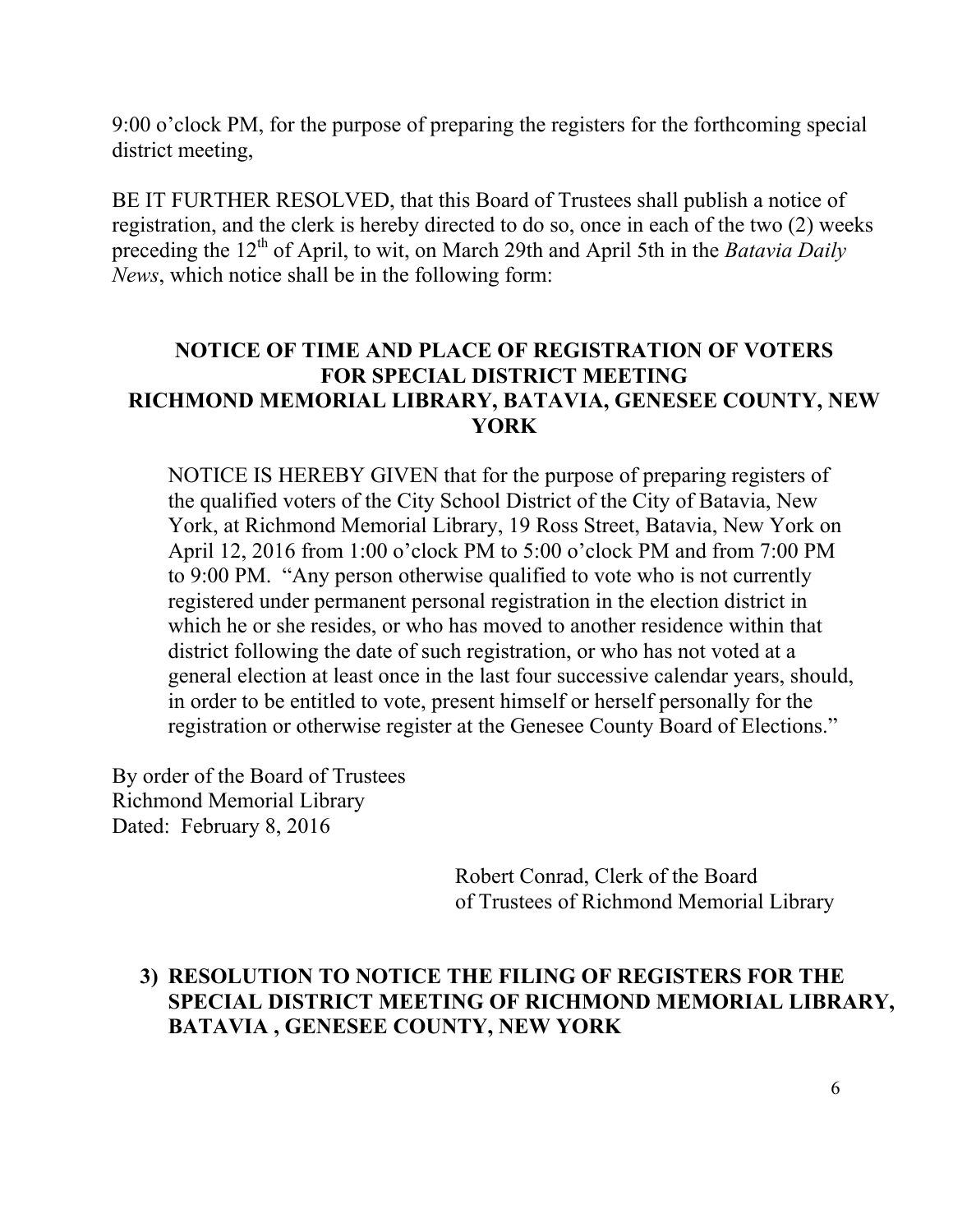RESOLVED: that pursuant to Section 2606 of Education Law, the Board of Trustees of Richmond Memorial Library publish, and it hereby directs the clerk thereof so to do, a motion stating that the library election registers have been filed and noting that the Richmond Memorial Library, 19 Ross St., Batavia, New York as the place at which they are on file, and setting the hours to wit: from 9:00 o'clock AM to 5:00 o'clock PM in each week day other than Saturday from date of the notice up to May 3, 2016 when they will be open for inspection and such notice shall be published once in each of the two weeks preceding such election in the *Batavia Daily News*, as newspaper having a general circulation in said City School District of Batavia, to wit: on April 19 and April 26, 2016 which said notice shall be in the following form:

#### **NOTICE OF FILING OF REGISTERS SPECIAL DISTRICT MEETING, RICHMOND MEMORIAL LIBRARY, BATAVIA, GENESEE COUNTY, NEW YORK**

NOTICE IS HEREBY GIVEN that the registers prepared as provided in section 2606 of the Education Law have been completed and have been filed in the Richmond Memorial Library and notice is further given that said registers will continue to be on file at the Richmond Memorial Library, 19 Ross St., and will be open for inspection from the hours of 9:00 o'clock AM to 5:00 o'clock PM in each week day other than Saturday from the date hereof up to the date of annual meeting to wit: May 3, 2016.

By order of the Board of Trustees Richmond Memorial Library Dated: February 8, 2016

> Robert Conrad, Clerk of the Board of Trustees of Richmond Memorial Library

### **4) RESOLUTION NOTICING SPECIAL DISTRICT MEETING OF RICHMOND MEMORIAL LIBRARY**

RESOLVED, that pursuant to section 2004 of Education Law, that the Board of Trustees of Richmond Memorial Library, cause, and hereby does direct the clerk to cause a notice to be published four times within the seven weeks, next preceding such district meeting, the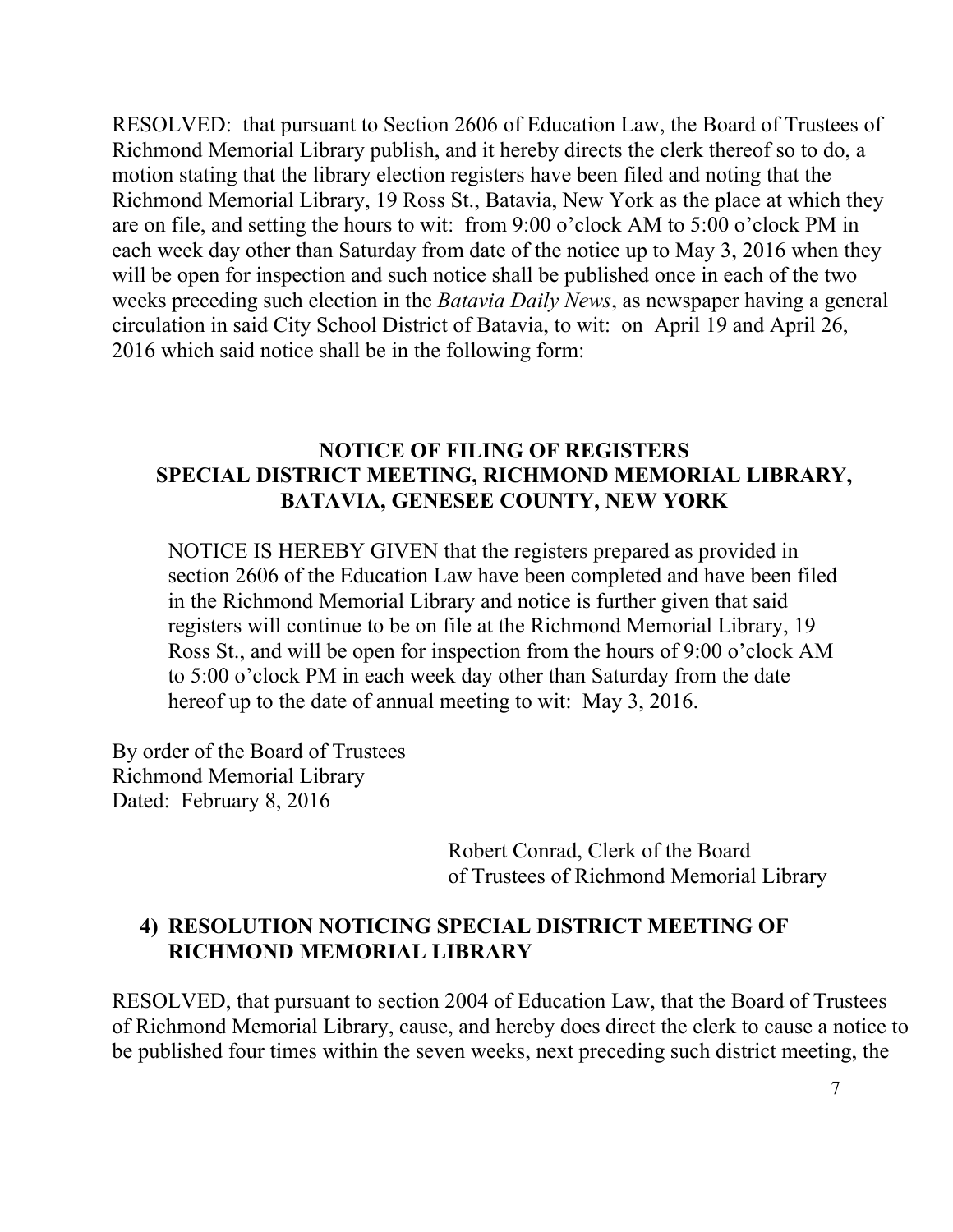first publication to be at least forty-five days before said meeting on May 3, 2016, which dates of publication shall be on March 15, March 22, March 29 and April 5 in the following form:

### **NOTICE OF SPECIAL DISTRICT MEETING OF BATAVIA CITY SCHOOL DISTRICT BATAVIA, GENESEE COUNTY, NEW YORK ON BEHALF OF RICHMOND MEMORIAL LIBRARY**

NOTICE IS HEREBY GIVEN, that a special district meeting of the qualified voters of the Batavia City School District, Batavia, Genesee County, New York, will be held at Richmond Memorial Library, 19 Ross Street, Batavia, New York on Tuesday, May 3, 2016 during the hours of 9:00 o'clock AM to 9:00 o'clock PM, prevailing time, during which hours polls will be open for the purposes of voting, by paper ballot, upon the following items:

- (1) To adopt the Annual Library District Budget of Richmond Memorial Library for the fiscal year 2016-2017 and to authorize the requisite portion thereof to be raised by taxation on the taxable property of said School District; and,
- (2) To elect one (1) Trustee of Richmond Memorial Library to fill a five-year term commencing July 1, 2016 and ending June 30, 2021, as a result of the expiration of the term of office presently held by Dana Warren; and,

FURTHER NOTICE IS HEREBY GIVEN, that for the purposes of voting at such meeting on May 3, 2016, the polls will be open between the hours of 9:00 o'clock AM and 9:00 o'clock PM, prevailing time, and voting will be held in the Richmond Memorial Library, 19 Ross Street, Batavia, New York; and,

FURTHER NOTICE IS HEREBY GIVEN, that a copy of the statement of the amount of money which will be required for the ensuing year for Richmond Memorial Library's purposes, exclusive of public monies, may be obtained by any taxpayer in Batavia City School District during the seven days immediately preceding said meeting, except Sunday and holidays, from Richmond Memorial Library, located at 19 Ross Street, Batavia, New York, during the hours of 9:00 o'clock AM to 5:00 o'clock PM, prevailing time; and,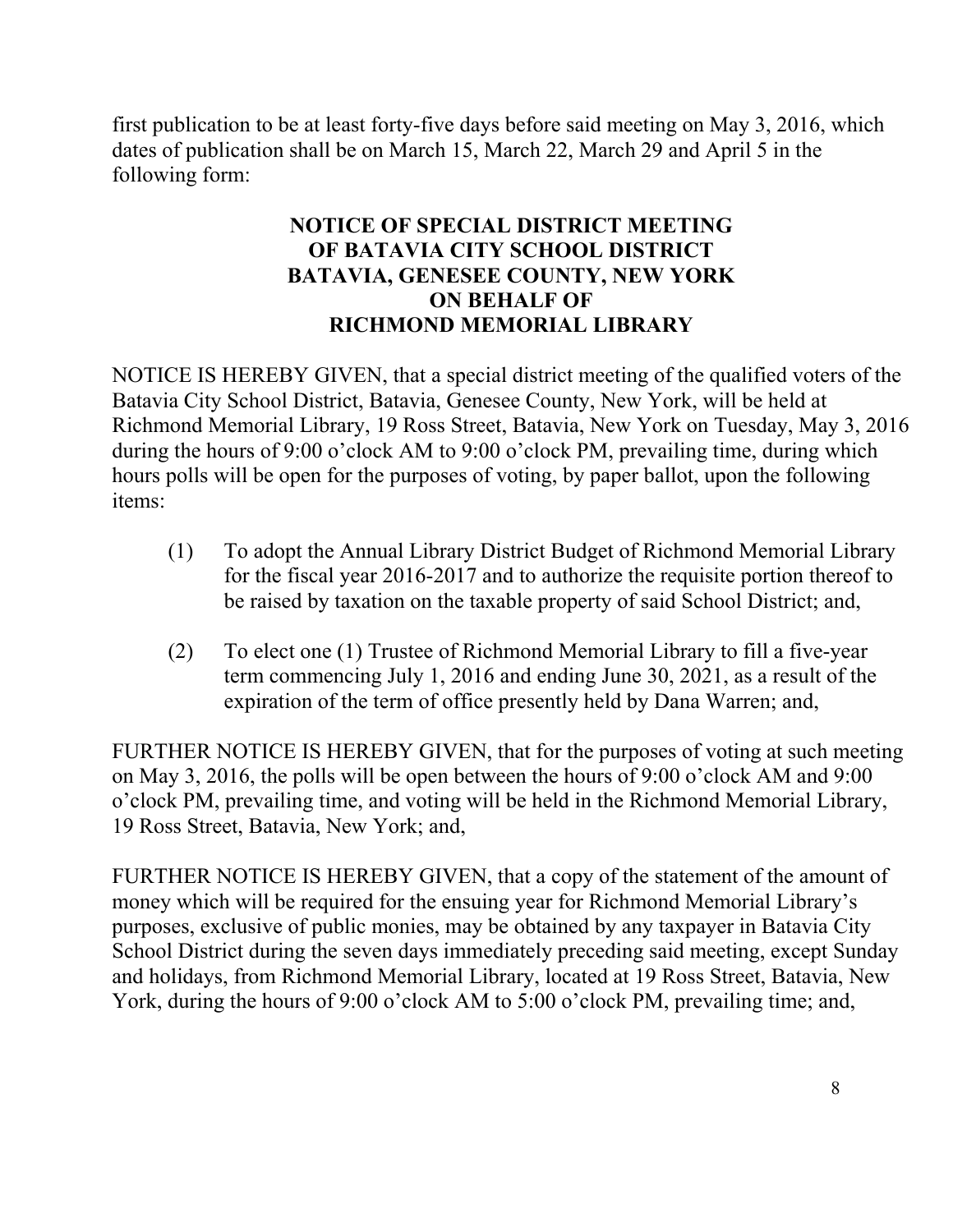FURTHER NOTICE IS HEREBY GIVEN, that pursuant to Section 2017 of Education Law a public information meeting for purposes of discussion of the expenditure of funds and the budgeting thereof, will be held at Richmond Memorial Library, 19 Ross Street, Batavia, New York, on Monday, April 11, 2016 at 7:00 PM; and,

FURTHER NOTICE IS HEREBY GIVEN, that petitions nominating candidates for the office of Trustee of Richmond Memorial Library shall be filed in the Office of the Clerk of the Richmond Memorial Library, 19 Ross Street, Batavia, New York, not later than Wednesday, March 30, 2016 which petitions shall be filed between the hours of 9:00 o'clock AM to 5:00 o'clock PM, prevailing time. Vacancies on the library board are not considered separate, specific offices, and the nominating petitions, therefore, shall not describe any specific vacancies upon the library board for which the candidate is nominated. Each petition must be directed to the Clerk of the Richmond Memorial Library, must be signed by at least twenty-five (25) qualified voters of the School District, and must state the residence of each signer, and the name and residence of the candidate; and,

FURTHER NOTICE IS HEREBY GIVEN, that personal registration of voters is required either pursuant to Section 2606 of Education Law or pursuant to article 5 of the Education Law. If a voter has heretofore registered pursuant to Section 2606 of Education Law and has voted at any annual or specific district meeting within the past four years, such voter is eligible to vote at this election; if a voter is registered and eligible to vote pursuant to Article 5 of the Election Law, such voter is also eligible to vote at this election. All other persons who wish to vote must register. The Board of Registration will meet for the purpose of registering all qualified voters of the District pursuant to Section 2606 of Education Law at Richmond Memorial Library on Tuesday,

April 12, 2016 between the hours of 1:00 o'clock PM and 5:00 o'clock PM, and 7:00 o'clock PM and 9:00 o'clock PM, prevailing time, and in addition, voters may register at the Genesee County Board of Elections, to add any additional names to the register to be used at the aforesaid election, at which time any person will be entitled to have his or her name placed on such registers, providing that at the meeting of the Board of Registration he or she is known, or proven to the satisfaction of the Board of Registration to be then or thereafter entitled to vote at such public hearing or election for which such registers are prepared, and that the registers so prepared pursuant to section 2606 of the Education Law of the State of New York and the registration list prepared by the Board of Elections of Genesee County will be filed in the office of the Clerk of Richmond Memorial Library, 19 Ross Street, Batavia, New York and will be open for inspection by any qualified voter of the District between the hours of 9:00 o'clock AM to 5:00 o'clock PM, prevailing time, on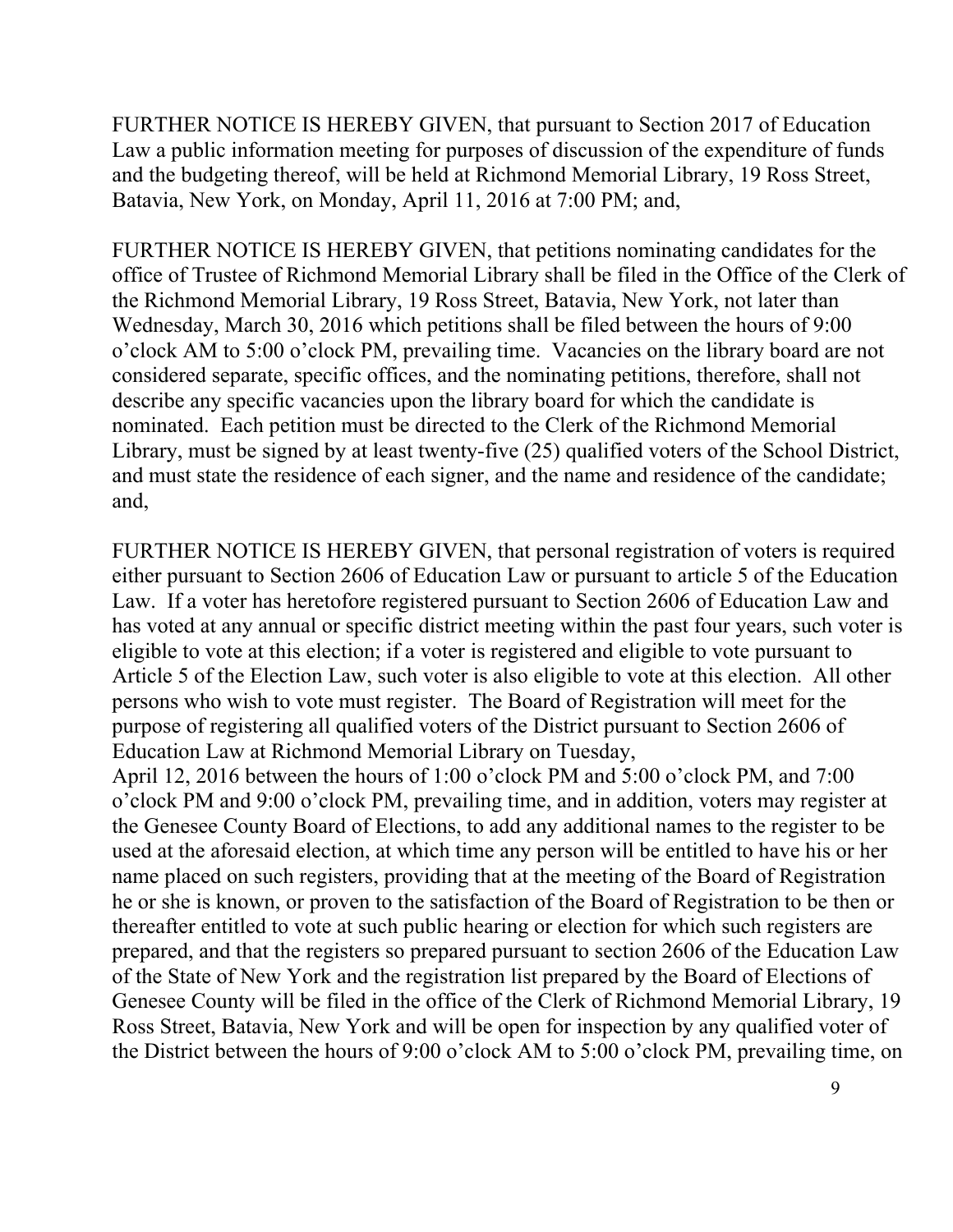and after April 19, 2016 and each day thereafter prior to the day set for the special district meeting, except holidays, Saturdays and Sundays; and,

FURTHER NOTICE IS HEREBY GIVEN, that pursuant to the provisions of 2018-a of the Education Law, absentee ballots for the election of Trustee of the Library and the adoption of the annual budget may be applied for at the Richmond Memorial Library, 19 Ross Street between the hours of 9:00 o'clock AM to 5:00 o'clock PM. Such application must be received by the Clerk of the Richmond Memorial Library by 4:00 o'clock PM on April 25, 2016 if the ballot is to be mailed to the voter or by 4:00 o'clock PM on May 2, 2016 if the ballot is to be delivered personally to the voter. Absentee ballots shall be available at Richmond Memorial Library during regular business hours beginning March 31, 2016. A list of all persons to whom absentee ballots shall have been issued will be available in the Richmond Memorial Library on each of the five (5) days prior to May 3, 2016, except Saturday, Sunday and holidays, and such list will be posted at the polling place in the Richmond Memorial Library on May 3, 2016.

By order of the Board of Trustees Richmond Memorial Library Dated: February 8, 2016

> Robert Conrad, Clerk of the Board of Trustees of Richmond Memorial Library

### **5) RESOLUTION APPROVING RULES AND REGULATIONS GOVERNING PROOF OF IDENTITY FOR NEW VOTERS**

RESOLVED: That pursuant to section 2607 of the Education Law, and establishing the same procedures approved by the Batavia Board of Education for governing proof of identity of new voters at their April 23, 1996 meeting, the Board of Trustees of Richmond Memorial Library hereby approves for the Special District Meeting of Richmond Memorial Library on May 3, 2016 the following rules and regulations:

#### **RULES AND REGULATIONS GOVERNING PROOF OF IDENTITY FOR NEW VOTERS**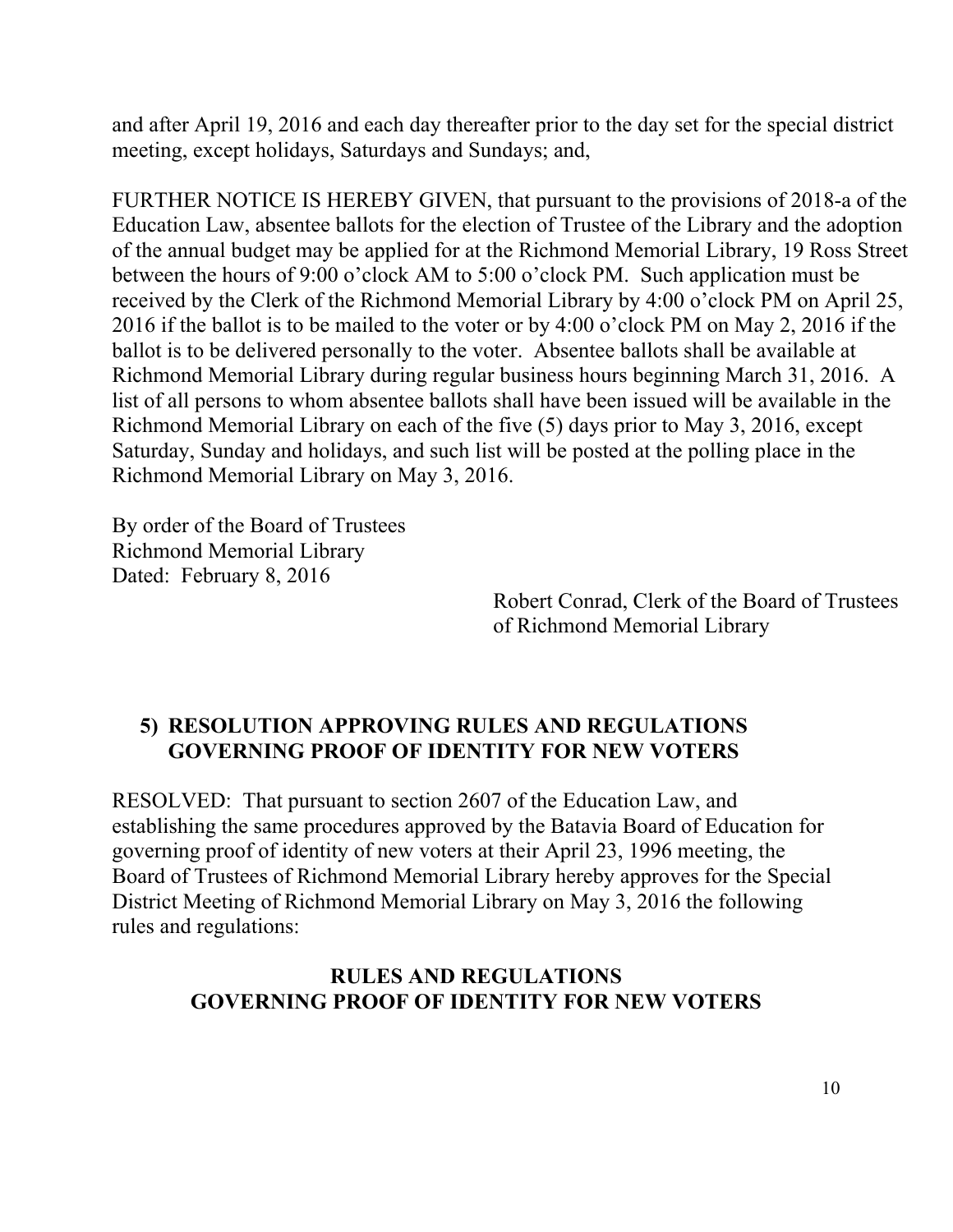- 1. A personal acquaintance by any one member of the Inspectors of Election shall be sufficient evidence to establish identity.
- 2. The production of a New York State Driver's license with a signature shall be sufficient evidence of identity.
- 3. The production of a Social Security card shall be sufficient evidence of identity.
- 4. The production of a Selective Service registration card shall be sufficient evidence of identity.
- 5. The making of a statement by the voter in writing before the chairman of the Inspectors of Election that he or she is the person who seeks to vote shall be sufficient proof of identity.

By order of the Board of Trustees Richmond Memorial Library Dated: February 8, 2016

> Robert Conrad, Clerk of the Board of Trustees of Richmond Memorial Library

### **Report of School Board Meeting hosted at RML**

There were positive comments about the Library's new carpet. The new roof is doing well – there was a quick response to a minor leak. B. Conrad acknowledged Director of Facilities III Jim Jacobs and his crew for all their hard work on the library construction project. District Treasurer Sally Sanford was thanked for her help with data for the State Construction Grant. The School Administration is working to resolve the public's concern about the steps leading to the parking lot and the need to add a gradual slope.

#### **"Building a Better Board of Trustees" Information**

NIOGA Liaison Colleen Brudz distributed information for ideas to "build a better Board of Trustees".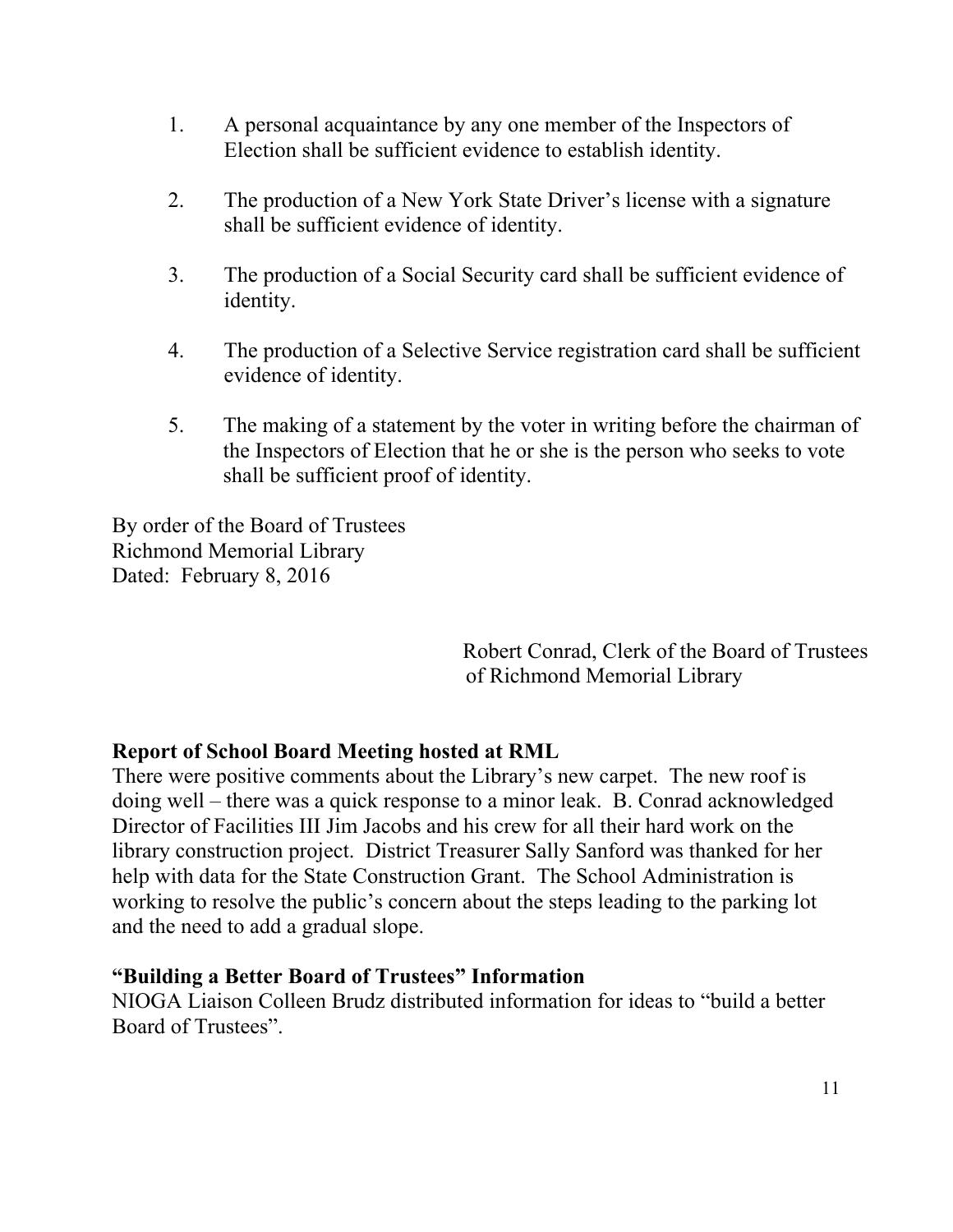#### **Upcoming Youth Services programs**

A list of upcoming Youth Services programs was reviewed.

#### **Executive Session**

Upon the motion of N. Argulsky, seconded by J. Reardon, it was resolved to go into Executive Session at 7:30 p.m. All members voted yes. Motion carried.

Upon the motion of N. Argulsky, seconded by J. Reardon, it was resolved to end Executive Session at 8:10 p.m. All members voted yes. Motion carried.

# **Approval of Appointment of Lydia Dear as FT Library Clerk**

Upon the motion of M. Rivers, seconded by J. Reardon, it was resolved to approve the appointment of Lydia Dear as FT Library Clerk  $\omega$  \$12/hr starting February 15, 2016.

### **Other Business**

D. Warren reminded the board that she was not running for re-election. Director B. Conrad indicated he would contact Dan Hickey who previously agreed to run.

### **Adjournment**

There being no further business, N. Argulsky made a motion to adjourn the meeting at 8:20 p.m., seconded by J. Reardon. All members voted yes. Motion carried.

Respectfully submitted, Bob Conrad, Clerk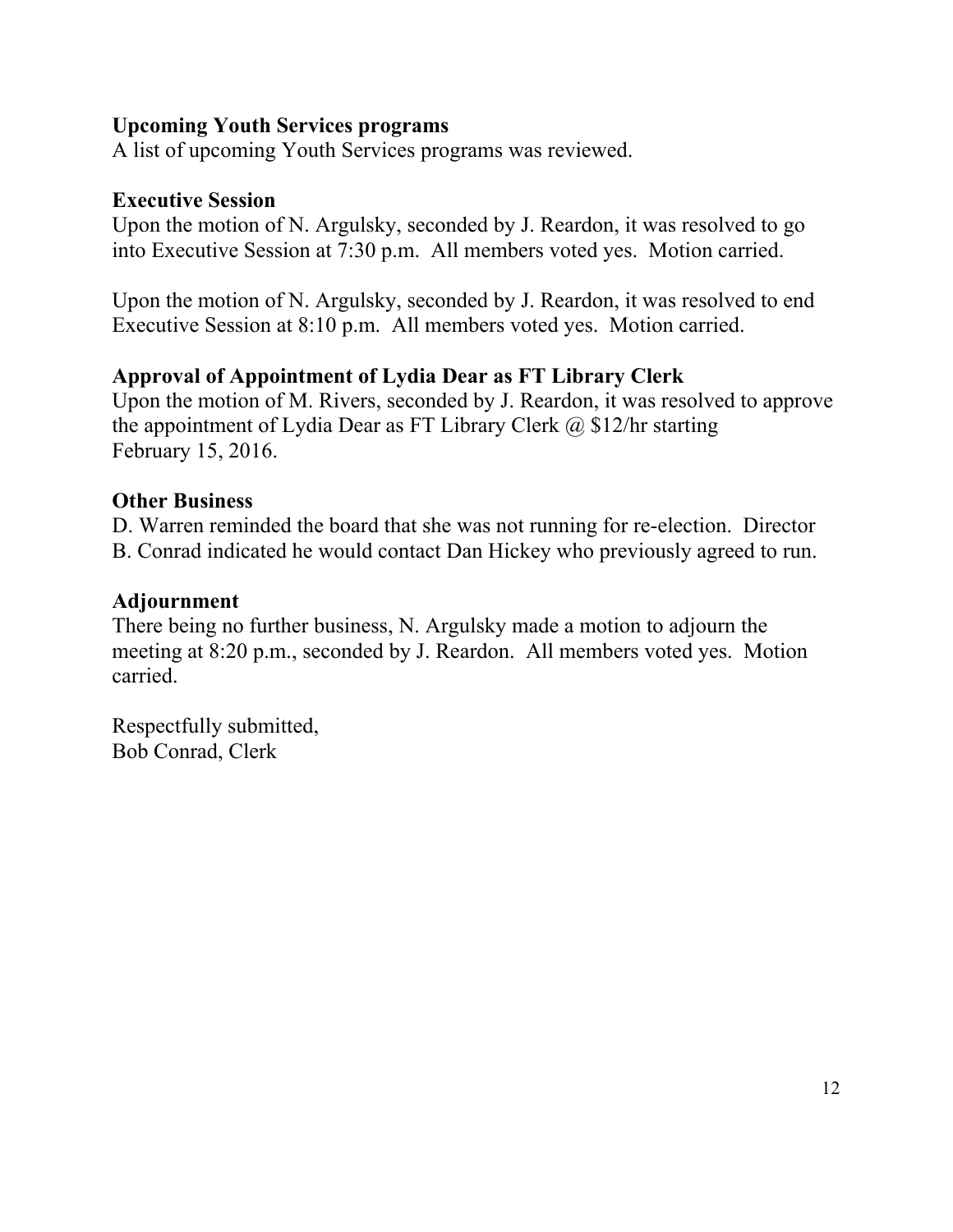#### *Approved by the Library Board of Trustees April 11, 2016*  **Richmond Memorial Library Board of Trustees March 14, 2016**

Members present: Dana Warren, Beth Stich, Norm Argulsky, Jennifer Reardon and Michael Rivers

Also present: Colleen Brudz, Bob Conrad, Debra Levins and Jerome Beal.

#### **Call to Order**

The March meeting of the Library Board of Trustees was held on Monday, March 14, 2016. President B. Stich called the meeting to order at 6:38 p.m.

#### **Approval of Minutes**

Upon the motion of D. Warren, seconded by N. Argulsky, it was resolved to approve the minutes of the February 8, 2016 meeting with corrections. All members voted yes. Motion carried.

#### **Public to be Heard – None.**

#### **Financials**

#### **Revenues and Appropriations**

Upon the motion of D. Warren, seconded by J. Reardon, it was resolved to approve the January 2016 Summary of Revenues and Appropriations. All members voted yes. Motion carried.

#### **January 2016 Bank Reconciliation**

Upon the motion of D. Warren, seconded by J. Reardon, it was resolved to approve the January 2016 Bank Reconciliation. All members voted yes. Motion carried.

#### **February 2016 Revenues and Appropriations**

Upon the motion of D. Warren, seconded by J. Reardon, it was resolved to approve the February 2016 Summary of Revenues and Appropriations. All members voted yes. Motion carried.

#### **February 2016 Bank Reconciliation**

Upon the motion of D. Warren, seconded by J. Reardon, it was resolved to approve the February 2016 Bank Reconciliation. All members voted yes. Motion carried.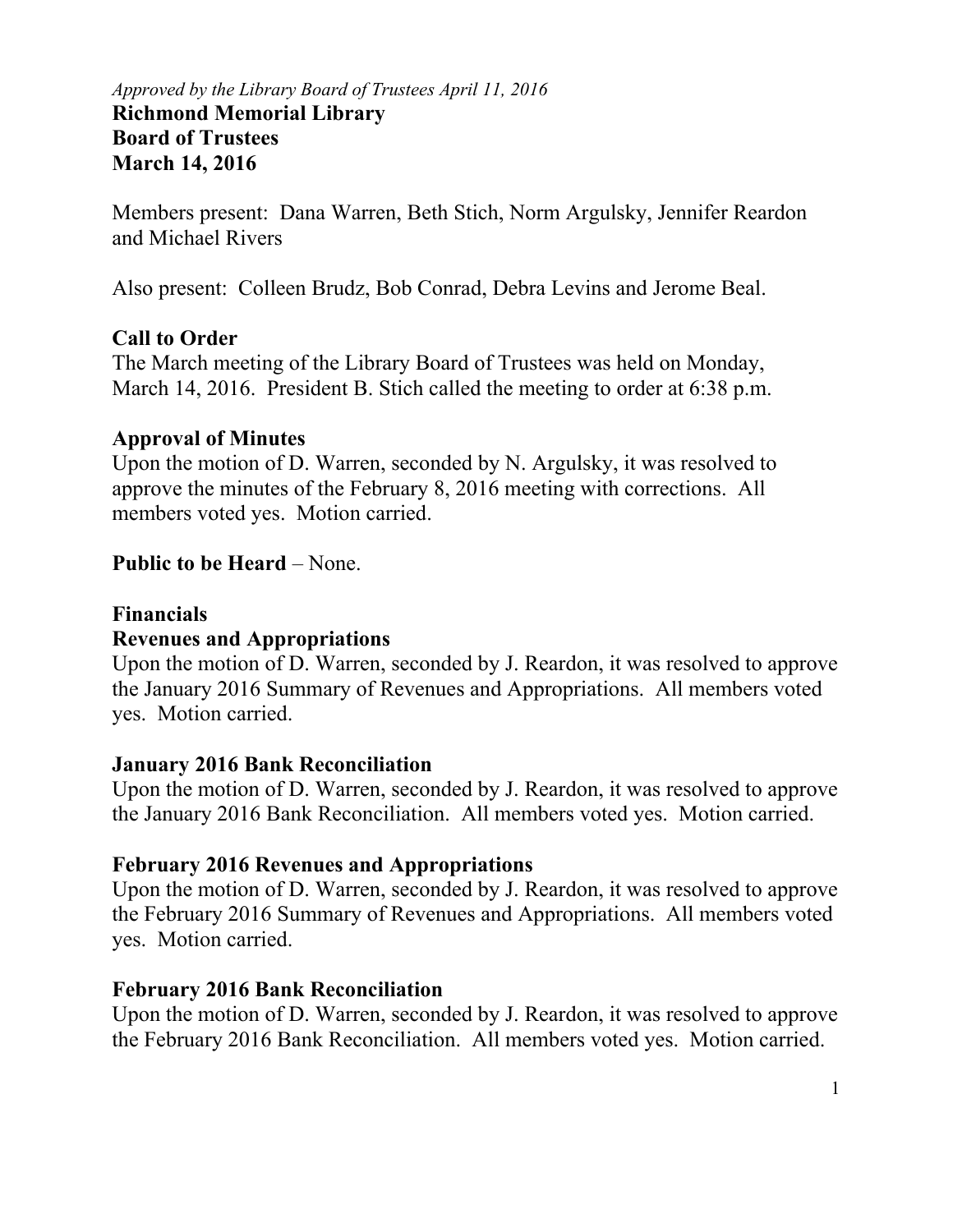#### **Approval of Invoices for Payment**

Upon the motion of D. Warren, seconded by J. Reardon, it was resolved to approve the payment of \$9,272.41 on Supplemental Warrant 47. All members voted yes. Motion carried.

Upon the motion of D. Warren, seconded by J. Reardon, it was resolved to approve the payment of \$2,542.99 on Supplemental Warrant 50. All members voted yes. Motion carried.

Upon the motion of D. Warren, seconded by J. Reardon, it was resolved to approve the manual check on Warrant 51. The amount of \$2,439.08 was received by  $P \& A$ Administrative Services for February Health Care costs. All members voted yes. Motion carried.

Upon the motion of D. Warren, seconded by J. Reardon, it was resolved to approve the payment of \$45,282.10 on Warrant 49. All members voted yes. Motion carried.

### **Capital Reserve Income through March 8, 2016**

Upon the motion of D. Warren, seconded by J. Reardon, it was resolved to approve the Capital Reserve Income through March 8, 2016. All members voted yes. Motion carried.

### **Capital Reserve Expenditures and Balance through March 8, 2016**

Upon the motion of D. Warren, seconded by J. Reardon, it was resolved to approve the Capital Reserve Expenditures and Balance through March 8, 2016. All members voted yes. Motion carried.

# **Report of Librarian**

### **NIOGA's Public Library Awareness Campaign**

The NIOGA Public Library Awareness Campaign kickoff will be March 30, 2016 @ 9:30 am at NIOGA Headquarters. The Awareness Campaign was discussed and a power point was viewed. Upon the motion of D. Warren, seconded by J. Reardon, it was resolved to put \$1,500 towards the Campaign.

# **Friends of the Library Annual Reception/Friend of the Year Award**

The Friends of the Library Annual Reception and Friend of the Year Award Presentation will be April 15, 2016 @ 1:00 p.m. The Board is invited to attend. N. Argulsky volunteered to read The Friend of the Year Award Proclamation.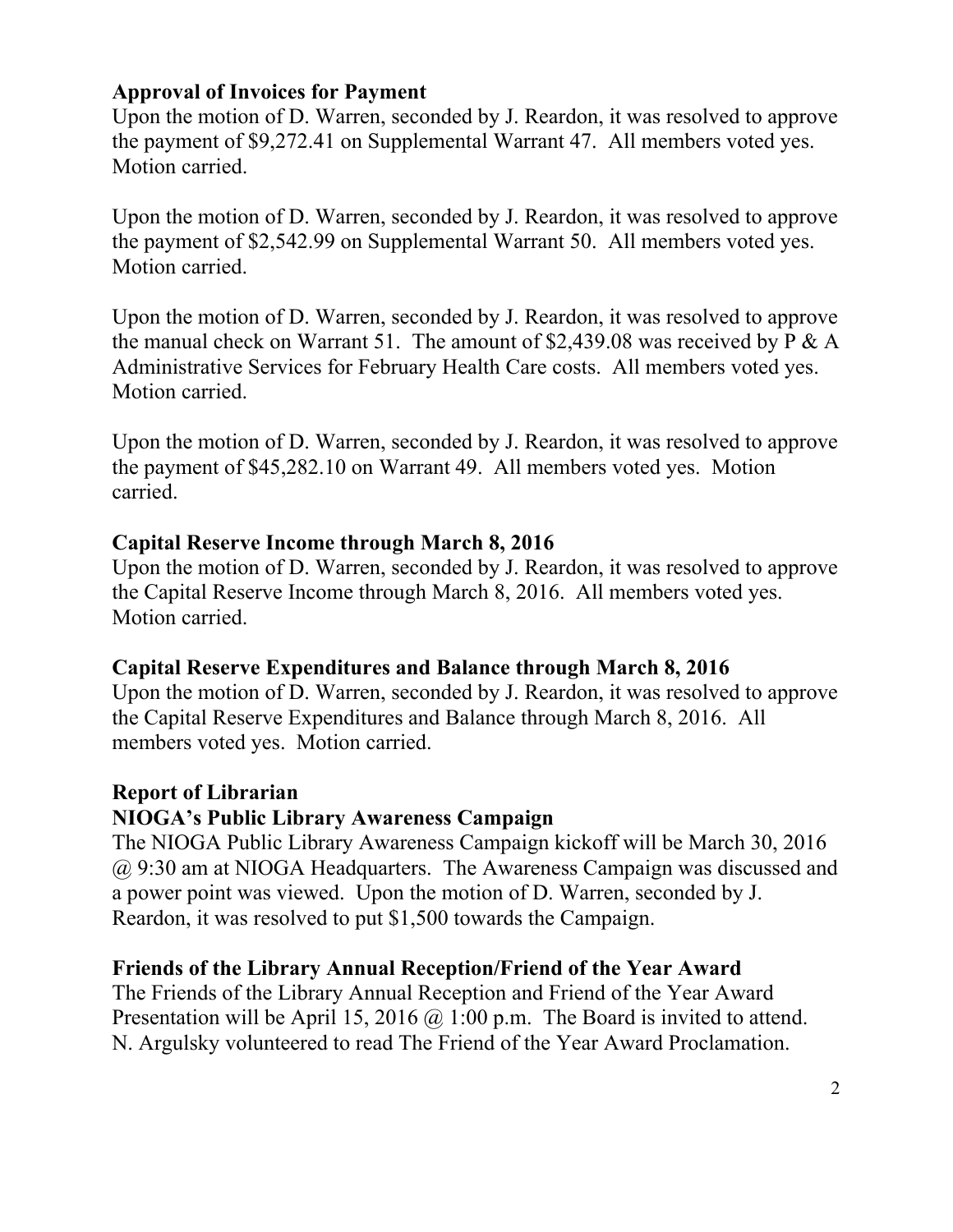# **NIOGA Annual Dinner**

B. Conrad extended an invitation to the Board to attend the NIOGA Annual Dinner which will be Tuesday, May  $24^{th}$ ,  $2016$  @ 7pm at Terry's Corners Fire Hall in Gasport, NY.

# **Library Statistics - January 2016**

| <b>Materials Circulation</b> | 15,804 |
|------------------------------|--------|
| Ebooks                       | 584    |
| Freegal Downloads            | 558    |
| Zinio                        | 137    |
| Hoopla                       | 84     |
| <b>Internet Usage</b>        | 2,317  |
| <b>Literacy Stations</b>     | 253    |
| Attendance                   | 12,747 |
| Website Usage                | 6,100  |

### **Library Statistics - February 2016**

| <b>Materials Circulation</b> | 15,234 |
|------------------------------|--------|
| <b>Ebooks</b>                | 604    |
| <b>Freegal Downloads</b>     | 633    |
| Zinio                        | 107    |
| Hoopla                       | 94     |
| <b>Internet Usage</b>        | 2,175  |
| <b>Literacy Stations</b>     | 334    |
| Attendance                   | 12,434 |
| Website Usage                | 5,499  |

### **Notice of NIOGA Meeting**

B. Conrad informed Board Members of the regular meeting of the NIOGA Library System Board of Trustees on Tuesday, March 22, 2016 at NIOGA Headquarters, 6575 Wheeler Road, Lockport. B. Conrad and NIOGA Liaison Colleen Brudz reminded Board Members that they are welcome to attend NIOGA Board Meetings. The Open Hearing on March  $22<sup>nd</sup>$  will begin at 6:15 p.m. The Business Meeting will begin at 6:30 p.m.

Also noted was the opportunity for library directors and trustees to be included on the agenda to address any questions, issues and/or concerns.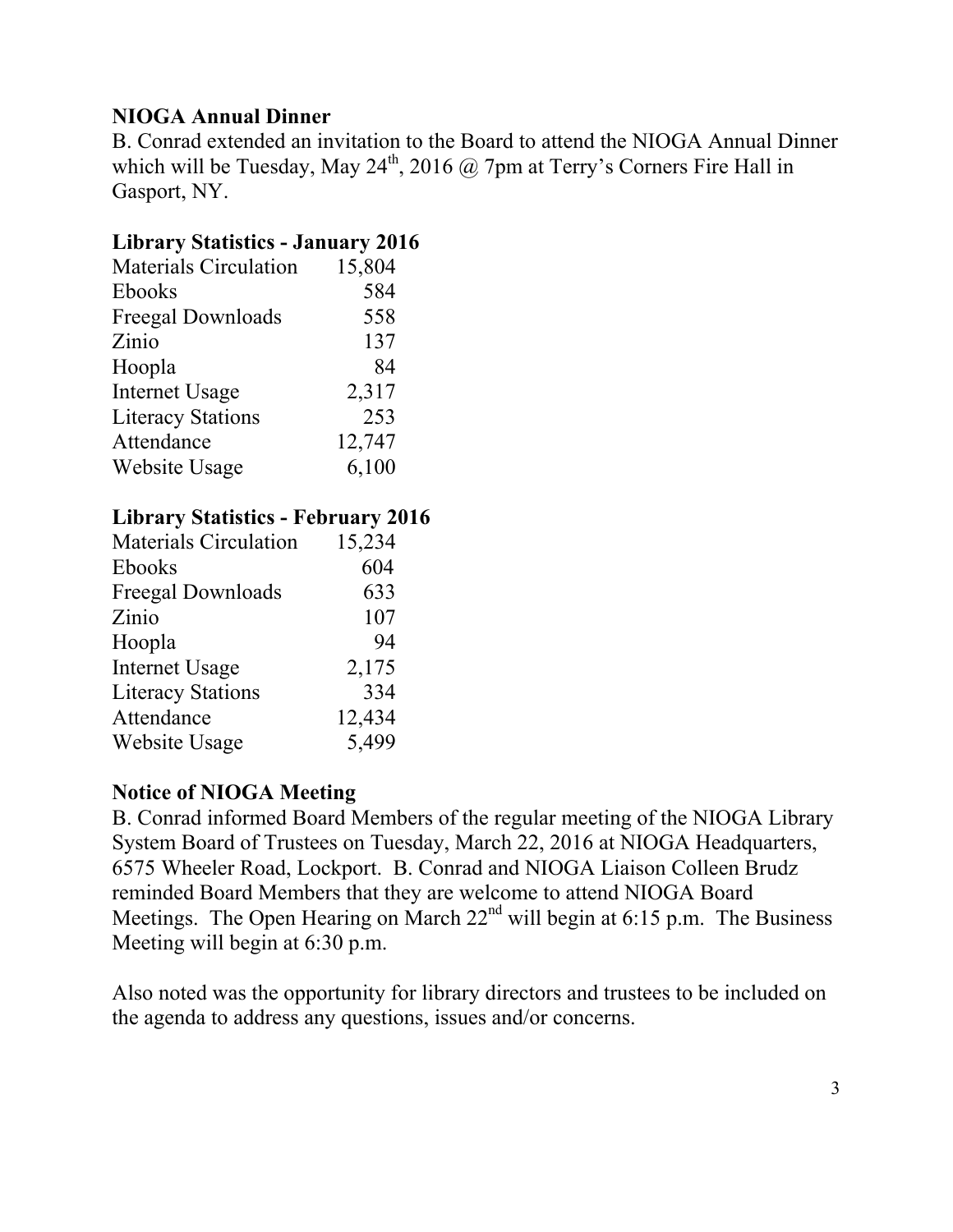#### **Old Business**

B. Stich will sign and send the letter she drafted to Mr. Dailey, thanking the District for the donation of the Roy Mason painting to the Library.

### **New Business**

Upon the motion of M. Rivers, seconded by D. Warren, it was resolved to approve the appointment of Helen Cummings as PT Library Clerk  $\omega$  \$14.50/hr starting February 1, 2016.

### **Approval of Resolution Appointing Election Inspectors**

Upon the motion of N. Argulsky, seconded by J. Reardon, the following Resolution was adopted:

# **RESOLUTION APPOINTING ELECTION INSPECTORS FOR MAY 3, 2016 BUDGET VOTE/TRUSTEE ELECTION**

RESOLVED: That pursuant to section 2607 of the Education Law this Board of Trustees of Richmond Memorial Library hereby appoints as Inspectors of Election for the Annual Budget Vote/Trustee Election to be held at Richmond Memorial Library on May 3, 2016 the following qualified voters residing in Batavia City School District:

> Debra Levins, Chairperson Barbara Matarazzo John Deleo William Sargent

And the clerk is hereby directed to give written notice of the appointment to the persons so appointed, and

BE IT FURTHER RESOLVED: That the compensation of each inspector is hereby fixed at \$135.00 and \$210.00 for the Chairperson.

By order of the Board of Trustees Richmond Memorial Library Dated: March 14, 2016

> Robert Conrad, Clerk of the Board of Trustees of Richmond Memorial Library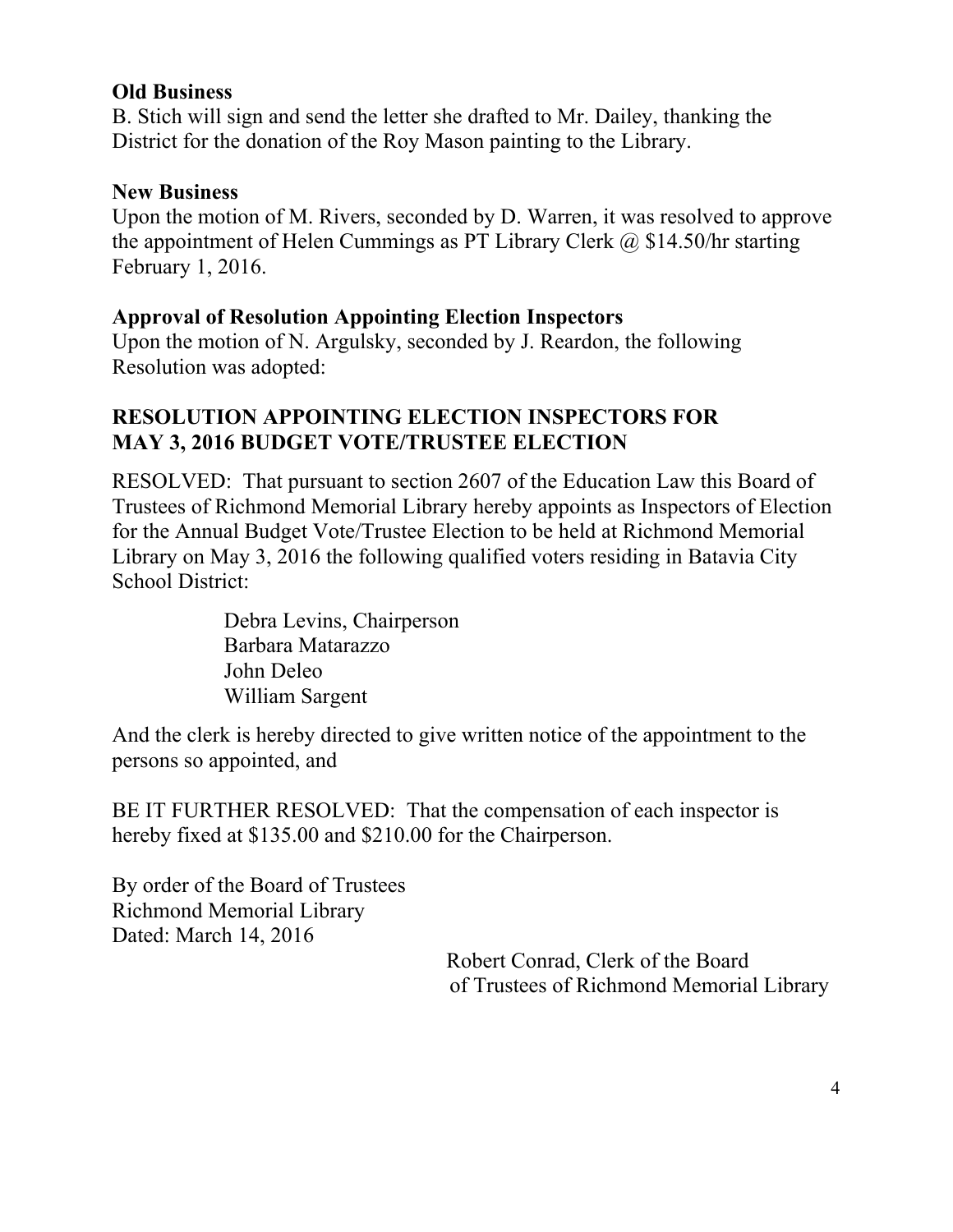### **Approval of Preliminary FY 2016-17 Budget and Proposition**

B. Conrad presented the proposed 2016-17 Fiscal Year Preliminary Budget and Proposition as discussed by the Finance Committee. The increase amount to be voted on is \$23,945, which is an increase of just under1.9%.

Upon the motion of N. Argulsky, seconded by J. Reardon, it was resolved to approve the 2016-2017 Fiscal Year Preliminary Budget and Proposition. All members voted yes. Motion carried.

#### **Executive Session/Personnel**

Upon the motion of M. Rivers, seconded by D. Warren, it was resolved to go into Executive Session at 7:30 p.m. All members voted yes. Motion carried.

Upon the motion of M. Rivers, seconded by D. Warren, it was resolved to end Executive Session at 7:48 p.m. All members voted yes. Motion carried.

#### **Adjournment**

There being no further business, M. Rivers made a motion to adjourn the meeting at 7:55 p.m., seconded by J. Reardon. All members voted yes. Motion carried.

Respectfully submitted, Bob Conrad, Clerk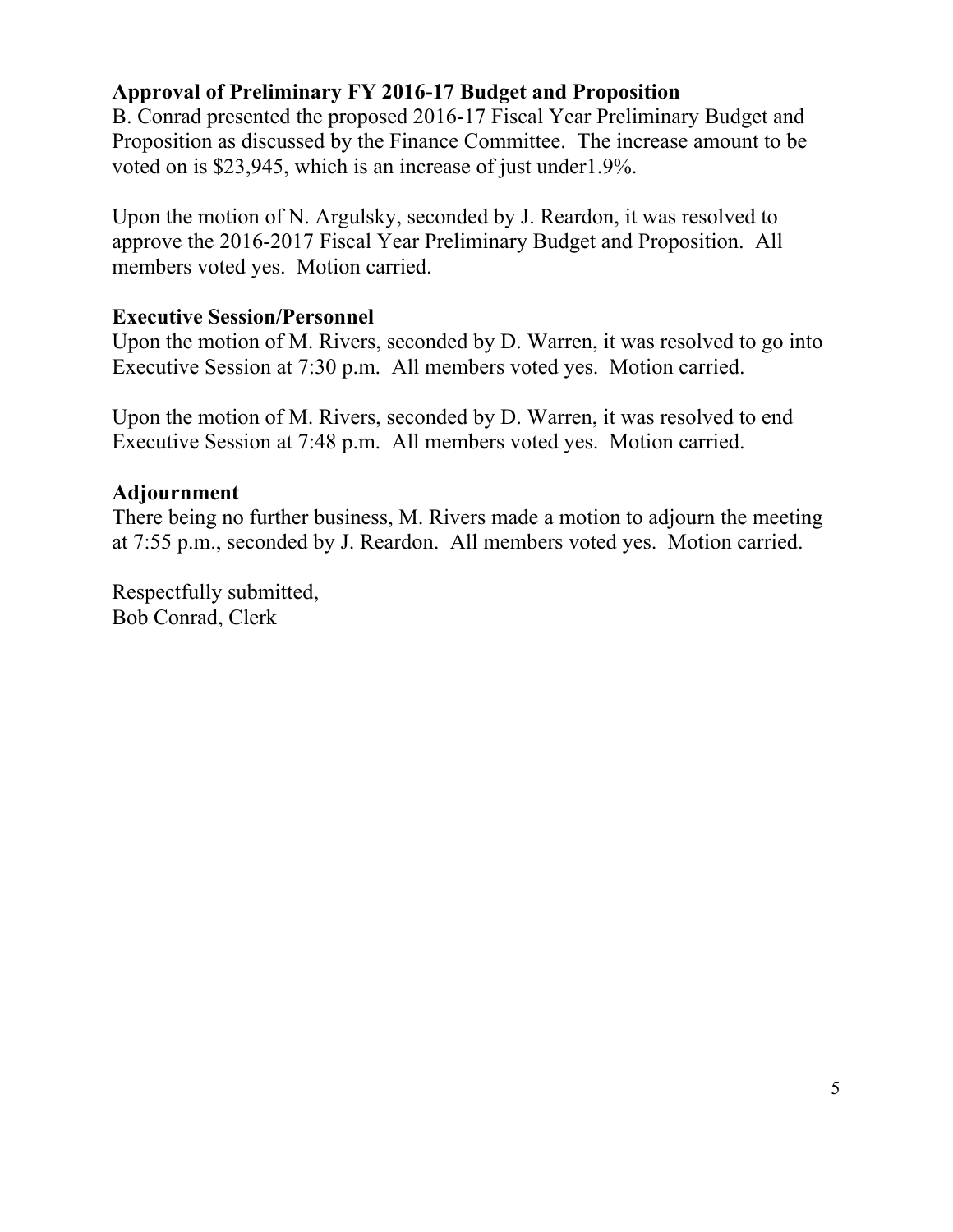#### *Approved by the Library Board of Trustees May 9, 2016* **Richmond Memorial Library Board of Trustees April 11, 2016**

A Public Information meeting of the Board of Trustees of Richmond Memorial Library was held on Monday, April 11, 2016. B. Conrad called the meeting to order at 7:00 PM. Trustees present were: Dana Warren, Jennifer Reardon, Michael Rivers, and Norm Argulsky. Also present were: Colleen Brudz, Bob Conrad, Kathleen Facer, Debbie Levins, Carol Richardson, Dave Sullivan, Jennifer Cascell, John Cascell, and John Deleo.

#### **Welcome/Introduction of Trustees**

Library Director Bob Conrad welcomed the attendees and introduced the members of the Library Board of Trustees.

#### **Library Review/Budget Presentation**

B. Conrad presented a review of the Library's Mission Statement, the 2013-2017 long range goals, and major accomplishments with continuing plans of 2015-16. Major plans for 2016-17 and a proposed budget were also presented.

#### **Public Comment**

Jennifer Cascell introduced herself and spoke about her love of the library and her desire to run for the trustee seat.

#### **Adjournment**

With no further public comments, B. Conrad thanked all for attending the Public Information Meeting. The meeting concluded at 7:22 p.m.

#### **Continued Business**

The regular April meeting of the Board of Trustees was held following the Public Information Meeting on Monday, April 11, 2016. Vice President Michael Rivers called the meeting to order at 7:24 p.m.

Members present: Dana Warren, Jennifer Reardon, Michael Rivers, and Norm Argulsky.

Also present were: Colleen Brudz, Bob Conrad and Debbie Levins.

Excused: Beth Stich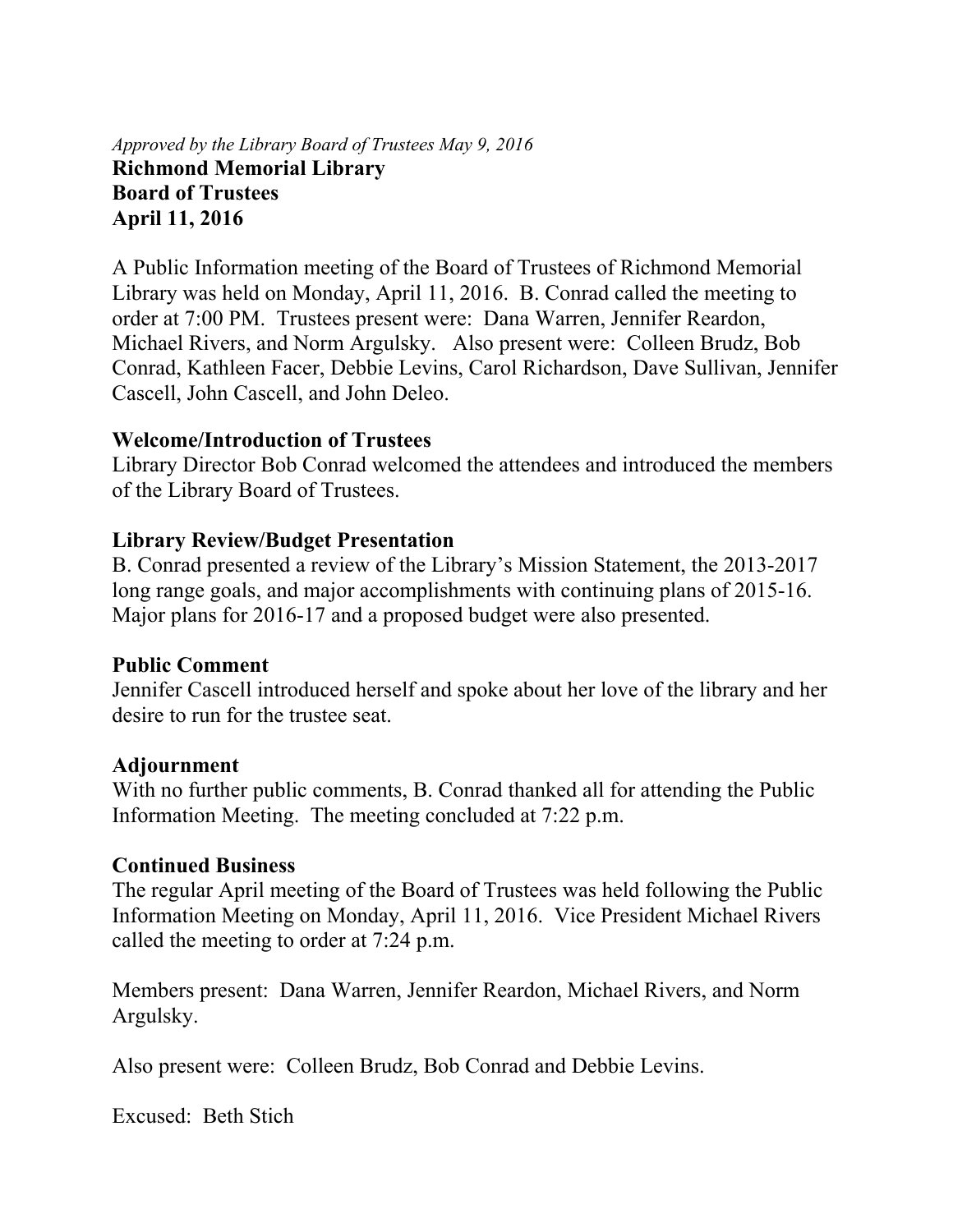#### **Approval of Minutes**

Upon the motion of N. Argulsky, seconded by J. Reardon, it was resolved to approve the minutes of the March 14, 2016 meeting. All members voted yes. Motion carried.

**Report of Librarian 2015 Annual Report** 

Director B. Conrad reviewed the Annual Report with the Trustees

#### **Upcoming Children's Programs**

B. Conrad gave an overview of the upcoming Children's Programs.

#### **Imagination Library Program Status**

Plans are in progress for the Imagination Library launch. Dolly Parton's Imagination Library is a nonprofit organization that promotes early childhood literacy by delivering free books monthly to children from birth to age 5. The program will begin on April 26<sup>th</sup> with our very own Lucine Kauffman as Dolly Parton.

#### **Awareness Campaign and Checkout Challenge Status**

The Awareness Campaign and Checkout Challenge began today. Posters have been displayed around the community. T-shirts will be given to those who finish the challenge, while supplies last.

#### **Financials**

#### **Approval of Invoices for Payment**

Upon the motion of D. Warren, seconded by N. Argulsky, it was resolved to approve the payment of \$3,906.97 on Supplemental Warrant 56. All members voted yes. Motion carried.

Upon the motion of D. Warren, seconded by N. Argulsky, it was resolved to approve the payment of \$864.59 on Supplemental Warrant 59. All members voted yes. Motion carried.

Upon the motion of D. Warren, seconded by N. Argulsky, it was resolved to approve the manual checks on Warrant 55. The amount of \$2,224.39 was received by P & A Administrative Services for March Health Care costs. All members voted yes. Motion carried.

Upon the motion of D. Warren, seconded by N. Argulsky, it was resolved to approve the payment of \$14,322.60 on Warrant 58. All members voted yes. Motion carried.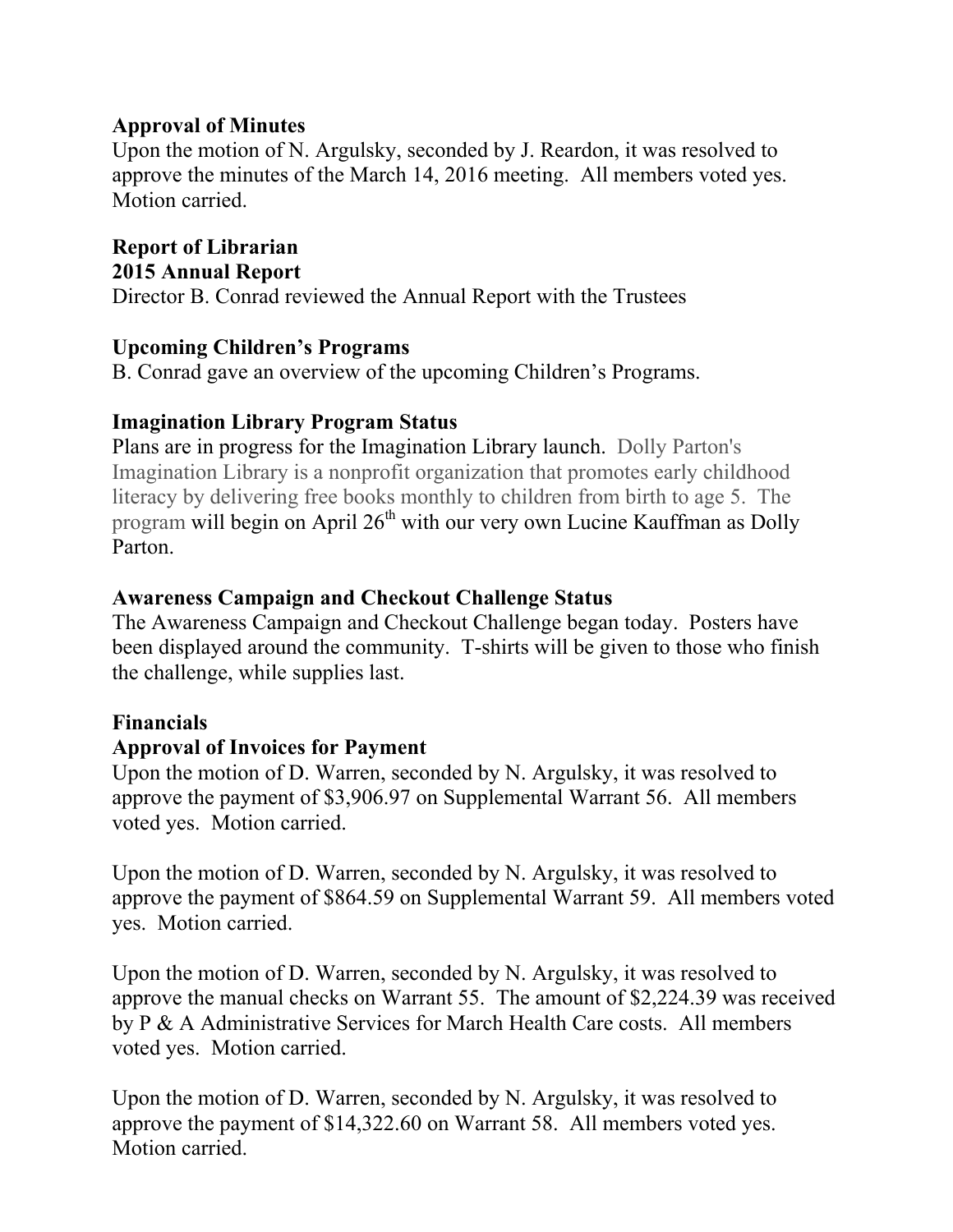#### **New Business Executive Session**

Upon the motion of D. Warren, seconded by J. Reardon, it was resolved to enter Executive Session at 7:50 p.m. All members voted yes. Motion carried.

Upon the motion of D. Warren, seconded by J. Reardon, it was resolved to exit Executive Session at 8:05 p.m. All members voted yes. Motion carried.

Vice President Michael Rivers called the regular monthly meeting back to order at 8:07 p.m.

#### **Security Incident – Library Ban**

Upon the motion of N. Argulsky, seconded by J. Reardon, it was resolved to ban Kyle Clark-Sumeriski and Tyler Budzinack from the library premises through August 2016. If they want to return thereafter, they need to send a letter of apology to the Staff and Board of Trustees explaining what they want to use the library for. All members voted yes. Motion carried.

#### **Mary Kane, 2016 Friend of the Year**

The Friends of the Richmond Memorial Library will host a reception in honor of Mary Kane, 2016 Library Friend of the Year on Friday, April 15, 2016 at 3 p.m.

### **Adjournment**

There being no further business, Vice President Michael Rivers adjourned the meeting at 8:10 p.m.

Respectfully submitted,

Bob Conrad, Clerk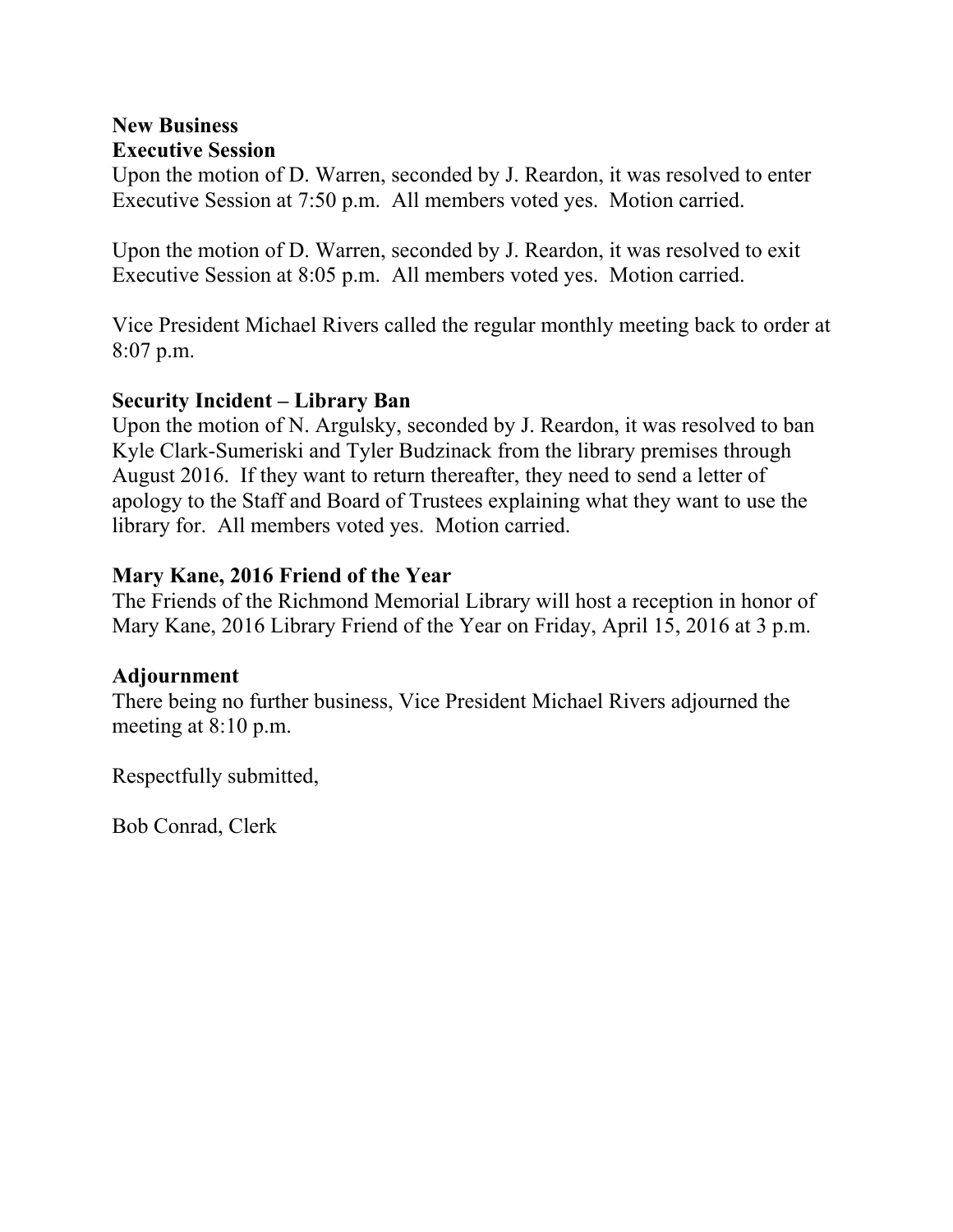#### *Approved by the Library Board of Trustees June 13, 2016* **Richmond Memorial Library Board of Trustees May 9, 2016**

The May meeting of the Library Board of Trustees was held on Monday, May 9, 2016. President Beth Stich called the meeting to order at 6:27 p.m.

Members present: Dana Warren, Beth Stich, Norm Argulsky, Jennifer Reardon and Michael Rivers

Also present: Colleen Brudz, Bob Conrad, Debra Levins, Carol Richardson and Josh Derrick

#### **Approval of Minutes**

Upon the motion of M. Rivers, seconded by N. Argulsky, it was resolved to approve the minutes of the April 2016 meeting. All members voted yes. Motion carried.

#### **Public to be Heard**

Josh Derrick mentioned Richmond Memorial Library as a place to hold WNY Regional Self Advocacy meetings. He also raised the following concerns: The two ADA parking spaces recently added might not be enough and that the ramp to St. Joe's parking lot was removed and should be replaced. Mr. Derrick asked if computer stations for visually impaired use could be installed, and if automatic open restroom door buttons could be added for easier wheelchair access.

President B. Stich and Director B. Conrad thanked Mr. Derrick for bringing these concerns to the Board's attention.

#### **Correspondence**

Correspondence from Freed Maxick regarding the upcoming audit for the year ending June 30, 2016 was reviewed.

#### **Report of Librarian**

#### **Review of Budget Vote Results/Trustee Election**

The Library budget passed by an 82% margin. There were 219 yeses to 48 nos.

Jennifer Cascell won the election with 169 votes in comparison to Jerome Beal's 72 votes. Mrs. Cascell will begin her term in July.

M. Rivers had questions about absentee ballots, which election chair D. Levins answered.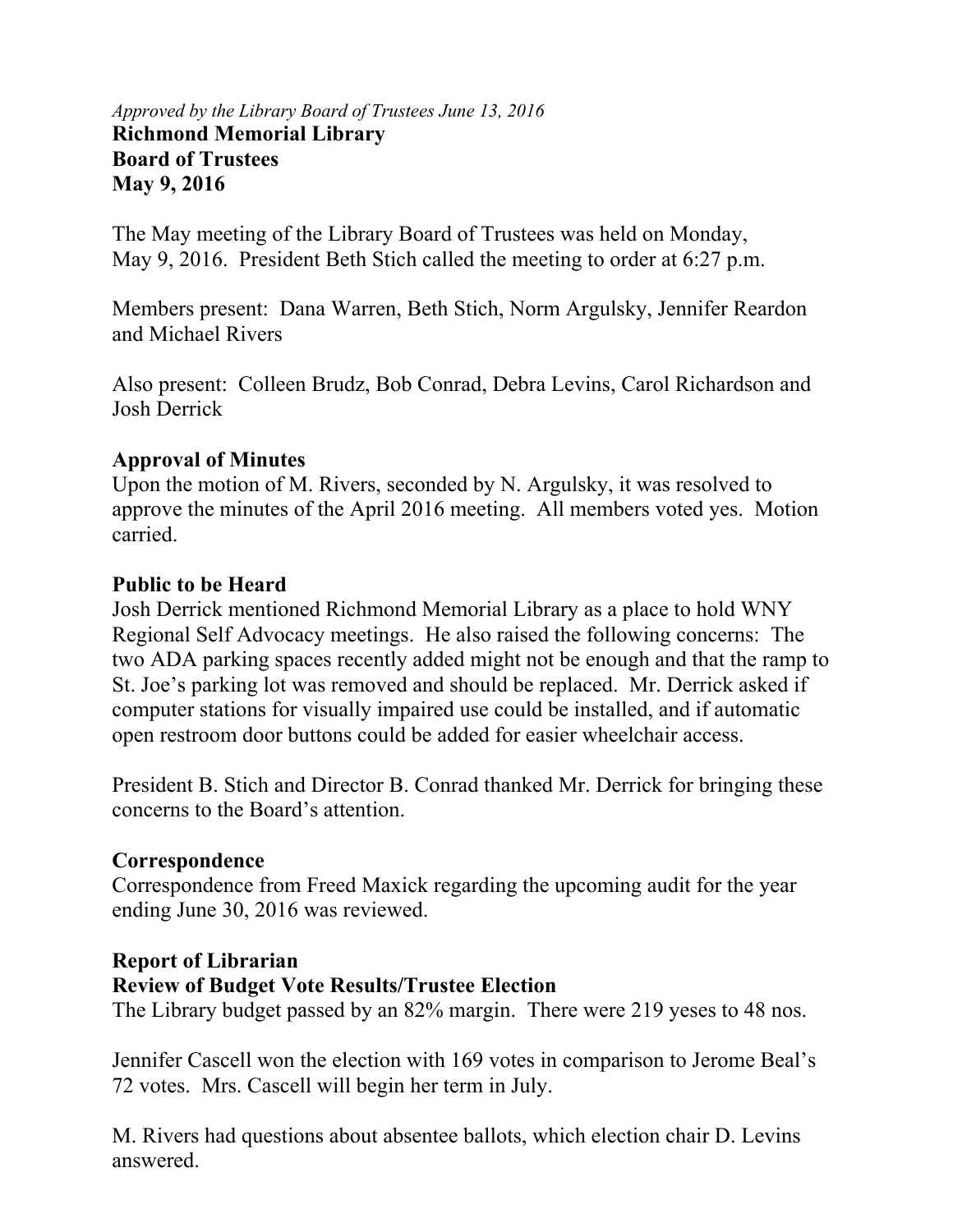### **Budget Newsletter**

Copies of the budget newsletter were distributed to the Board. B. Stich suggested staff print out more copies to have on hand at the library.

# **Marshall Fund/SAGE Program Grant Application**

The Marshall Fund/SAGE Program Grant Application was reviewed. It is basically the same format as last year. It was noted that the number of volunteers has gone up quite a bit and that Sage Coordinator Lucine Kauffman has done a great job recruiting them.

#### **Library Statistics**

| <b>March 2016</b>            |        |
|------------------------------|--------|
| <b>Materials Circulation</b> | 16,942 |
| Ebooks                       | 518    |
| Freegal Downloads            | 608    |
| Zinio                        | 78     |
| Hoopla                       | 107    |
| <b>Internet Usage</b>        | 2,673  |
| <b>Literacy Stations</b>     | 426    |
| Attendance                   | 15,922 |
| Website Usage                | 6,577  |

# **April 2016**

| <b>Materials Circulation</b> | 15,795 |
|------------------------------|--------|
| <b>Ebooks</b>                | 526    |
| Freegal Downloads            | 513    |
| Zinio                        | 116    |
| Hoopla                       | 151    |
| <b>Internet Usage</b>        | 2,480  |
| <b>Literacy Stations</b>     | 428    |
| Attendance                   | 14,628 |
| <b>Website Usage</b>         | 5,051  |

### **Youth Services update**

B. Conrad reviewed the schedule of upcoming youth services programs.

### **Imagination Library Launch and Registration**

There were 84 attendees for the Imagination Library Launch. Guest readers were Bart Dentino and Det. Thad Martin. RML's own Lucine Kauffman was a Dolly Parton impersonator. The event gained much press. We had 73 enrollees for the first month of operation.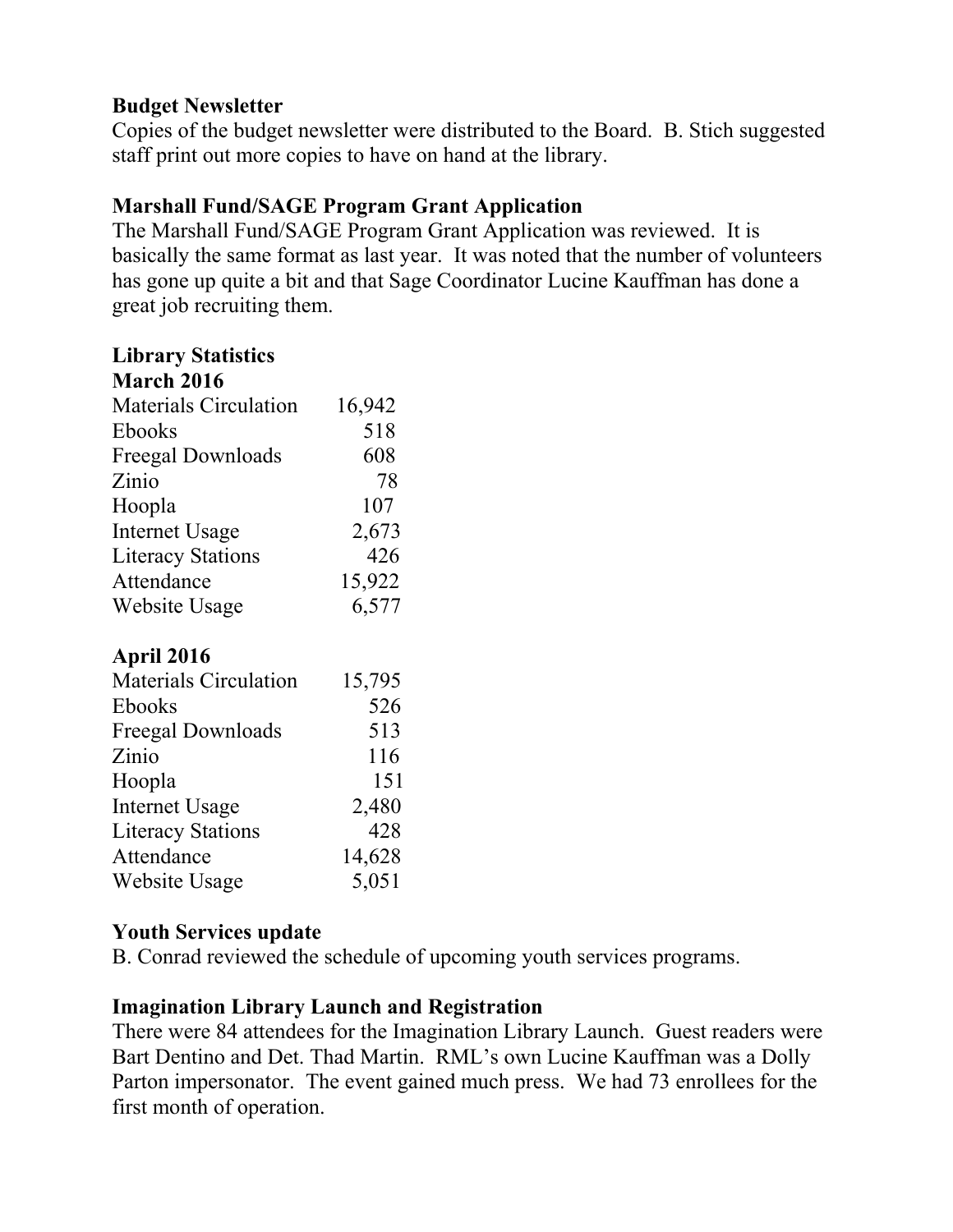# **Kathleen Facer – April 2016 Report**

A report by Reference Librarian Kathleen Facer for April 2016 was reviewed. It showed Ms. Facer's virtual reference stats remaining high. B. Conrad commended the success of the Genealogy classes. There were 10 classes with a total of 254 people in attendance. Ms. Facer also does Genealogy by appointment. Also acknowledged was the amount of work that went into computer updates including Workflows, Deep Freeze, Windows, PC Reservation and LPT, along with pursuing digitalization and the planning of upcoming computer classes.

#### **Teacher in the Library resignation**

Bob announced Teacher in the Library Tamara Davis' resignation. Ms. Davis stated she "Decided to move onto other opportunities."

# **NIOGA Dinner**

B. Conrad reminded Trustees about the NIOGA Library System Board of Trustees  $57<sup>th</sup>$  Annual Dinner on Tuesday, May 24<sup>th</sup> at 5:30 p.m. The RSVP is due tomorrow (May 10, 2016).

# **Financials**

# **Approval of Invoices for Payment**

Upon the motion of D. Warren, seconded by N. Argulsky, it was resolved to approve the payment of \$16,380.49 on Supplemental Warrant 61. All members voted yes. Motion carried.

Upon the motion of D. Warren, seconded by N. Argulsky, it was resolved to approve the manual checks on Warrant 66. The amount of \$2,965.50 was received by P & A Administrative Services for April 2016 Care costs. All members voted yes. Motion carried.

Upon the motion of D. Warren, seconded by N. Argulsky, it was resolved to approve the payment of \$23,170.27 on Warrant 64. All members voted yes. Motion carried.

### **March 2016 Summary of Revenues and Appropriations**

Upon the motion of D. Warren, seconded by N. Argulsky, it was resolved to approve the March 2016 Summary of Revenues and Appropriations. All members voted yes. Motion carried.

# **Quarterly Comparisons thru March 2016**

July 1, 2015 – March 31, 2016 Comparison figures vs 2014-2015 of estimated revenues and revenues to date for the same period were reviewed.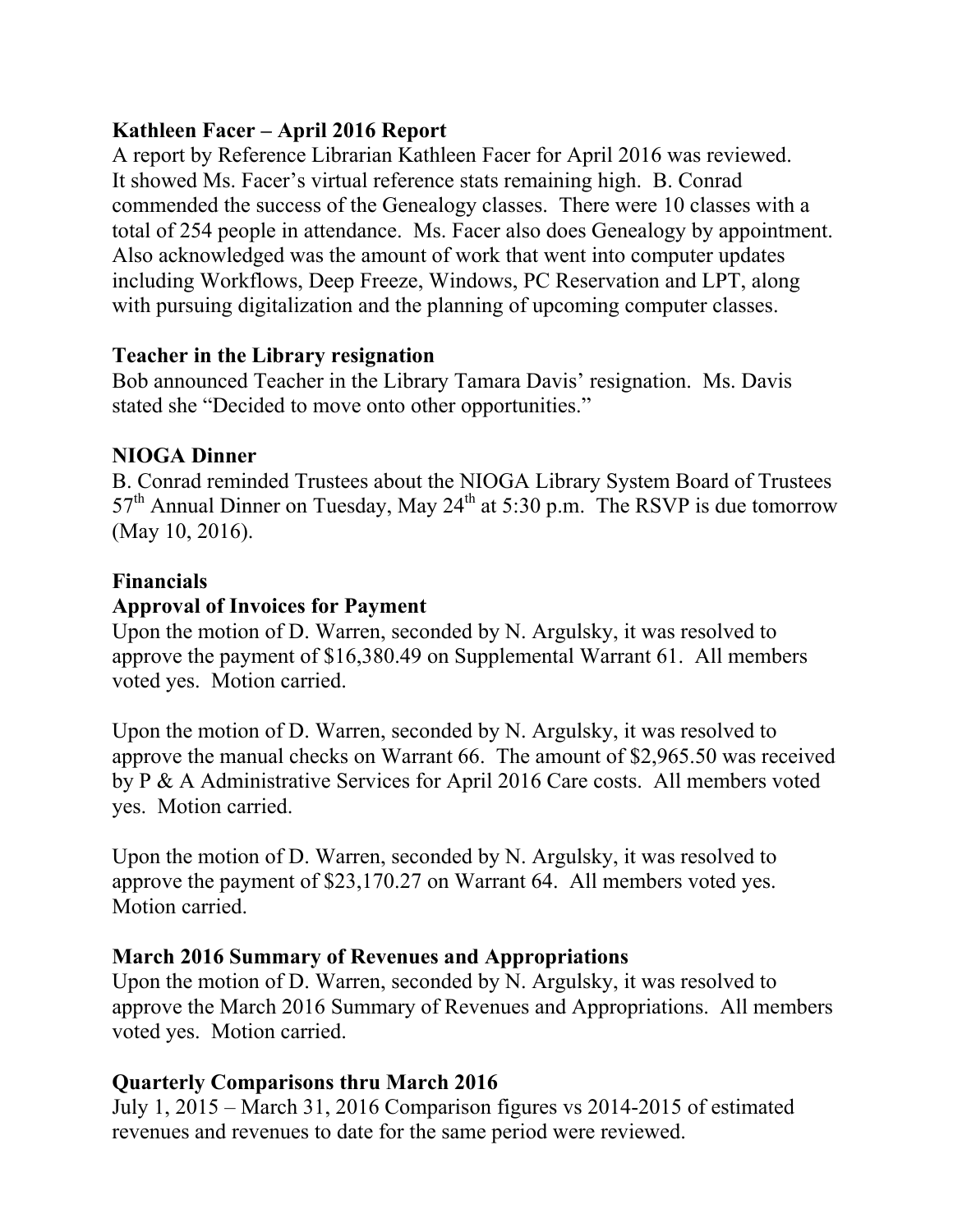#### **Bank Reconciliations, March 2016**

Upon the motion of D. Warren, seconded by N. Argulsky, it was resolved to approve the March 2016 Bank Reconciliations. All members voted yes. Motion carried.

### **Old Business**

**Questions from April Meeting: P&A Services, eBook count in Annual Report**  The flexible spending and high deductible plans are monthly charges from P & A Services.

Richmond Memorial Library did not substantially reduce the number of ebooks purchased in FY 2014-15, but NIOGA did, accounting for the total drop.

#### **Mason painting dedications to Surowkas**

The board will dedicate the paintings at the June Board Meeting. A reception will be in the Gallery Room on June  $29^{\text{th}}$  at 6:30 p.m.

#### **New Business**

B. Conrad proposed a revision to the Board Calendar 2016-2017, changing the Budget Vote to a Thursday. A question was raised regarding the possibility of votes having to be on a Tuesday. B. Conrad will check with NIOGA and the attorneys.

#### **Approval of Teacher in the Library Contract with Janet Goodenbery**

Upon the motion of M. Rivers, seconded by J. Reardon , a contract with Teacher in the Library Janet Goodenbery was approved for the period of May 4, 2016 – June 13, 2016. All members voted yes. Motion carried.

### **Approval of Appointment of Laurie Oltramari to Library Assistant vacancy**

Upon the motion of M. Rivers, seconded by J. Reardon, Laurie Oltramari was appointed to the part-time Library Assistant vacancy at \$13/hr. All members voted yes. Motion carried.

### **Adjournment**

Upon the motion of N. Argulsky, seconded by D. Warren, the meeting was adjourned at 8:12 p.m. All members voted yes. Motion carried.

Respectfully submitted, Bob Conrad, Clerk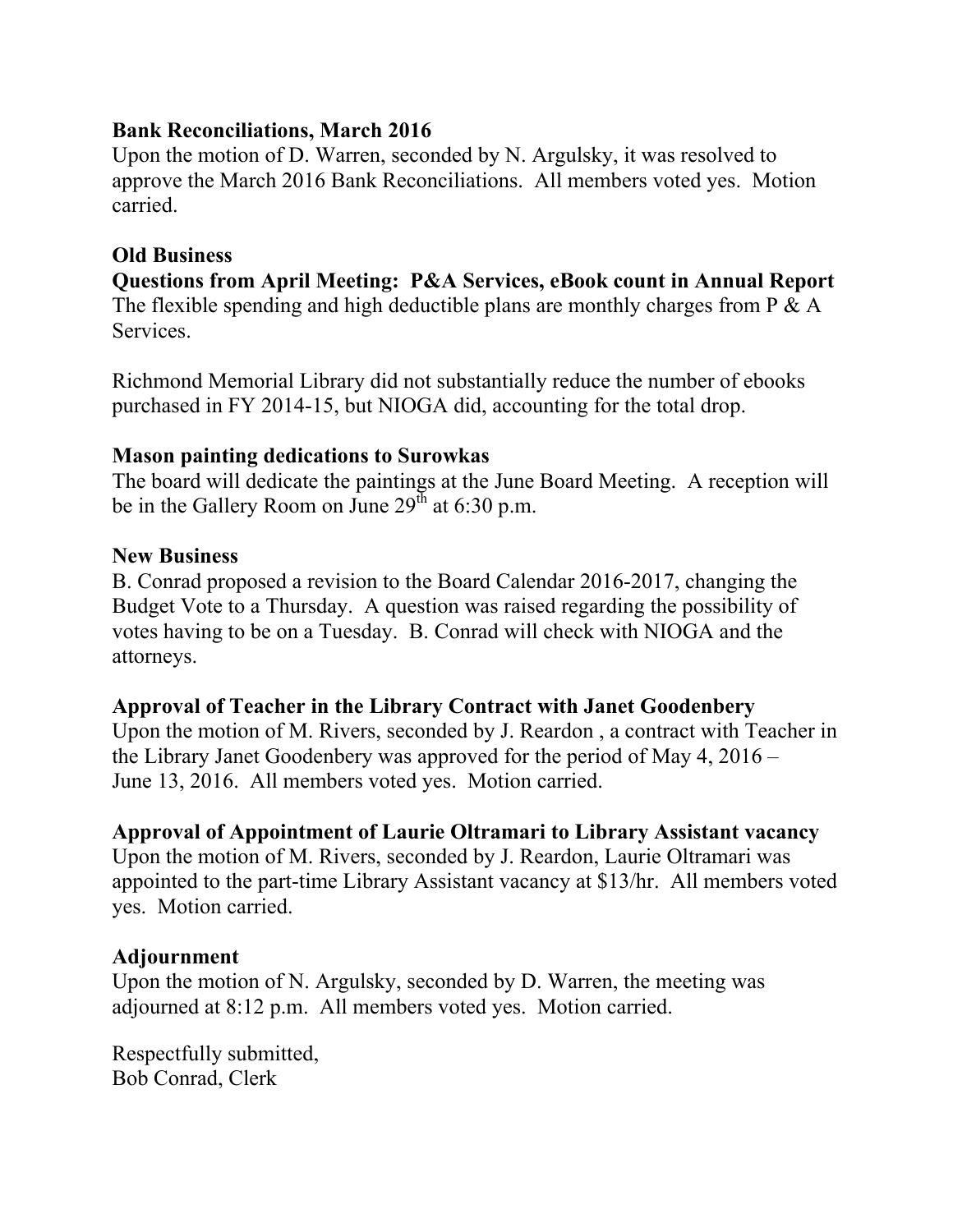#### *Approved by the Library Board of Trustees July 11, 2016* **Richmond Memorial Library Board of Trustees June 13, 2016**

Prior to the meeting, coffee and cake was served to celebrate Dana Warren's 20 years of service on the Library Board.

The June meeting of the Library Board of Trustees was held on Monday, June 13, 2016. President Beth Stich called the meeting to order at 6:38 p.m.

Members present: Dana Warren, Beth Stich, Norm Argulsky, and Michael Rivers

Also present: Colleen Brudz, Bob Conrad and Debra Levins

Excused: Jennifer Reardon

#### **Approval of Minutes**

Upon the motion of M. Rivers, seconded by N. Argulsky, it was resolved to approve the minutes of the May 2016 meeting. All members voted yes. Motion carried.

#### **Public to be Heard** - None

#### **Communication**

### **Email of thanks from NYS Dept. of Tax and Finance**

B. Conrad shared with the board an e-mail from NYS Department of Taxation and Finance thanking us for being a part of the Facilitated Self-Assistance (FSA) income tax initiative. Forty-eight people received tax preparation help at the Richmond Memorial Library during tax season.

### **Financials**

#### **Bank Reconciliations, April 2016**

Upon the motion of N. Argulsky seconded by M. Rivers, it was resolved to approve the April 2016 Bank Reconciliation. All members voted yes. Motion carried.

### **Revenues and Appropriations Status Report, April 2016**

Upon the motion of N. Argulsky seconded by M. Rivers, it was resolved to approve the April 2016 Summary of Revenues and Appropriations. All members voted yes. Motion carried.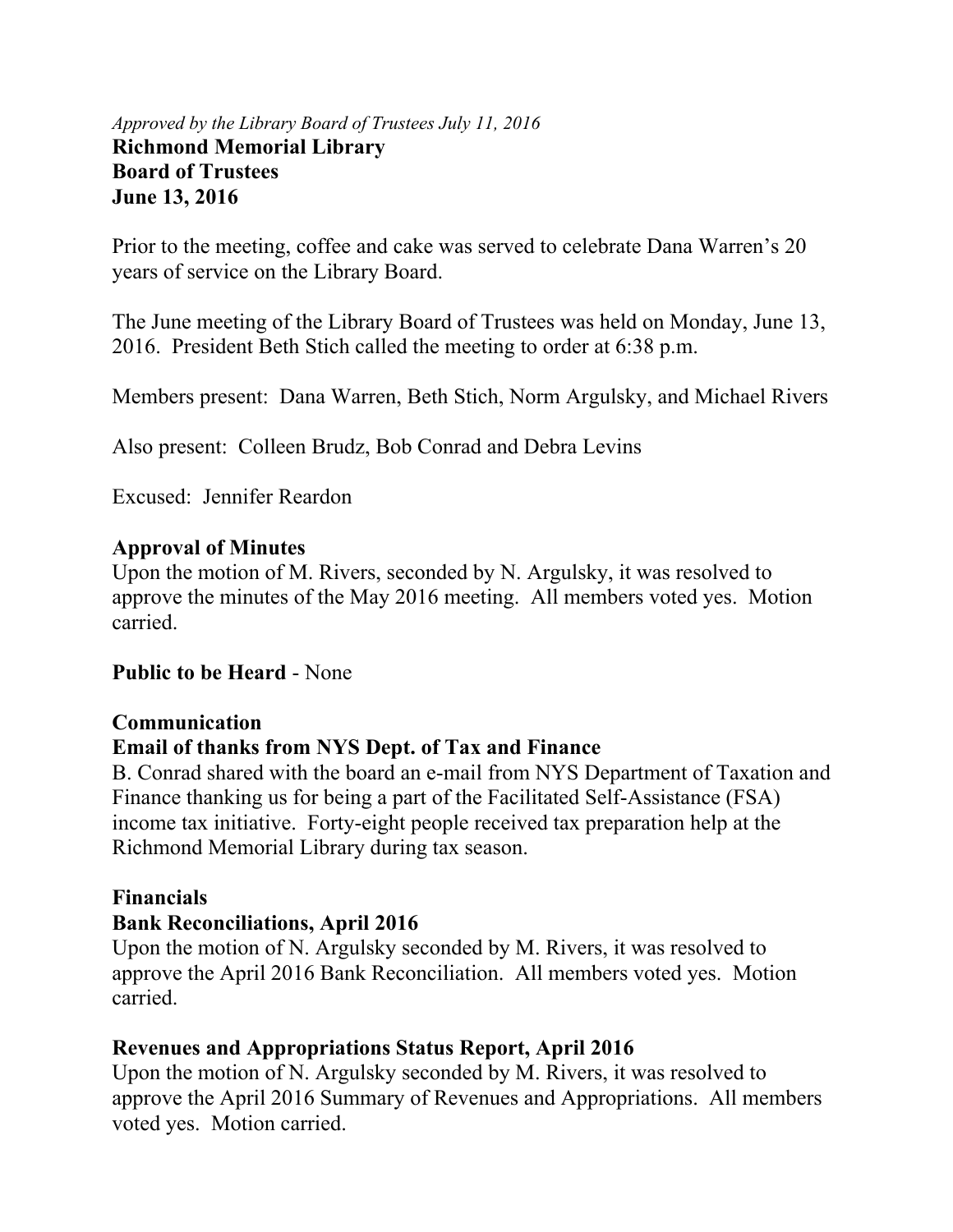#### **Approval of Invoices for Payment**

Upon the motion of N. Argulsky seconded by M. Rivers, it was resolved to approve the payment of \$10,960.59 on Supplemental Warrant 65. All members voted yes. Motion carried.

Upon the motion of N. Argulsky seconded by M. Rivers, it was resolved to approve the payment of \$4,566.81 on Supplemental Warrant 70. All members voted yes. Motion carried.

Upon the motion of N. Argulsky seconded by M. Rivers, it was resolved to approve the manual check on Warrant 73. The amount of \$1,204.43 was received by P & A Administrative Services for May Health Care costs. All members voted yes. Motion carried.

Upon the motion of N. Argulsky seconded by M. Rivers, it was resolved to approve the payment of \$39,138.40 on Warrant 69. All members voted yes. Motion carried.

#### **Adoption of FY 2015-2016 Budget**

Upon the motion of D. Warren, seconded by N. Argulsky, it was resolved to adopt the FY 2015-2016 Budget. All members voted yes. Motion carried.

### **Adoption of FY 2016-2017 Budget**

Upon the motion of N. Argulsky, seconded by M. Rivers, it was resolved to adopt the FY 2016-2017 Budget. All members voted yes. Motion carried.

#### **Report of Librarian**

### **Tale for Three Counties dissolution**

After 14 years as a valuable member and leader of the Tale for Three Counties Committee, Community and Adult Services Librarian Leslie DeLooze resigned from it to spend time on other projects. The Tale Committee resolved at its next meeting to dissolve. The board expressed that they are very grateful to Leslie and the Tale of Three Counties Committee for 14 years of hard work and dedication.

### **Teacher in the Library reports, May 31 – June 10, 2016**

Reports from Teacher in the Library Janet Goodenbery were reviewed.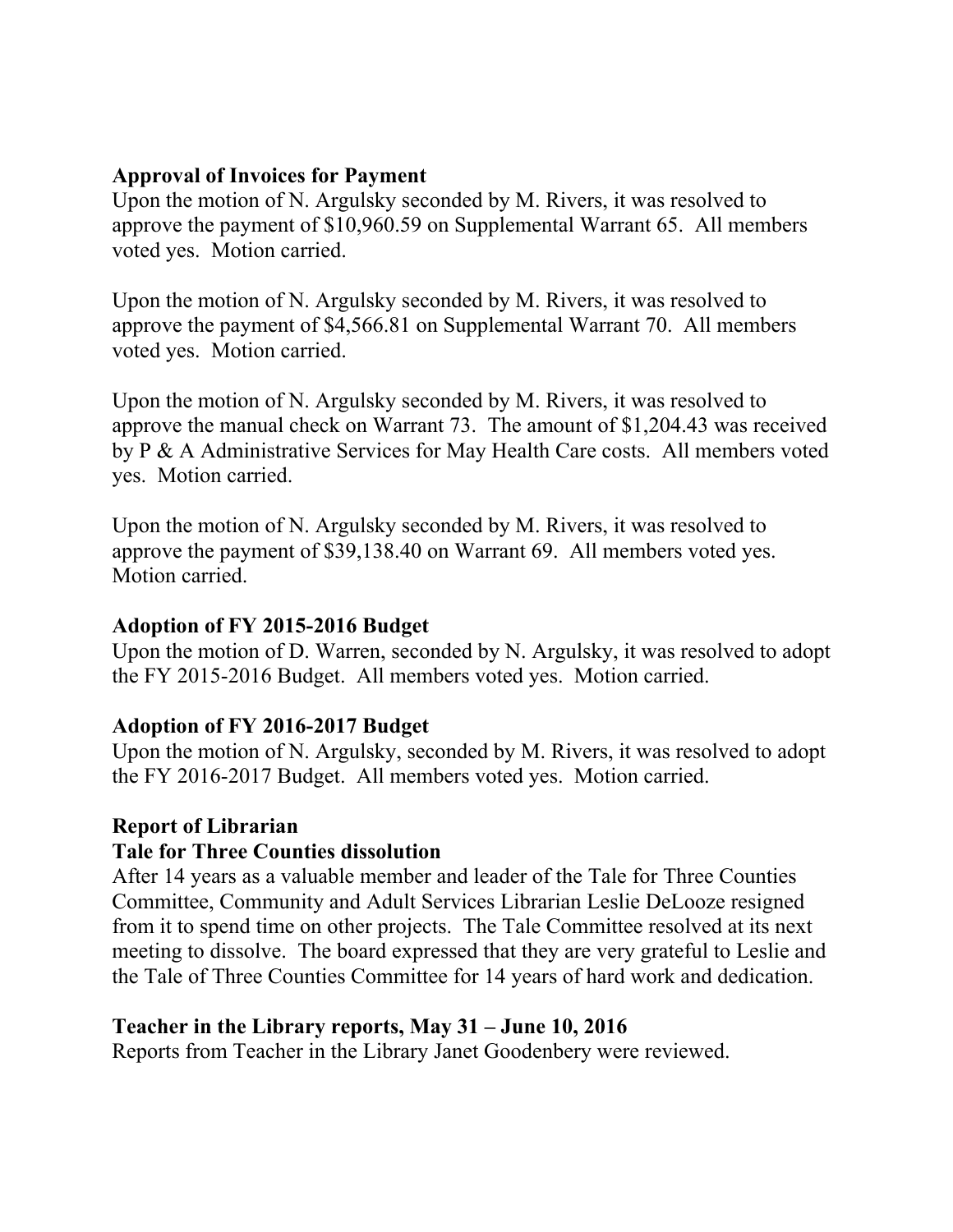#### **Library Statistics - May 2016**

| <b>Materials Circulation</b> | 17,389 |
|------------------------------|--------|
| Ebooks                       | 565    |
| Freegal Downloads            | 454    |
| Zinio                        | 338    |
| Hoopla                       | 143    |
| <b>Internet Usage</b>        | 2,452  |
| <b>Literacy Stations</b>     | 333    |
| Attendance                   | 13,476 |
| Website Usage                | 5,814  |
|                              |        |

### **Imagination Library report and PR plan (handout)**

B. Conrad reviewed with the Trustees a pie chart that library assistant Katie Elia composed. It shows the percentage of Dolly Parton Imagination Library registrations as of June  $1<sup>st</sup>$ . The program launched on  $4/26/16$ . There are a total of 118 registered so far with 81.4% registered in person and 18.6% done online. The numbers are expected to grow as the program gets known. As babies & children start getting their books, more publicity will be done with pictures, etc.

#### **Children's SRP brochure (handout)**

Summer reading program brochures were passed out to trustees. The programs begin June  $27<sup>th</sup>$  and run through August  $6<sup>th</sup>$ . The theme is fitness and activities.

### **Main floor "Reader's Advisory" desks**

Due to lack of office space, a desk for K. Facer will be set up on the main floor next to L. DeLooze's desk. This will not take the place of the librarian that is assigned to reference desk duty.

#### **Literacy Genesee Orleans new director Bob Curtis**

The new Literacy Genesee Orleans Executive Director Bob Curtis expressed interest in pursuing the Richmond Memorial Library for office space. The Literacy Volunteers office was originally housed here. The Literacy Genesee Orleans board agreed to pursue partnering with Richmond Library. However, many things would need to be considered. The area is now used by office staff and SAGE employees. Upon a tour of the building, the old children's room was identified as the only space that was available. It is ADA compliant and up to building code.

It was suggested that perhaps Mr. Curtis could modify the amount of office furniture they bring. Either way, things currently stored in the room would need to be moved. If the attic was used as storage, a ventilation system would be needed since it is not climate controlled.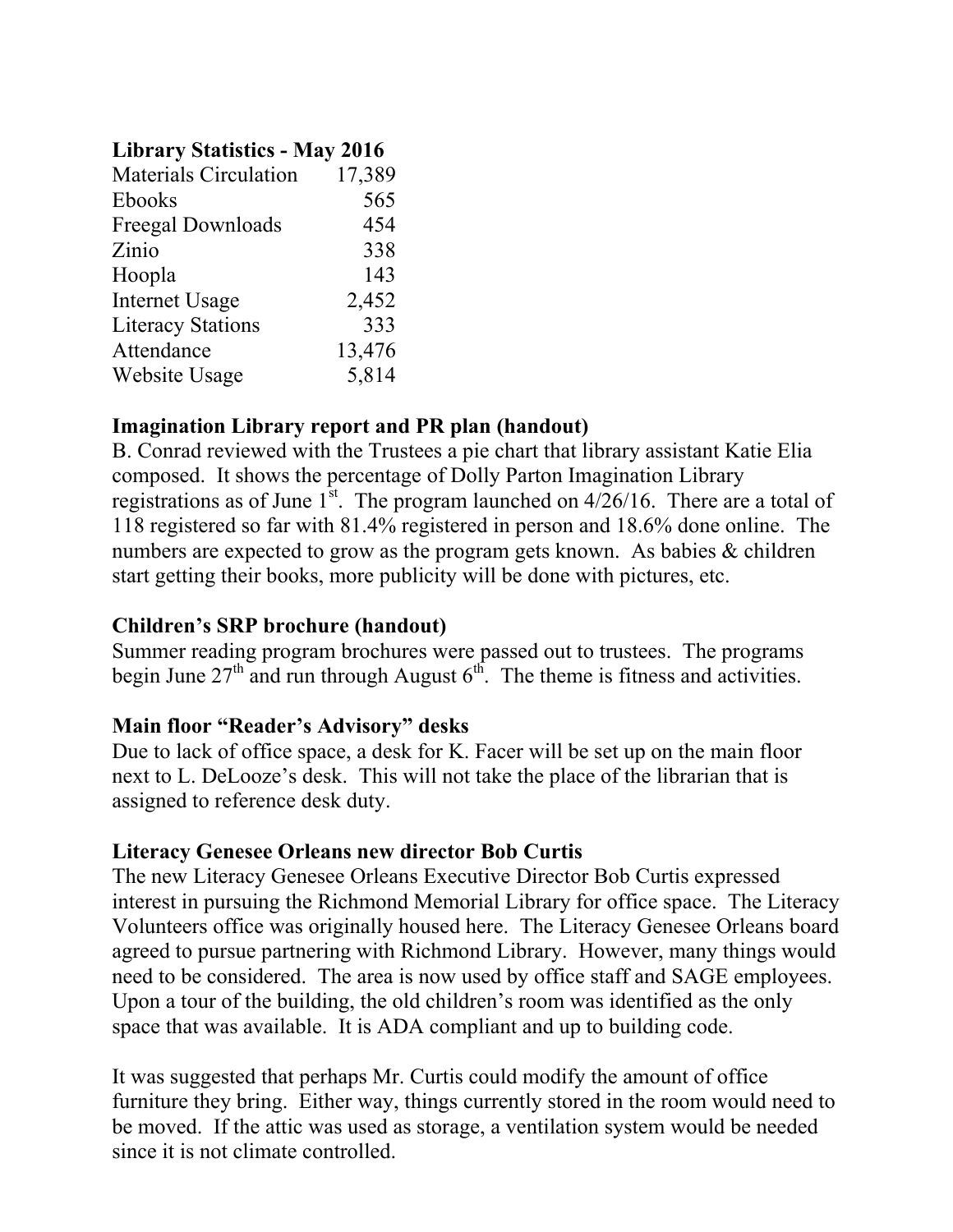B. Conrad mentioned an education seminar "The Planning and Design of Public Libraries" that will be hosted in Cambridge MA that might be beneficial. Plan/study expense was a concern of the board. The possibility of obtaining a free estimate was suggested along with revisiting previous space studies.

After discussion, the board agreed that this should be deferred to the building and grounds committee before proceeding with any plans.

# **"Around the House: Community Building" article (2005)**

B. Conrad reviewed an interesting article from This Old House regarding tool lending libraries. Patrons don't have to buy a tool they'll use only once a decade. They also receive home –improvement tips from the library.

# **"Bet on Batavia" Downtown Revitalization Initiative –**

The city of Batavia is competing for \$10 million for downtown revitalization project. Under the Downtown Revitalization Initiative (DRI), one community in each of the ten economic development regions of the state will be chosen as the beneficiary of the award. The City of Batavia is applying to receive the award in the Finger Lakes Region. "Bet on Batavia" is Batavia's slogan as a bid to get it.

# **FLREDC Upstate Revitalization Initiative**

Another economic development initiative from NYS that Director B. Conrad brought up as a possible source of library construction funds was the FLREDC Upstate Revitalization Initiative.

# **Planning & Design of Public Libraries workshop Aug 1-3**

(Discussed above.)

# **Old Business**

# **Surowka Resolutions**

D. Warren read the following resolution which was written by B. Stich and approved upon the motion of M. Rivers, seconded by D. Warren. All members voted yes. Motion carried.

1. Whereas, in recognition of Rosemary Surowka's 18 years of service as a dedicated member of the Board of Trustees of the Richmond Memorial Library (1995‐2013), and her distinguished leadership as the President of the Board from 1997‐2011, for her work as a member of the SAGE Library Service Advisory Committee, and as a teacher in the Batavia City School District for over 30 years; therefore,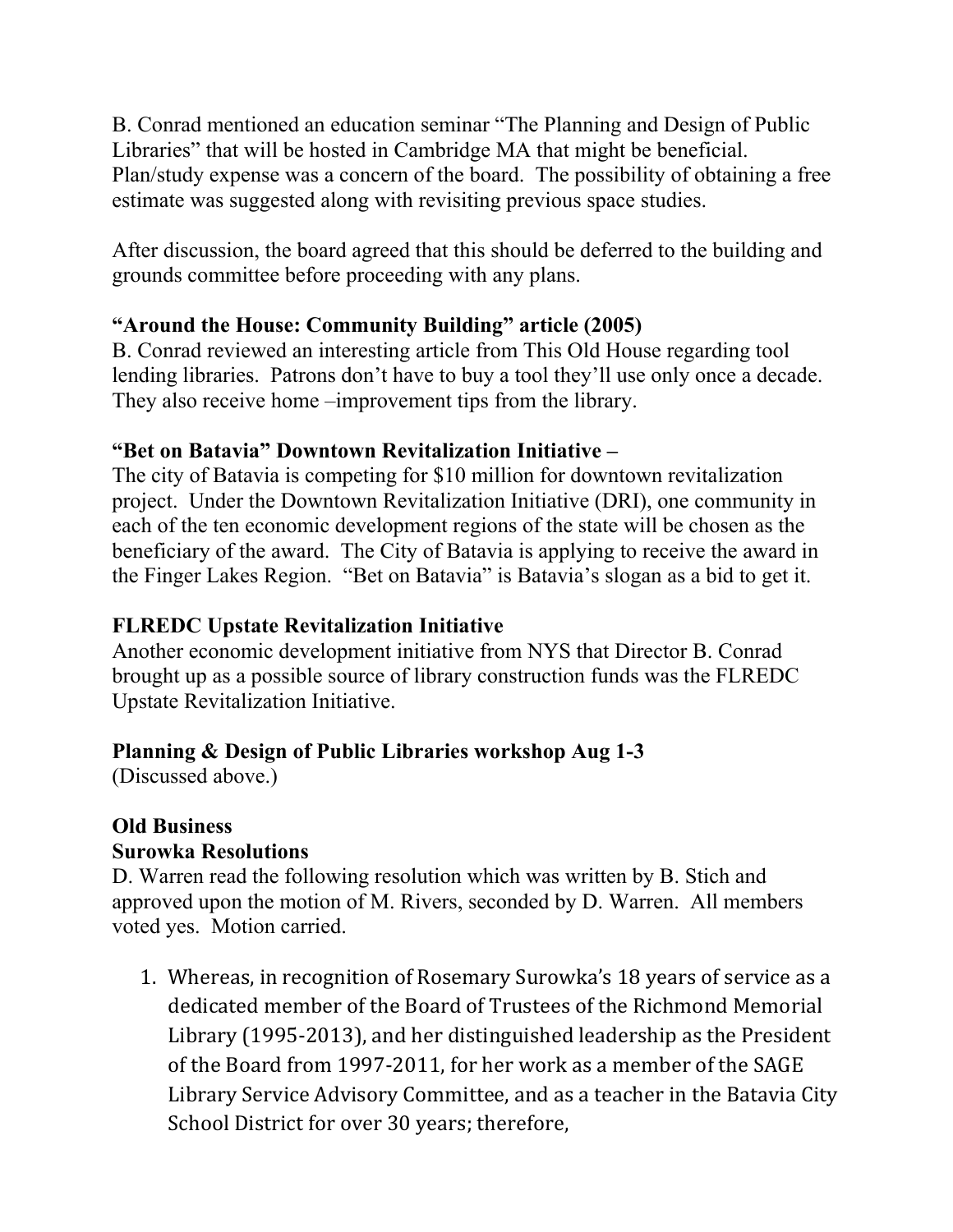*Resolved,* That the untitled Roy Mason painting, given to the library by the Attica Foundation in 1974, be dedicated in Rosemary Surowka's memory on this date, with a plaque affixed to the painting indicating the same.

2. Whereas, in recognition of Theodore Surowka, who was honored in 1980 with the Richmond Memorial Library Award, "For support and extraordinary efforts in making the library addition a reality"; for his years as a NIOGA Library System Trustee and as Business Administrator of Batavia City Schools for 36 years; therefore,

*Resolved,* That the Roy Mason painting titled *Peace and Quiet*, which hung in Mr. Surowka's school district office for many years, and which Mrs. Surowka arranged to hang in the library upon his retirement, be dedicated in Theodore Surowka's memory on this date with a plaque affixed to the painting indicating the same.

#### **New Business**

#### **Permission to pay all outstanding FY 2015-16 invoices on a supplemental warrant, regardless of due date**

Upon the motion of M. Rivers, seconded by D. Warren, it was resolved to pay all outstanding FY 2015-16 invoices on a supplemental warrant, regardless of due date. All members voted yes. Motion carried.

#### **Receive gift of Dennis Wood print**

Upon the motion of N. Argulsky, seconded by D. Warren, a print by local artist Dennis Wood, was received as a gift by the board from his estate. All members voted yes. Motion carried.

### **Other Resolutions**

The following resolution that was written by B. Stich was read by Vice President M. Rivers. It was approved upon the motion of N. Argulsky, and seconded by M. Rivers. All members voted yes. Motion carried.

Whereas, In honor of Dana Warren's twenty years of service to the Richmond Memorial Library as a member of the Board of Trustees, serving for fourteen years as Vice President and three years as President, for her work promoting and participating in the creation of the library's first and subsequent long‐range plans, for providing outstanding leadership through the process of hiring our Library Director, and for her steadfast support of the library and all its programs; therefore,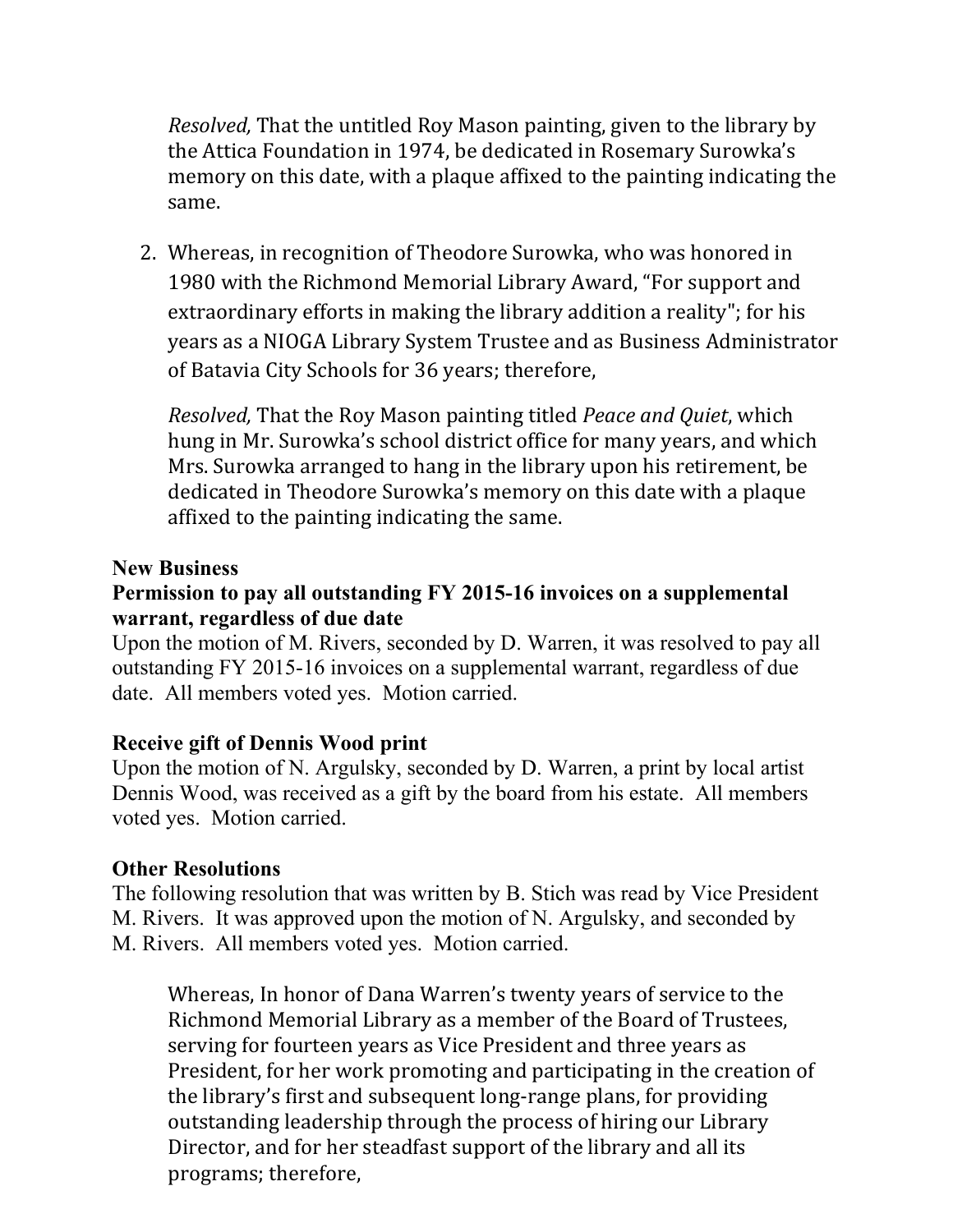*Resolved,* That a tree be planted in Dana Warren's honor when the next landscaping project permits, marked with a plaque commemorating her 20 years of service.

The board applauded the resolution. Director B. Conrad presented flowers to honoree D. Warren. A Tree will be planted in her honor commemorated by a plaque. D. Warren thanked the board and staff for the refreshments and said she enjoyed all the years of working with the Board.

#### **Other Business**

B. Conrad reviewed a report by Community and Adult Services Librarian Leslie DeLooze detailing her participation in book discussions, webinars, meetings, a conference, and outreach with the daily news.

#### **Adjournment**

There being no further business, upon the motion of M. Rivers, seconded by N. Argulsky, the meeting was adjourned at 7:48 p.m. All members voted yes. Motion carried.

Respectfully submitted, Bob Conrad, Clerk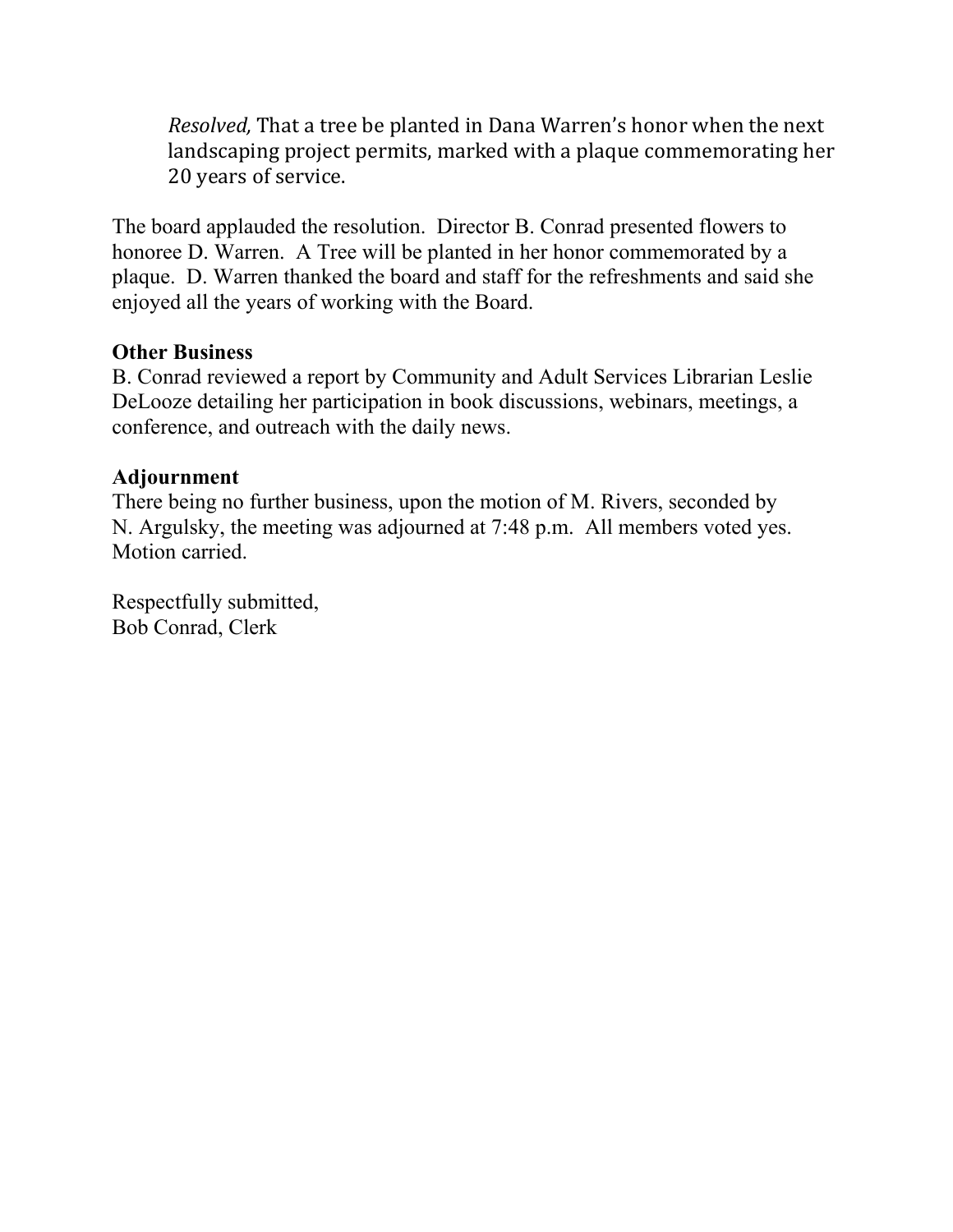#### *Approved by the Library Board of Trustees August 8, 2016* **Richmond Memorial Library Board of Trustees July 11, 2016**

The reorganization meeting of the Library Board of Trustees was held on Monday, July 11, 2016. Vice President M. Rivers called the meeting to order at 6:32 p.m.

Members present: Norm Argulsky, Michael Rivers, Jennifer Reardon, and Jenn Cascell

Also present: Bob Conrad and Debra Levins

Excused: Beth Stich and Colleen Brudz

#### **Swearing in of Board Members**

Board Members Norm Argulsky, Michael Rivers, Jennifer Reardon, and Jenn Cascell were sworn in by Notary Public, Alice Zito. Upon completion, A. Zito left the meeting at 6:37 p.m.

### **Election of President**

Upon the motion of N. Argulsky, seconded by J. Reardon, M. Rivers was nominated as the President of the Board of Trustees. All members voted yes. Motion carried.

### **Election of Vice President**

Upon the motion of M. Rivers, seconded by J. Reardon, N. Argulsky was nominated as the Vice President of the Board of Trustees. All members voted yes. Motion carried.

### **Appointment of Clerk**

Upon the motion of J. Cascell, seconded by N. Argulsky, Robert Conrad was appointed as Clerk to the Board of Trustees. All members voted yes. Motion carried.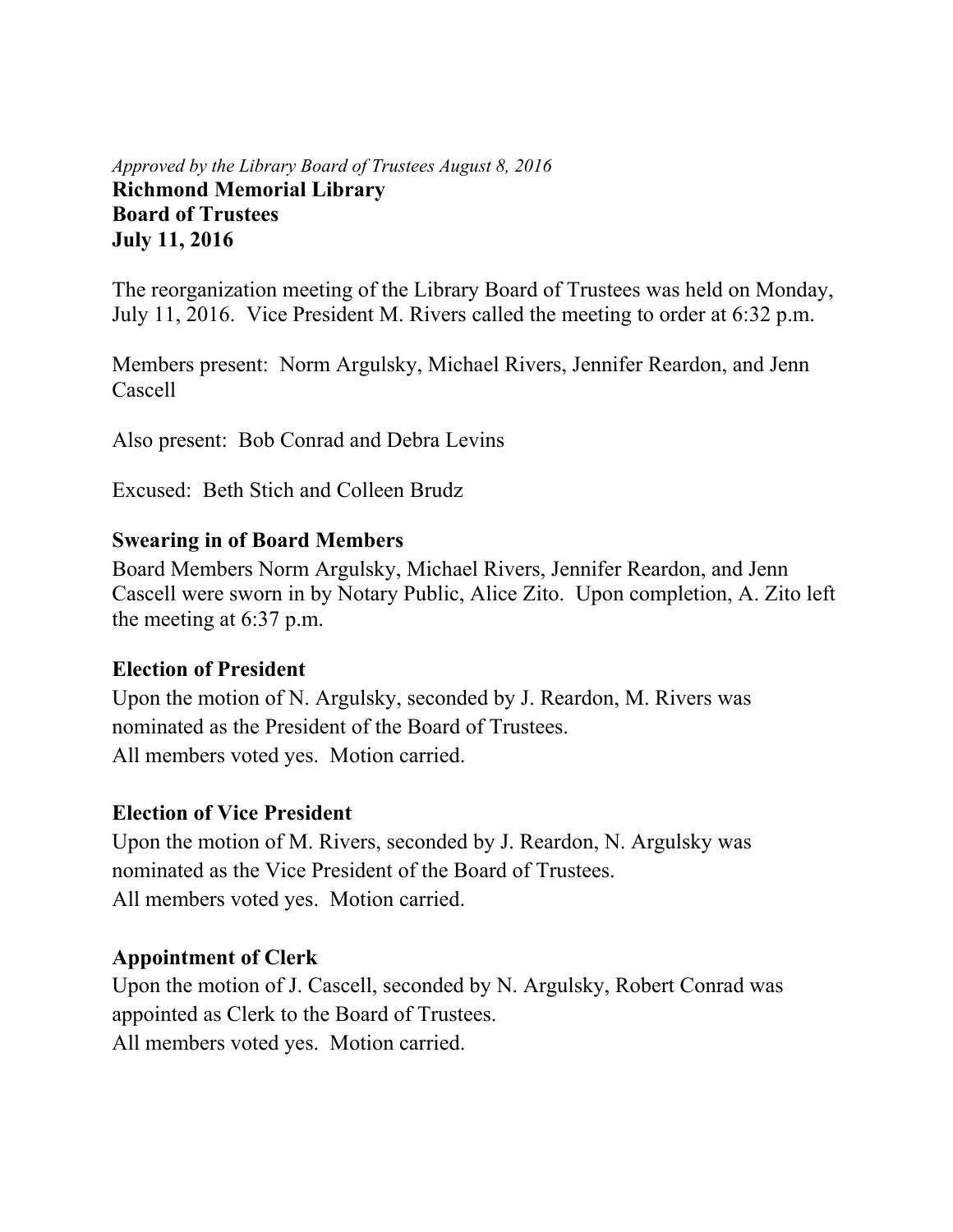### **Appointment of Deputy Clerk**

Upon the motion of J. Cascell, seconded by N. Argulsky, Debra Levins was appointed as Deputy Clerk to the Board of Trustees. All members voted yes. Motion carried.

#### **Appointment of Treasurer**

Upon the motion of J. Cascell, seconded by N. Argulsky, Sally Sanford was appointed as Treasurer to the Board of Trustees. All members voted yes. Motion carried.

#### **Appointment of Deputy Treasurer**

Upon the motion of J. Cascell, seconded by N. Argulsky, J. Reardon was appointed as Deputy Treasurer to the Board of Trustees. All members voted yes. Motion carried.

### **Appointment of Purchasing Agent**

Upon the motion of J. Cascell, seconded by N. Argulsky, Robert Conrad was appointed as Purchasing Agent to the Board of Trustees. All members voted yes. Motion carried.

### **Designation of Library Attorney**

Upon the motion of J. Cascell, seconded by N. Argulsky, Thomas Williams of the Williams Law Firm was appointed to be the attorney of record to represent the Richmond Memorial Library.

All members voted yes. Motion carried.

### **Designation of Auditing Firm**

Upon the motion of J. Cascell, seconded by N. Argulsky, Freed Maxick was appointed to be the auditing firm for the Richmond Memorial Library. All members voted yes. Motion carried.

### **Designation of Official Bank Depository**

Upon the motion of J. Cascell, seconded by N. Argulsky, Five Star Bank was appointed to be the Official Bank Depository for the Richmond Memorial Library. All members voted yes. Motion carried.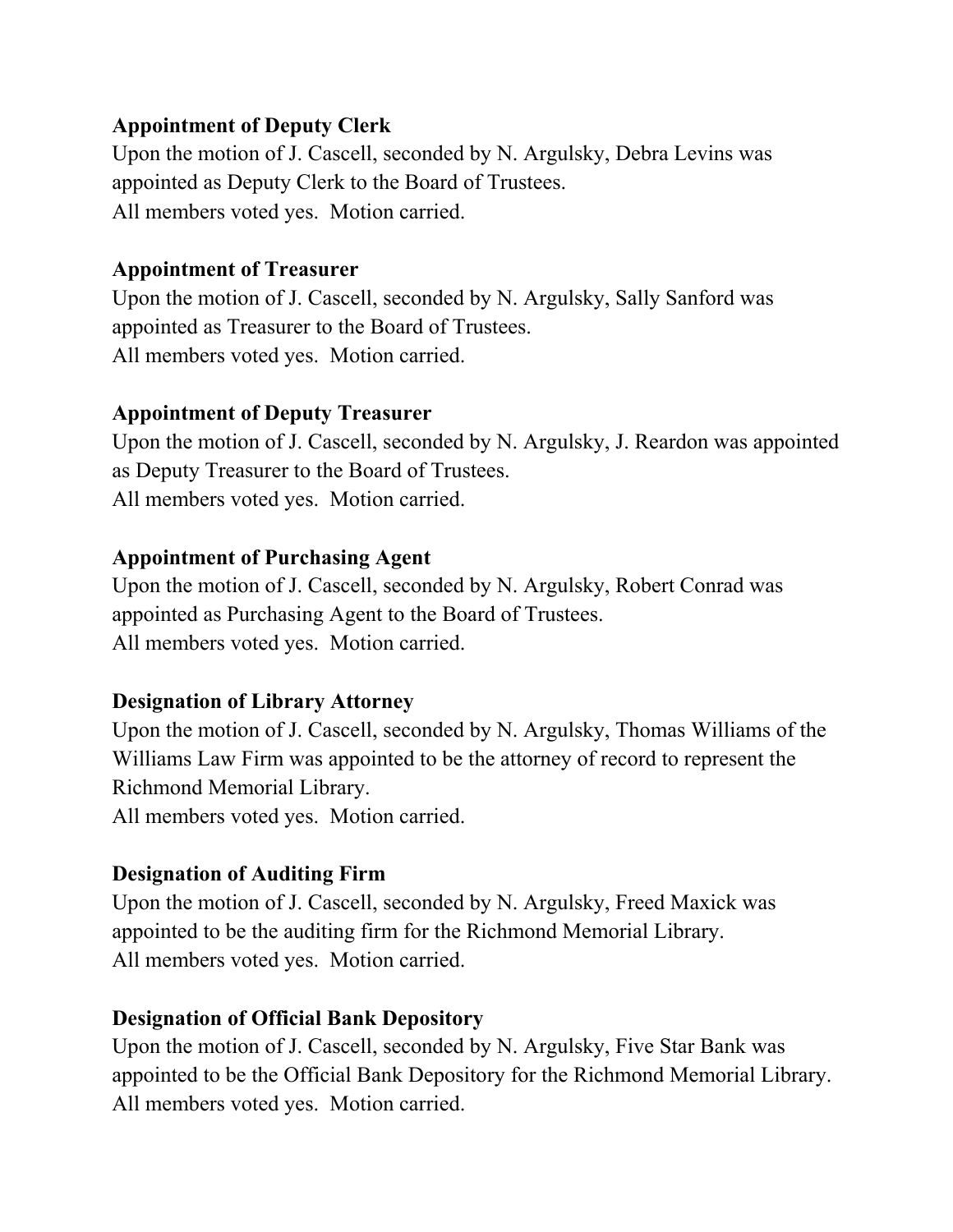#### **Designation of Bank Signatories**

Upon the motion of J. Cascell, seconded by N. Argulsky, Sally Sanford, M. Rivers, and J. Reardon were appointed to be the Bank Signatories for the Richmond Memorial Library. All members voted yes. Motion carried.

# **Designation of Payroll Certifier**

Upon the motion of J. Cascell, seconded by N. Argulsky, Robert Conrad was appointed to be the Payroll Certifier for the Richmond Memorial Library. All members voted yes. Motion carried.

# **Designation of Deputy Payroll Certifier**

Upon the motion of J. Cascell, seconded by N. Argulsky, Alice Zito was appointed to be the Deputy Payroll Certifier for the Richmond Memorial Library. All members voted yes. Motion carried.

# **Designation of Petty Cash Funds**

Upon the motion of J. Cascell, seconded by N. Argulsky, it was resolved to approve a Petty Cash amount of \$250 for the Richmond Memorial Library and \$100 for the SAGE Program.

All members voted yes. Motion carried.

# **Designation of Official Newspaper**

Upon the motion of J. Cascell, seconded by N. Argulsky, The Daily News was appointed to be the Richmond Memorial Library's official newspaper. All members voted yes. Motion carried.

### **By-Laws Review**

Review of the By-Laws was postponed to the August meeting.

### **Approval of Minutes**

Upon the motion of J. Cascell, seconded by J. Reardon, it was resolved to approve the minutes of the June 2016 meeting. All members voted yes. Motion carried.

#### **Public to be Heard** - None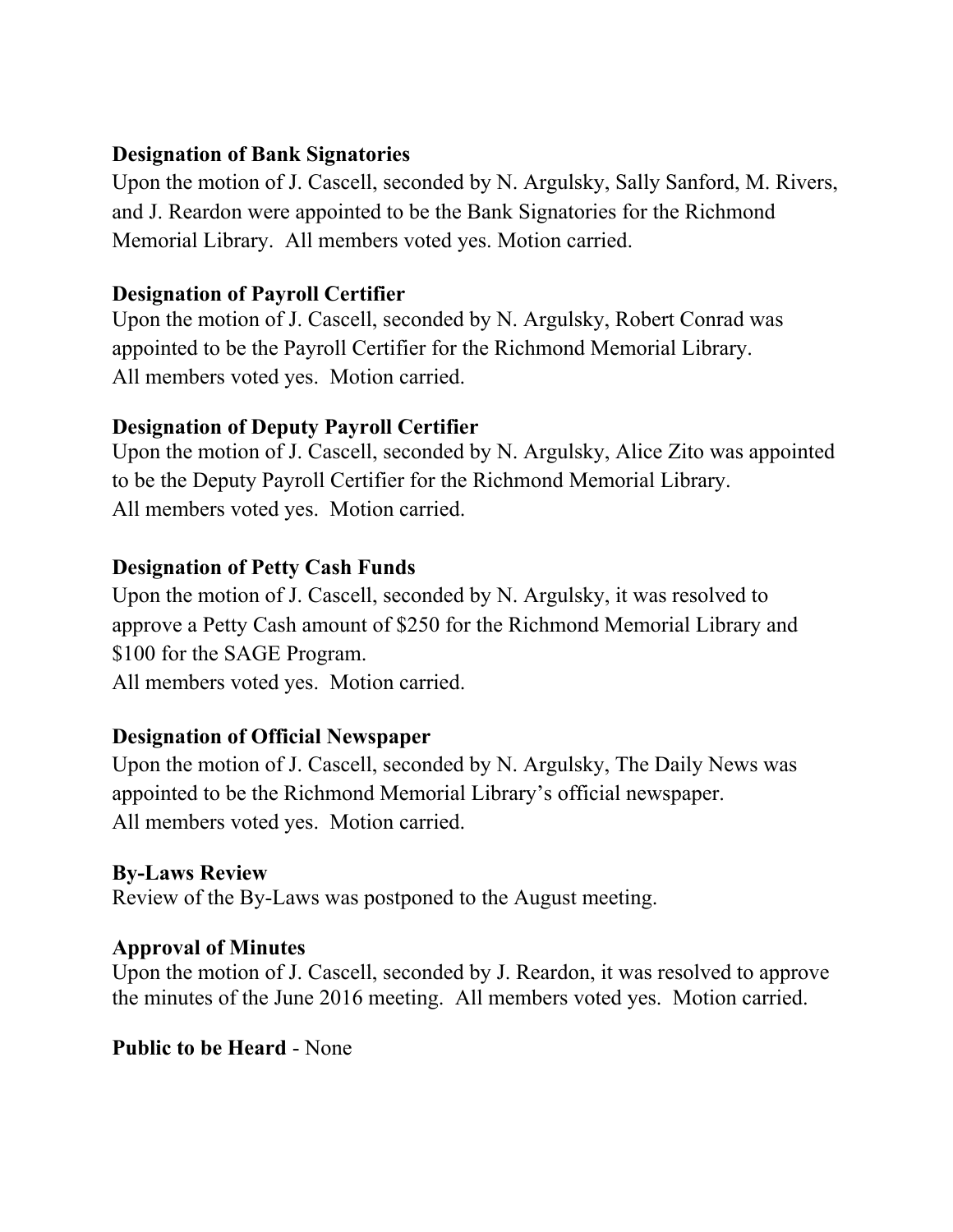# **Financials Request for Budgetary Transfer, FY 2015-16**

Upon the motion of N. Argulsky, seconded by J. Reardon, it was resolved to approve a Budgetary Transfer of \$927.17 from Paraprofessional to Custodial and \$1,015.17 from Paraprofessional to Clerical for year end negative balances. All members voted yes. Motion carried.

# **Revenue & Appropriations Status Reports (through May 31, 2016)**

Upon the motion of N. Argulsky, seconded by J. Reardon, it was resolved to approve the Summary of Revenues and Appropriations through May 31, 2016. All members voted yes. Motion carried.

### **Bank Reconciliations (through May 31, 2016)**

Upon the motion of N. Argulsky, seconded by J. Reardon, it was resolved to approve the Bank Reconciliations through May 31, 2016. All members voted yes. Motion carried.

### **Approval of Invoices for Payment**

Upon the motion of N. Argulsky, seconded by J. Reardon, it was resolved to approve the payment of \$11,215.60 on Supplemental Warrant 71. All members voted yes. Motion carried.

Upon the motion of N. Argulsky, seconded by J. Reardon, it was resolved to approve the payment of \$13,150.01 on Supplemental Warrant 77. All members voted yes. Motion carried.

Upon the motion of N. Argulsky, seconded by J. Reardon, it was resolved to approve the manual check on Warrant 74. The amount of \$806.21 was received by P & A Administrative Services for June Health Care costs. All members voted yes. Motion carried.

Upon the motion of N. Argulsky, seconded by J. Reardon, it was resolved to approve the payment of \$13,077.67 on Supplemental Warrant 1. All members voted yes. Motion carried.

Upon the motion of N. Argulsky, seconded by J. Reardon, it was resolved to approve the payment of \$5,844.97 on Warrant 3. All members voted yes. Motion carried.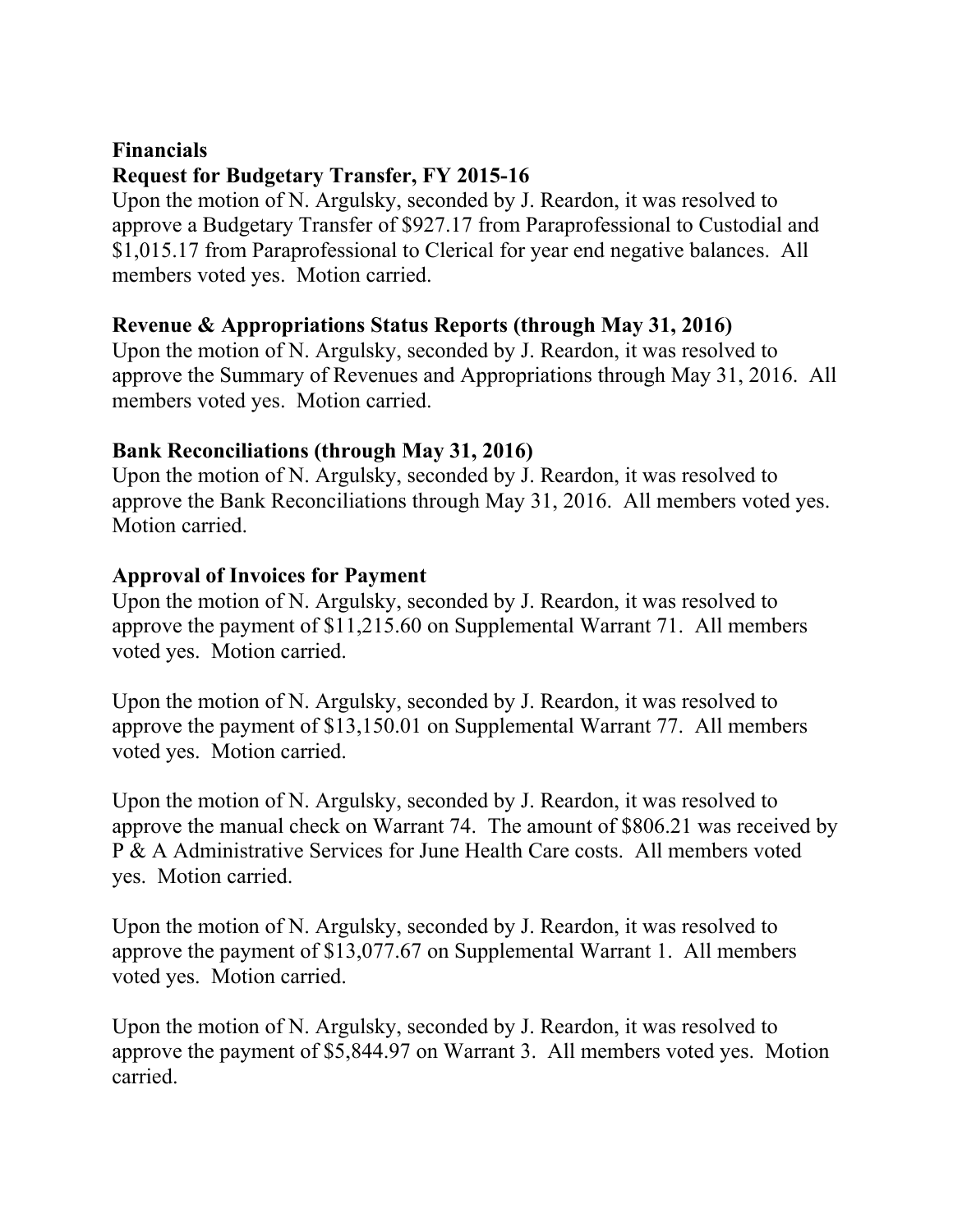# **Report of Librarian Long Range Plan Report FY 2015-16 (handout)**

Director Conrad presented the Long Range Plan status report for FY 2015-16.

# **Library Statistics - June 2016**

| <b>Materials Circulation</b> | 16,601 |
|------------------------------|--------|
| Ebooks                       | 493    |
| Freegal Downloads            | 514    |
| Zinio                        | 55     |
| Hoopla                       | 125    |
| <b>Internet Usage</b>        | 2,523  |
| <b>Literacy Stations</b>     | 347    |
| Attendance                   | 13,959 |
| Website Usage                | 6,905  |

### **Surowka Dedication Ceremony recap**

The Dedication Ceremony honoring the Memory of Mr. & Mrs. Surowka went very well. The family seemed pleased. The Arts and Interiors subcommittee will decide where to hang the paintings in the library.

### **Reading Invasion**

Director B. Conrad gave a brief overview of the Richmond Memorial Library's "Reading Invasion" which was held on July  $1<sup>st</sup>$  at City Hall. Twenty-seven people attended the makeshift "flash mob" which replaced choreographed dancing and singing with sitting and reading.

### **New Business**

#### **Subcommittee appointments & meetings to schedule: Buildings & Grounds**

M. Rivers and N. Argulsky were re-appointed to the Building and Grounds Subcommittee.

### **Arts & Interiors**

J. Reardon and J. Cascell were appointed to the Arts & Interiors Subcommittee.

### **Finance**

N. Argulsky and B. Stich were appointed to the Finance Subcommittee.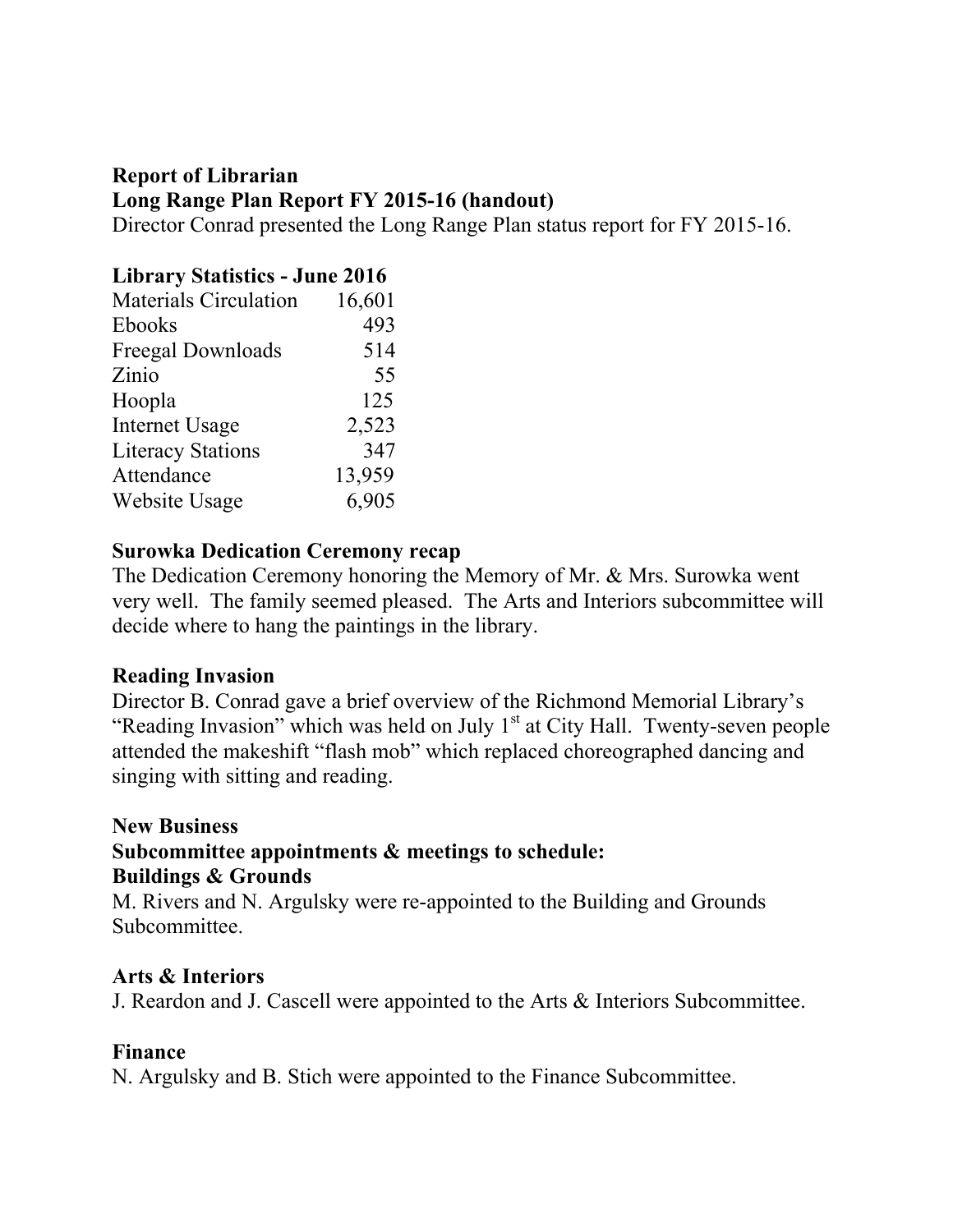#### **Policy Review**

M. Rivers was appointed to the Policy Review Subcommittee.

### **Warrant Schedule FY 2016-17**

Upon the motion of J. Reardon, seconded by J. Cascell, it was resolved to approve the Warrant Schedule for Fiscal Year 2016-17. All members voted yes. Motion carried.

#### **Request from Rite Aid to use room for commercial purposes**

Upon the motion of M. Rivers, seconded by N. Argulsky, it was resolved to allow Batavia Rite Aid permission to set up a flu vaccination clinic for one day in the gallery room subject to the library director's approval from Batavia City School District. All members voted yes. Motion carried.

### **Adjournment**

Upon the motion of M. Rivers, seconded by J. Reardon, the meeting was adjourned at 7:36 p.m. All members voted yes. Motion carried.

Respectfully submitted, Bob Conrad, Clerk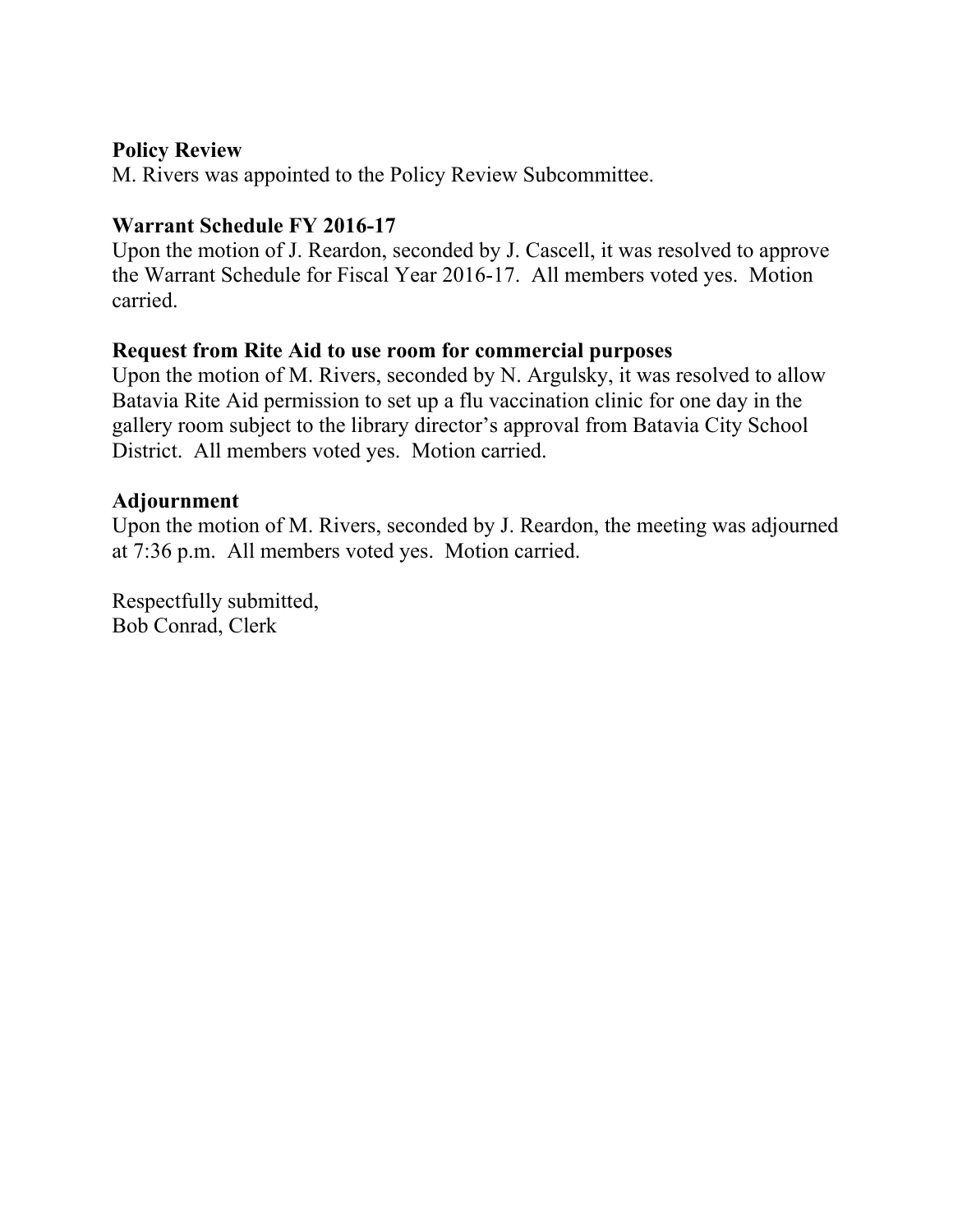#### *Approved by the Library Board of Trustees September 12, 2016* **Richmond Memorial Library Board of Trustees August 8, 2016**

The August meeting of the Library Board of Trustees was held on Monday, August 8, 2016. President Michael Rivers called the meeting to order at 6:30 p.m.

Members present: Beth Stich, Norm Argulsky, Jennifer Reardon, Michael Rivers, and Jenn Cascell

Also present: Colleen Brudz, Bob Conrad, Debra Levins and Carol Richardson

#### **Approval of Minutes**

Upon the motion of N. Argulsky, seconded by J. Reardon, it was resolved to approve the minutes of the July 2016 meeting with the following correction: The designation of petty cash fund amounts should read \$250 petty cash designated for the Richmond Memorial Library and \$100 petty cash designated for the SAGE Program. All members voted yes. Motion carried.

### **Public to be Heard** - None

# **Report of Librarian Kathy Facer re: The Daily News (Batavia)**

Reference Librarian Kathy Facer apprised the Board of a situation involving microfilming of the Daily News.

Richmond Memorial Library has been purchasing microfilm copies of the Batavia Daily News from Newsbank. Johnson Newspaper Corp. has had a contract with Newsbank to do the microfilming. Neither Johnson Newspaper nor Newsbank notified the library that microfilm would no longer be available. The library's last reel of microfilm ends in June 2015. Newsbank will be reimbursing the library for over \$3,000, the amount the library has paid for microfilm and never received due to cancellation of the contract.

Unfortunately, before this gap in microfilming was noticed, the library's paper copies of the Daily News from July 1, 2015 through January 31, 2016 were disposed of. Paper copies are still in storage for dates from February 1, 2016 to the present, but they are copies that have been used by the public and may be missing articles or pages or may be in poor condition. No other libraries in Genesee or Orleans counties maintain a paper back file of the newspaper.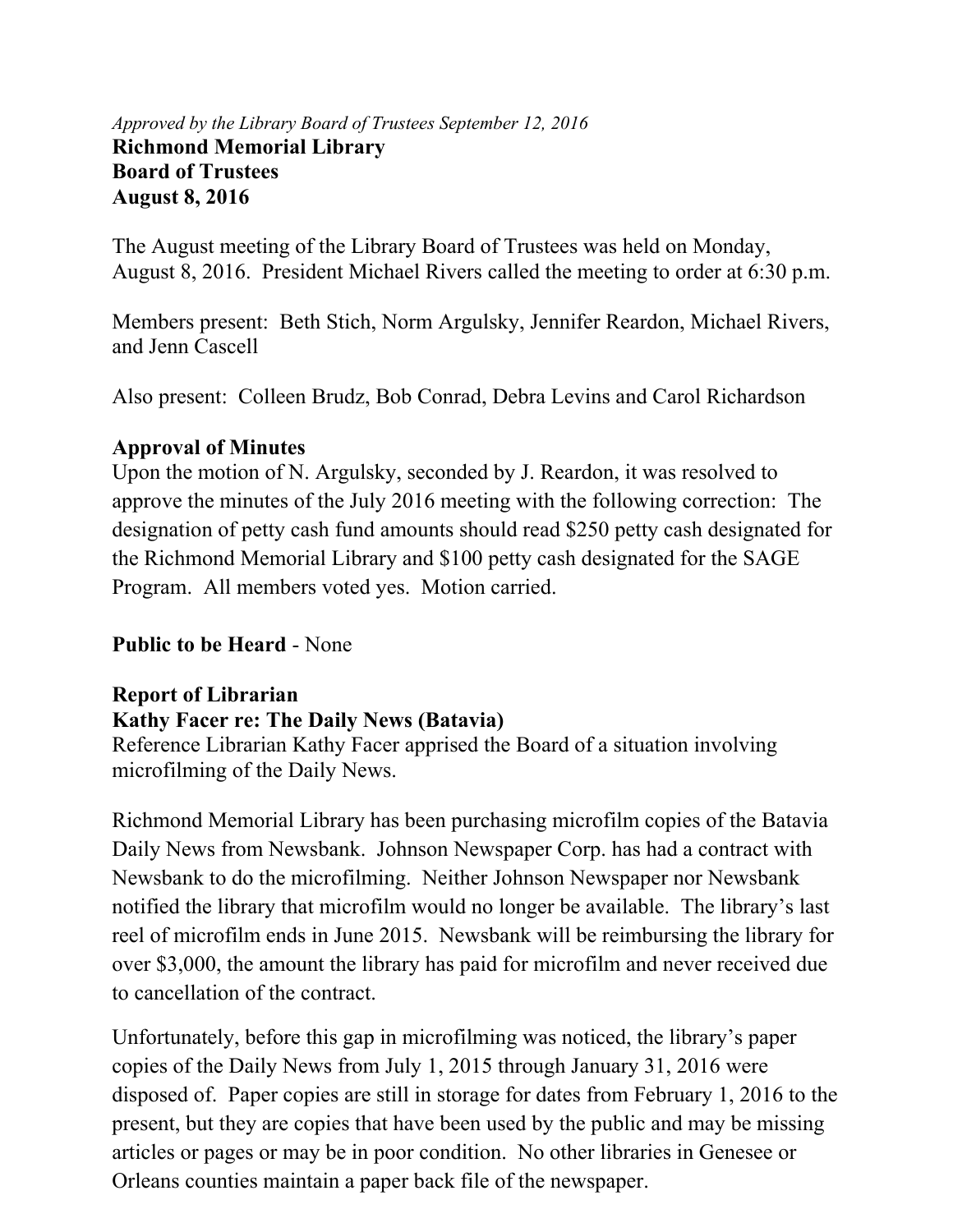Microfilm is still the only format considered archival for the preservation of print materials. Microfilm of the Daily News is used multiple times on a daily basis. Kathy is checking with Johnson Newspapers to determine if a microfilming contract is set up with another vendor. If not, she has asked for copyright permission for the library to take over microfilming of the Daily News and asked if missing paper copies of the newspaper may still be at the newspaper office.

### **Youth Services Upcoming Programs**

B. Conrad reviewed the schedule of upcoming youth services programs.

### **Adult Librarians' Reports**

The Board reviewed Reference Librarian Kathy Facer's report on reference and technology and Community and Adult Services Librarian Leslie DeLooze's report on programs and outreach.

#### **Library Statistics – July 2016**

| <b>Materials Circulation</b> | 17,768 |
|------------------------------|--------|
| Ebooks                       | 556    |
| Freegal Downloads            | 487    |
| Zinio                        | 133    |
| Hoopla                       | 164    |
| <b>Internet Usage</b>        | 2,458  |
| <b>Literacy Stations</b>     | 592    |
| Attendance                   | 12,945 |
| <b>Website Usage</b>         | 6,834  |
|                              |        |

#### **Financials**

#### **Bank Reconciliations for period ending June 30, 2016**

Upon the motion of B. Stich, seconded by N. Argulsky, it was resolved to approve the June 2016 Bank Reconciliations. All members voted yes. Motion carried.

#### **Approval of Invoices for Payment**

Upon the motion of B. Stich, seconded by N. Argulsky, it was resolved to approve the payment of \$11,387.13 on Supplemental Warrant 4. All members voted yes. Motion carried.

Upon the motion of B. Stich, seconded by N. Argulsky, it was resolved to approve the payment of \$4,098.52 on Supplemental Warrant 5. All members voted yes. Motion carried.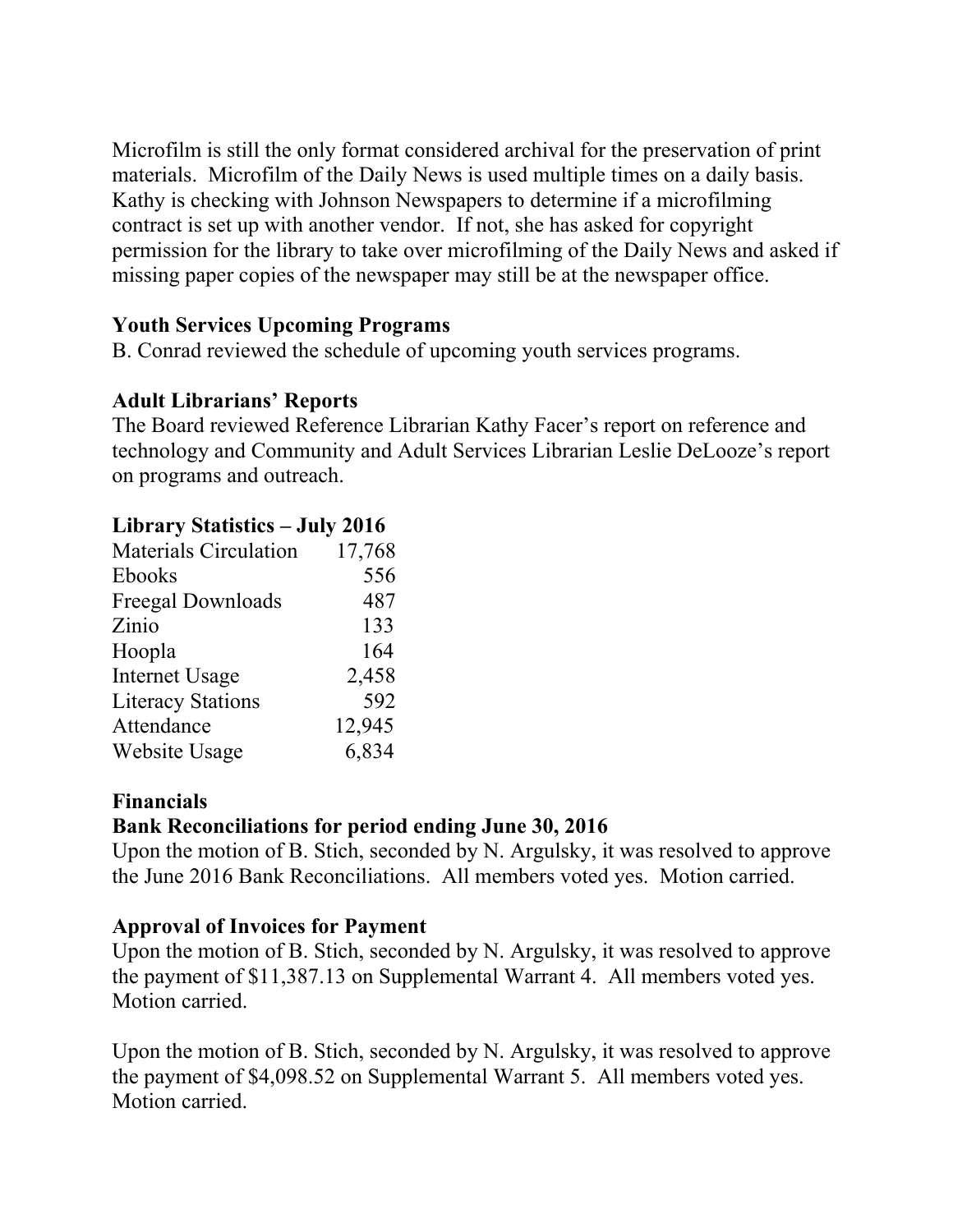Upon the motion of B. Stich, seconded by N. Argulsky, it was resolved to approve the manual check on Warrant 10. The amount of \$465.35 was received by  $P \& A$ Administrative Services for July Health Care costs. All members voted yes. Motion carried.

Upon the motion of B. Stich, seconded by N. Argulsky, it was resolved to approve the payment of \$6,990.90 on Warrant 6. All members voted yes. Motion carried.

Upon completion of the financial report, C. Richardson left the meeting at 7:09 PM.

### **Report of Committees Building & Grounds**

Batavia City School District is planning its next round of capital improvement projects and is working with the subcommittee to identify needs. One site plan for an ADA ramp has already been created, which B. Conrad can use to begin a request for NY construction funds.

# **Old Business**

#### **Bylaws Review**

Upon the motion of B. Stich, seconded by J. Cascell, it was resolved to keep the Bylaws as amended on September 8, 2014. All members voted yes. Motion carried.

# **New Business**

# **Verify Contact Information**

Contact information for the Trustees was confirmed.

#### **NY LTA Training (8/10/2016) Networking supper**

B. Conrad discussed plans and enlisted trustee volunteers for the upcoming NY LTA Training/Networking supper to be hosted at Richmond Memorial Library on August 10, 2016.

### **Approval of Marshall Fund Grant Agreement**

Upon the motion of J. Reardon, seconded by B. Stich, it was resolved to approve the Marshall Fund Grant Agreement. All members voted yes. Motion carried.

### **Approve Marshall Grant Fund Disbursements**

Upon the motion of J. Reardon, seconded by B. Stich, it was resolved to approve the Marshall Grant Fund Disbursements. All members voted yes. Motion carried.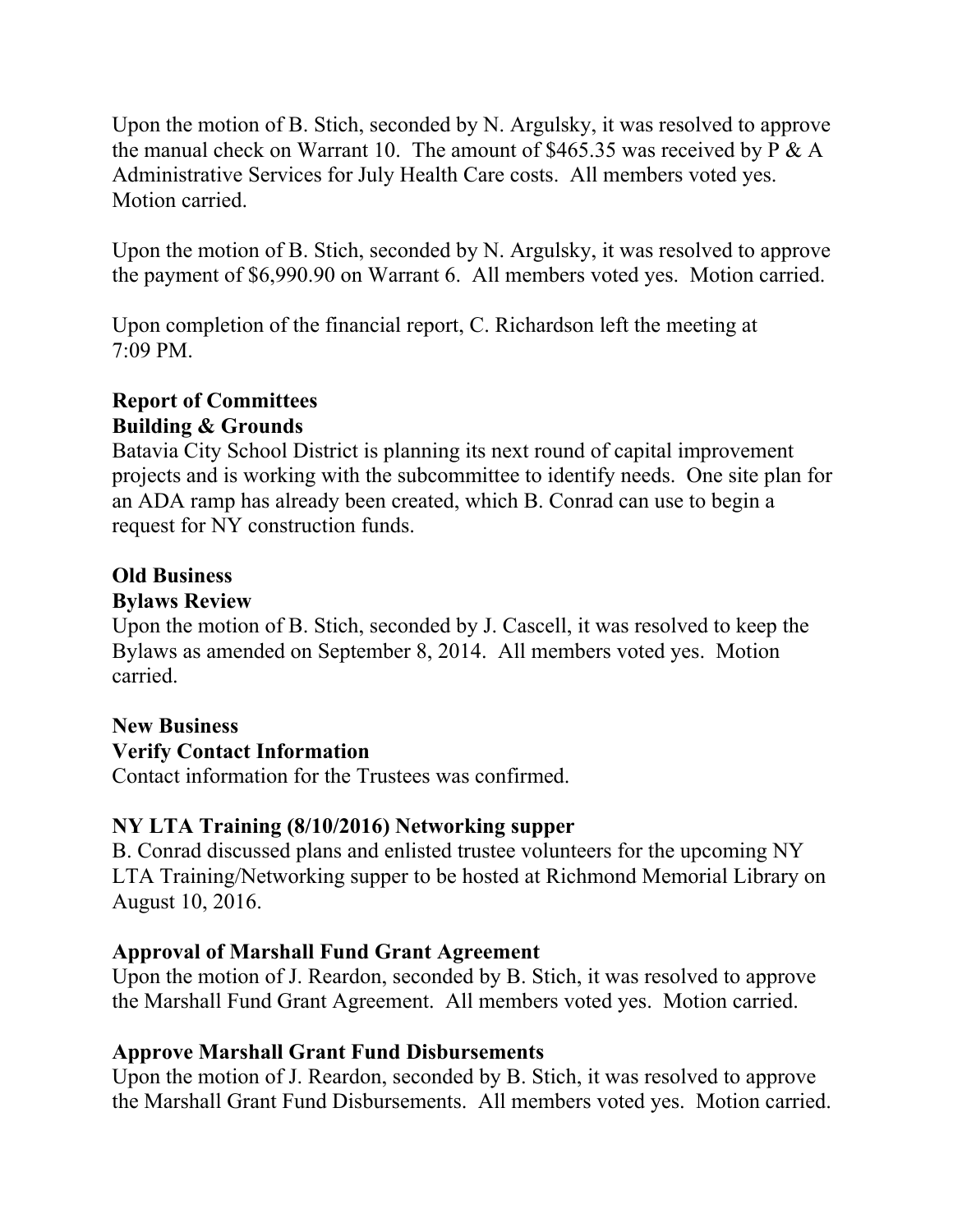### **Approval Memo of Understanding with RSVP Genesee County**

Upon the motion of J. Reardon, seconded by B. Stich, it was resolved to approve the Memo of Understanding with RSVP Genesee County. All members voted yes. Motion carried.

#### **Executive Session**

Upon the motion of N. Argulsky, seconded by J. Cascell, it was resolved to enter into Executive Session at 7:32 p.m. All members voted yes. Motion carried.

Upon the motion of B. Stich, seconded by J. Reardon, it was resolved to leave Executive Session at 8:35 p.m. All members voted yes. Motion carried.

#### **Salary increase**

Upon the motion of B. Stich, seconded by J. Cascell, it was resolved to increase the Library Director's salary by 3% retroactive to July 1, 2016. All members voted yes. Motion carried.

#### **Adjournment**

Upon the motion of B. Stich, seconded by J. Reardon, the meeting was adjourned at 8:36 p.m. All members voted yes. Motion carried.

Respectfully submitted, Bob Conrad, Clerk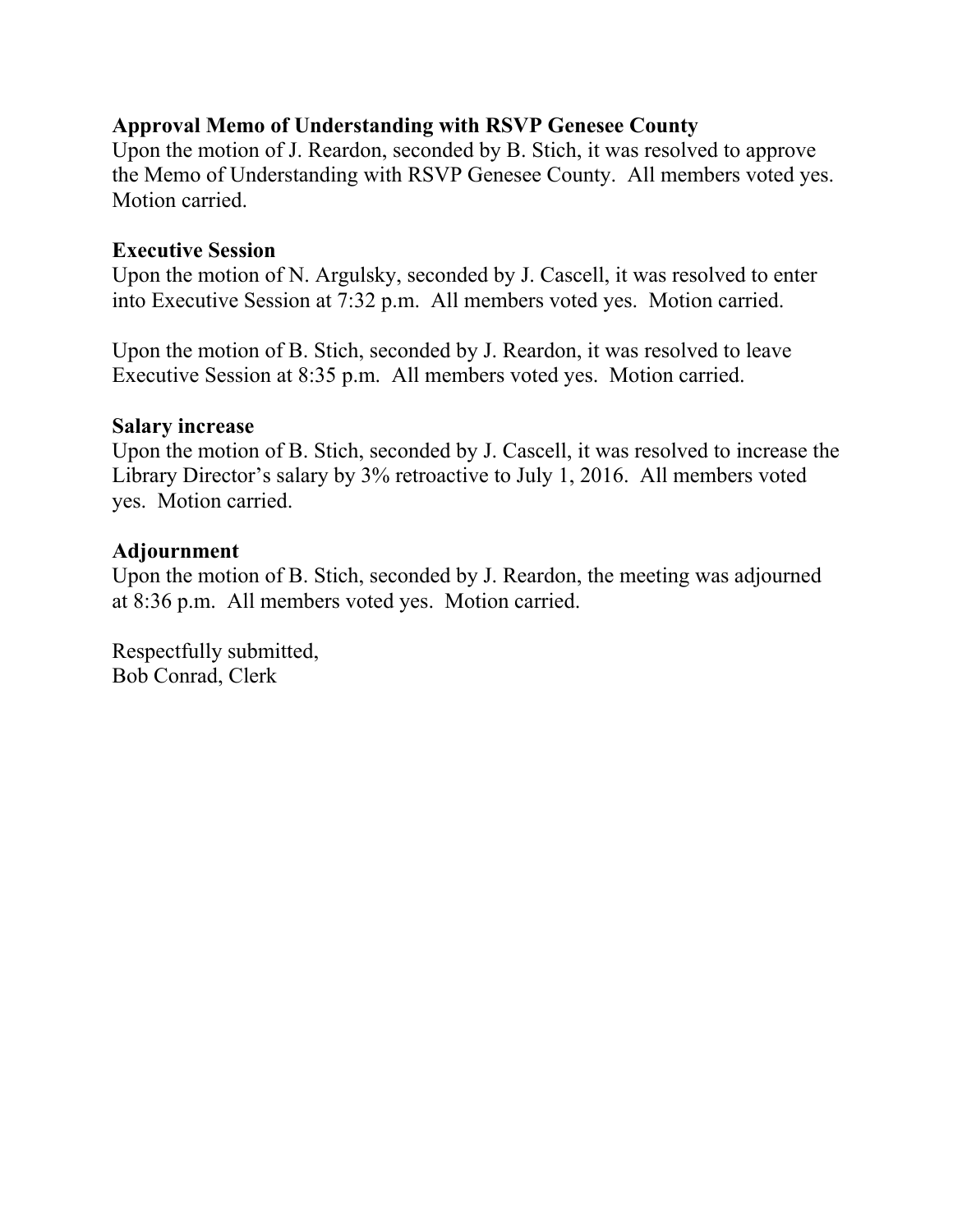#### *Approved by the Library Board of Trustees October 17, 2016* **Richmond Memorial Library Board of Trustees September 12, 2016**

The September meeting of the Library Board of Trustees was held on Monday, September 12, 2016. President Michael Rivers called the meeting to order at 6:31 p.m.

Members present: Beth Stich, Michael Rivers, and Jenn Cascell

Also present: Colleen Brudz, Bob Conrad, Debra Levins and Attorney Tom Williams

Excused: Jennifer Reardon and Norm Argulsky

#### **Approval of Minutes**

Upon the motion of B. Stich, seconded by J. Cascell, it was resolved to approve the minutes of the August 2016 meeting. All members voted yes. Motion carried.

#### **Public to be Heard -** None

#### **Report of Attorney Tom Williams re: Kenney Trust**

T. Williams explained that since the original provisions earmarked for the Kenney Trust are now impractical, the Foundation will need to petition the court to fashion a remedy to have the donation serve its purpose without the original restrictions. The NYS Attorney General gets put on notice of the process. T. Williams will do a rough draft.

### **Report of Library Director**

#### **NYLTA Trustee Training recap**

The NYLTA Trustee Training hosted by RML was well received. It included much information including useful finance tips. The training helped create a better understanding of the library system as a whole.

#### **Articles (separate attachment)**

Director B. Conrad gave a brief overview of the following three articles that he scanned to the Trustees:

**"The Long, Steady Decline of Literary Reading,"** *Washington Post* – This has been a trend observed over the decades, which continues.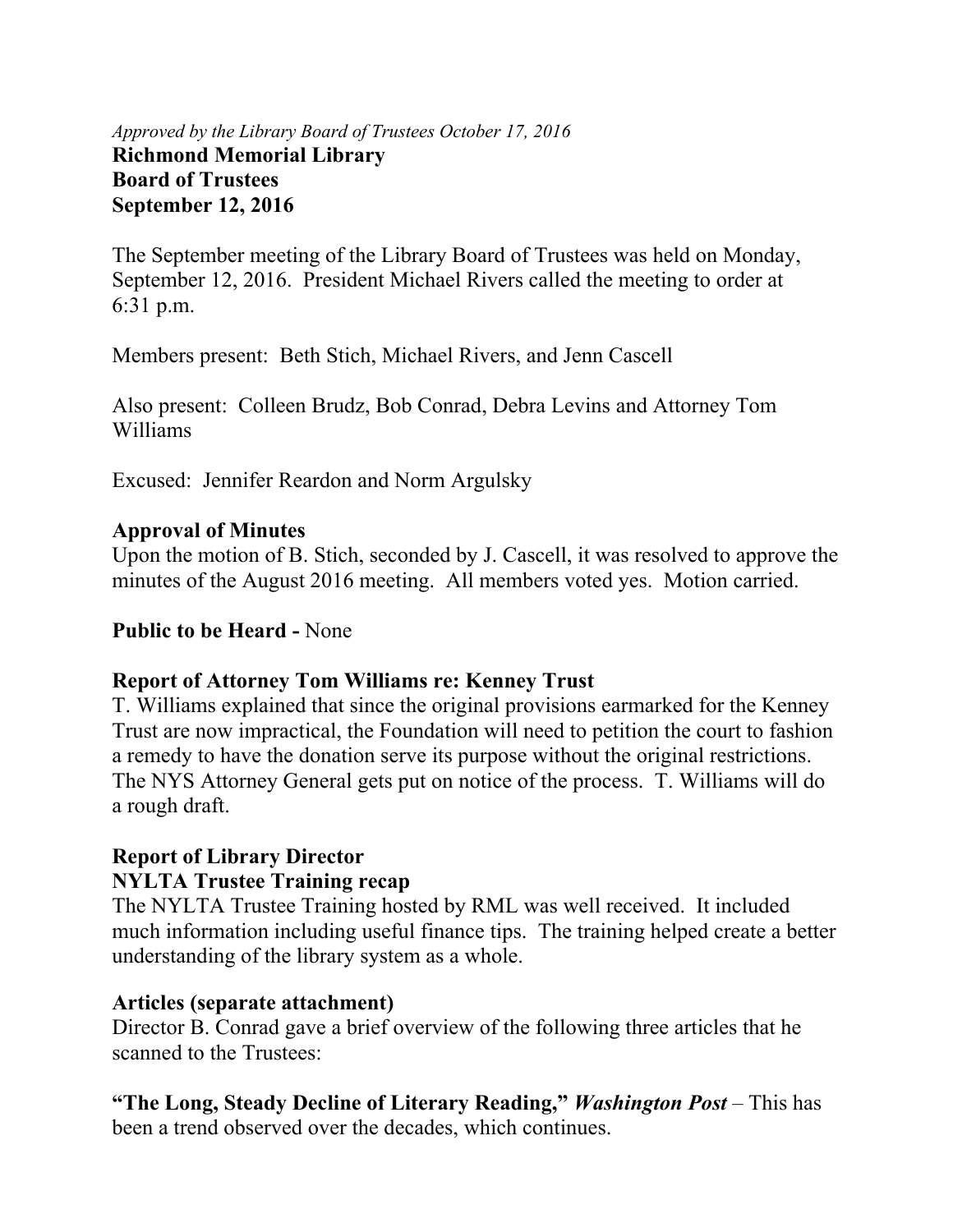**"Libraries 2016," Pew Research Center** – This was a study by the Gates Foundation about the steady trends and expectations of public libraries.

**The Inside and Outside of Evaluations** – B. Stich presented "The Inside and Outside of Evaluations" to the Board. She originally obtained the information for the director's evaluation. It included not only how the library director and board work together but focused mainly on the different types of boards – consent, working and strategic boards.

#### **Genesee County Library Funding update, 2017**

Although Genesee County Libraries were told not to expect an increase in county funding, a 10% increase was requested by the six county library directors.

#### **Director meeting recaps:**

#### **Friends, Foundation, and library board joint meeting**

Communication between all board representatives is a goal. In 2017 a new 5 year plan will need to be crafted. All the boards will need to work together to draft the plan and fulfill common missions.

#### **Library Foundation, August meeting**

Since the Library Foundation now has 501c3 status, plans for financial controls are being investigated. The Foundation will be able to use investment strategies once it finds an investment firm. This is a priority since interest in naming the Foundation as a beneficiary has already been expressed by devout library patrons.

#### **Friends of the Library, September meeting**

Director B. Conrad attended the Annual Friends of the Library meeting in which their budget was adopted.

### **Regular Library Staff Meeting (August)**

B. Conrad will plan regular library staff meetings two weeks after Library Board meetings.

L. Kauffman looked into a bus stop route for the Library. Dial a ride drops off, but we are not a part of RTA route. According to the RTA director, there is too much traffic and not enough room with the double parking to have the necessary curbside drop off. Even if the City were to have no parking on that side of the street, other issues such as too much traffic at the bottom of the ramp, too much liability, and the sidewalk having to be ramped still remain.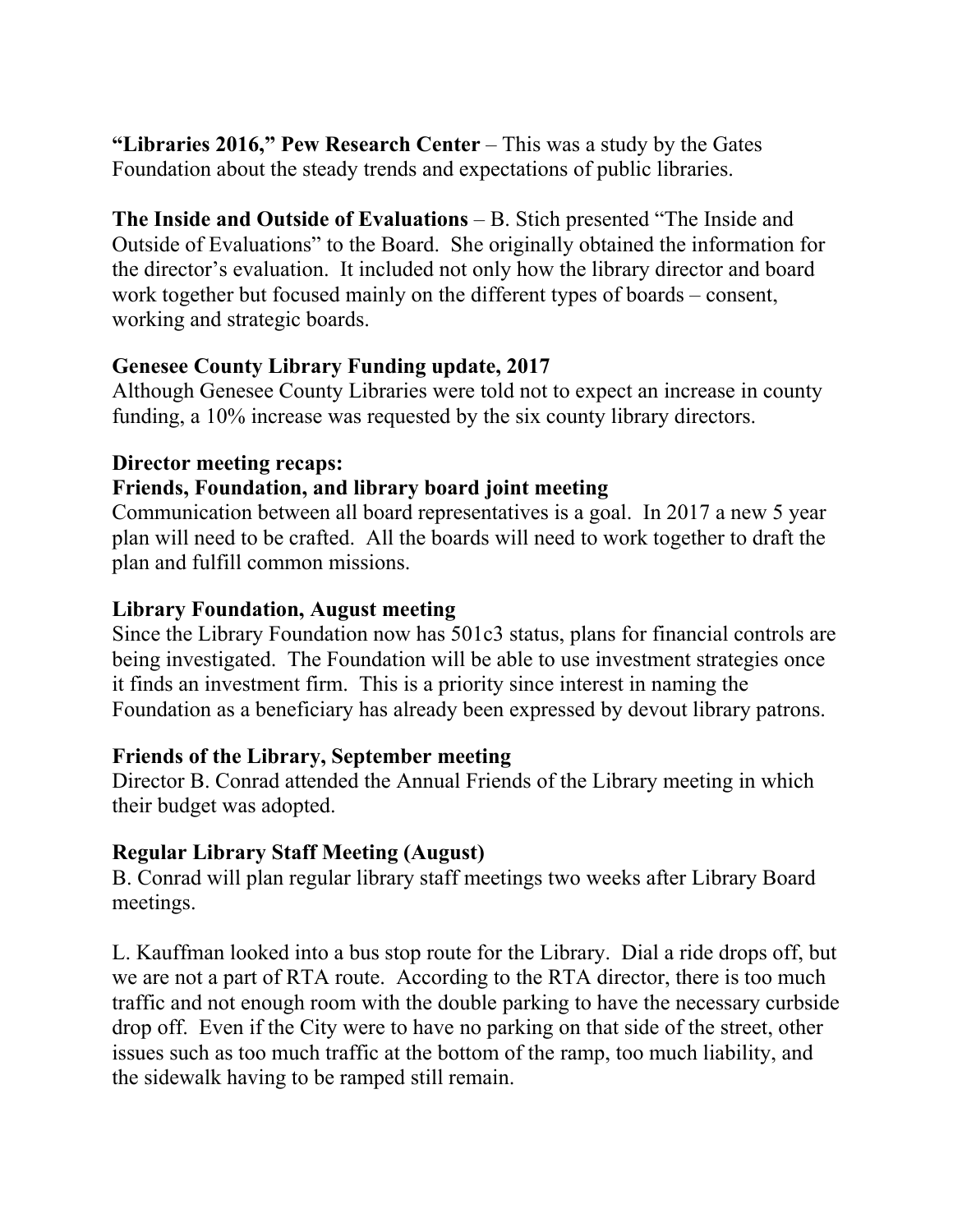# **Library Marketing Team Meeting (scheduled)**

The Director is creating a marketing team to promote library programs and services. The marketing team will consist of B. Conrad, L. DeLooze, A. Fetterly, L Kauffman, and A. Zito. A main concern that RML's summer marketing intern Mitchell Noble had was publicizing the café, which the team will look into.

### **Library Statistics – August 2016**

| <b>Materials Circulation</b> | 17,250 |
|------------------------------|--------|
| <b>Ebooks</b>                | 594    |
| Freegal Downloads            | 556    |
| Zinio                        | 126    |
| Hoopla                       | 126    |
| <b>Internet Usage</b>        | 2,742  |
| <b>Literacy Stations</b>     | 570    |
| Attendance                   | 14,616 |
| Website Usage                | 6,663  |

#### **September Librarian reports**

September reports from Community and Adult Services Librarian L. DeLooze, Reference Librarian Kathleen Facer, and Youth Services Librarian Andrea Fetterly were distributed and discussed.

#### **Upcoming programs**

Brochures of upcoming adult, teen and children's programs were previously scanned to board members.

#### **Bank Reconciliations for period ending July 31**

Upon the motion of J. Cascell, seconded by B. Stich, it was resolved to approve the July 2016 Bank Reconciliations. All members voted yes. Motion carried.

#### **July 2016 Summary of Revenues and Appropriations**

Upon the motion of J. Cascell, seconded by B. Stich, it was resolved to approve the July 2016 Summary of Revenues and Appropriations. All members voted yes. Motion carried.

#### **Approval of Invoices for Payment**

Upon the motion of J. Cascell, seconded by B. Stich, it was resolved to approve the payment of \$348.25 on Supplemental Warrant 8. All members voted yes. Motion carried.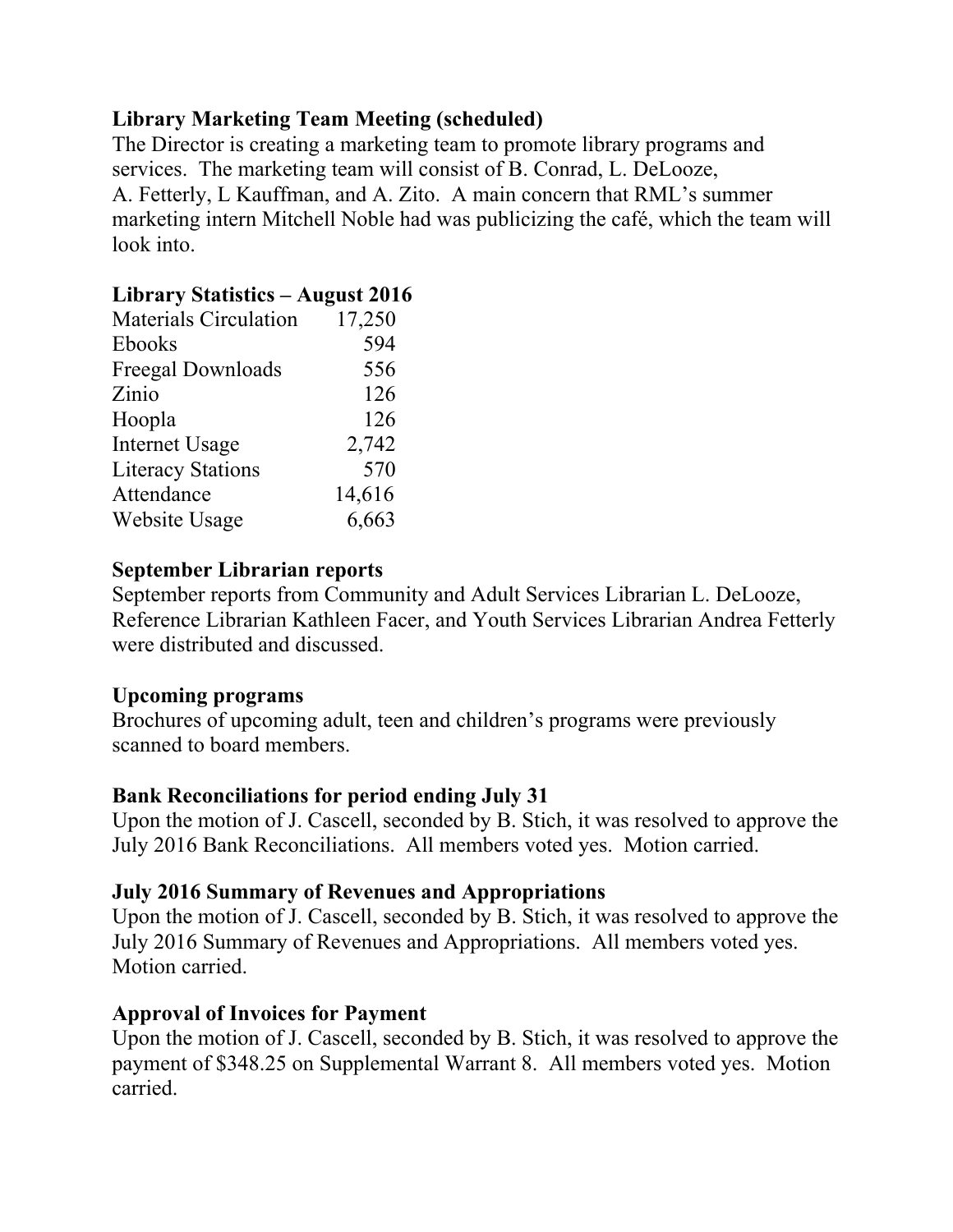Upon the motion of J. Cascell, seconded by B. Stich, it was resolved to approve the payment of \$164.67 on Supplemental Warrant 12. All members voted yes. Motion carried.

Upon the motion of J. Cascell, seconded by B. Stich, it was resolved to approve the manual check on Warrant 14. The amount of \$2,437.71 was received by  $P \& A$ Administrative Services for August Health Care costs. All members voted yes. Motion carried.

Upon the motion of J. Cascell, seconded by B. Stich, it was resolved to approve the payment of \$13,107.98 on Supplemental Warrant 16. All members voted yes. Motion carried.

Upon the motion of J. Cascell, seconded by B. Stich, it was resolved to approve the payment of \$22,545.40 on Warrant 11. All members voted yes. Motion carried.

#### **New Business**

Upon the motion of B. Stich, seconded by J. Cascell, it was resolved to approve the appointment of Felicia Rynkowski to Library Page at the rate of \$9.00/hr. All members voted yes. Motion carried.

Upon the motion of B. Stich, seconded by J. Cascell, it was resolved to approve the appointments of the SAGE Advisory Committee. All members voted yes. Motion carried.

Upon the motion of J. Cascell, seconded by B. Stich, it was resolved to approve the appointments of the SAGE and RSVP patron/volunteer/agency Letter of Agreement. All members voted yes. Motion carried.

#### **Other New Business**

Upon the motion of J. Cascell, seconded by B. Stich, it was resolved to transfer the \$632.98 balance of the 2012 Gasper Mortellaro Memorial fund from the Capital Reserve Funds to the RML Foundation as per wishes of the family of Mr. Mortellaro. All members voted yes. Motion carried.

#### **Application for NYS Library Construction Grant**

The application for the NYS Library Construction Grant was reviewed by the board.

### **Adjournment**

Upon the motion of B. Stich, seconded by J. Cascell, the meeting was adjourned at 7:49 p.m. All members voted yes. Motion carried.

Respectfully submitted, Bob Conrad, Clerk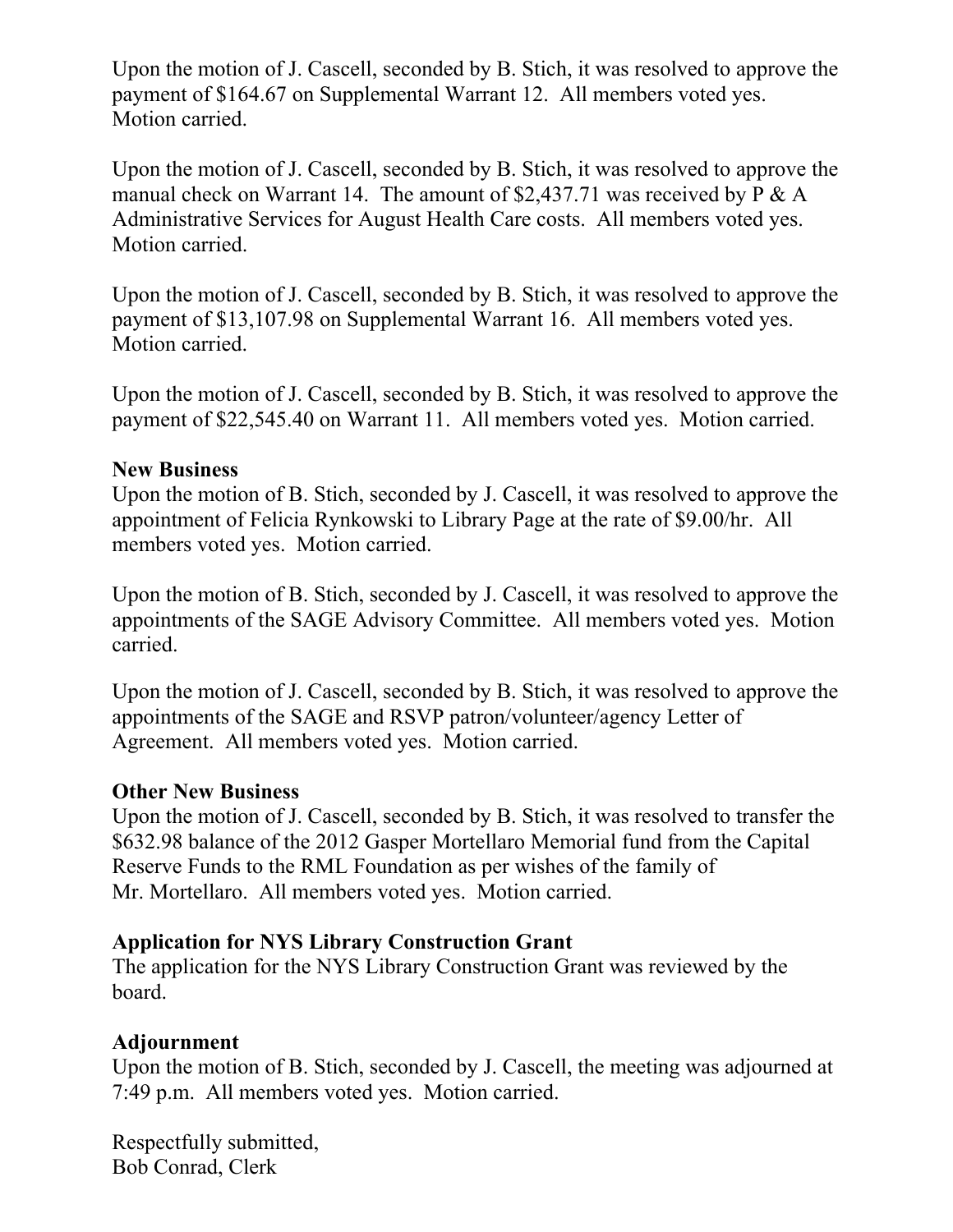#### *Approved by the Library Board of Trustees November 14, 2016* **Richmond Memorial Library Board of Trustees October 17, 2016**

The October meeting of the Library Board of Trustees was held on Monday, October 17, 2016. President Michael Rivers called the meeting to order at 6:30 p.m.

Members present: Norm Argulsky, Michael Rivers, and Jenn Cascell

Also present: Colleen Brudz, Bob Conrad and Debra Levins

Excused: Beth Stich and Jennifer Reardon

#### **Approval of Minutes**

Upon the motion of N. Argulsky, seconded by J. Cascell, it was resolved to approve the minutes of the September meeting. All members voted yes. Motion carried.

#### **Public to be Heard -** None

#### **Correspondence**

#### **New York Library Association**

The board unanimously accepted the official correspondence from NYLA, but decided to defer the question of whether to support the legal defense fund to the finance sub-committee.

#### **Financials**

#### **Bank Reconciliations for period ending August 2016**

Upon the motion of J. Cascell, seconded by N. Argulsky, it was resolved to approve the August 2016 Bank Reconciliations. All members voted yes. Motion carried.

#### **August 2016 Summary of Revenues and Appropriations**

Upon the motion of J. Cascell, seconded by N. Argulsky, it was resolved to approve the August 2016 Summary of Revenues and Appropriations. All members voted yes. Motion carried.

#### **Approval of Invoices for Payment**

Upon the motion of J. Cascell, seconded by N. Argulsky, it was resolved to approve the payment of \$263.50 on Supplemental Warrant 17. All members voted yes. Motion carried.

Upon the motion of J. Cascell, seconded by N. Argulsky, it was resolved to approve the payment of \$14,831.06 on Supplemental Warrant 18. All members voted yes. Motion carried.

Upon the motion of J. Cascell, seconded by N. Argulsky, it was resolved to approve the manual check on Warrant 19. The amount of \$3,068.70 was received by P & A Administrative Services for September Health Care costs. All members voted yes. Motion carried.

Upon the motion of J. Cascell, seconded by N. Argulsky, it was resolved to approve the payment of \$27,690.10 on Warrant 22. All members voted yes. Motion carried.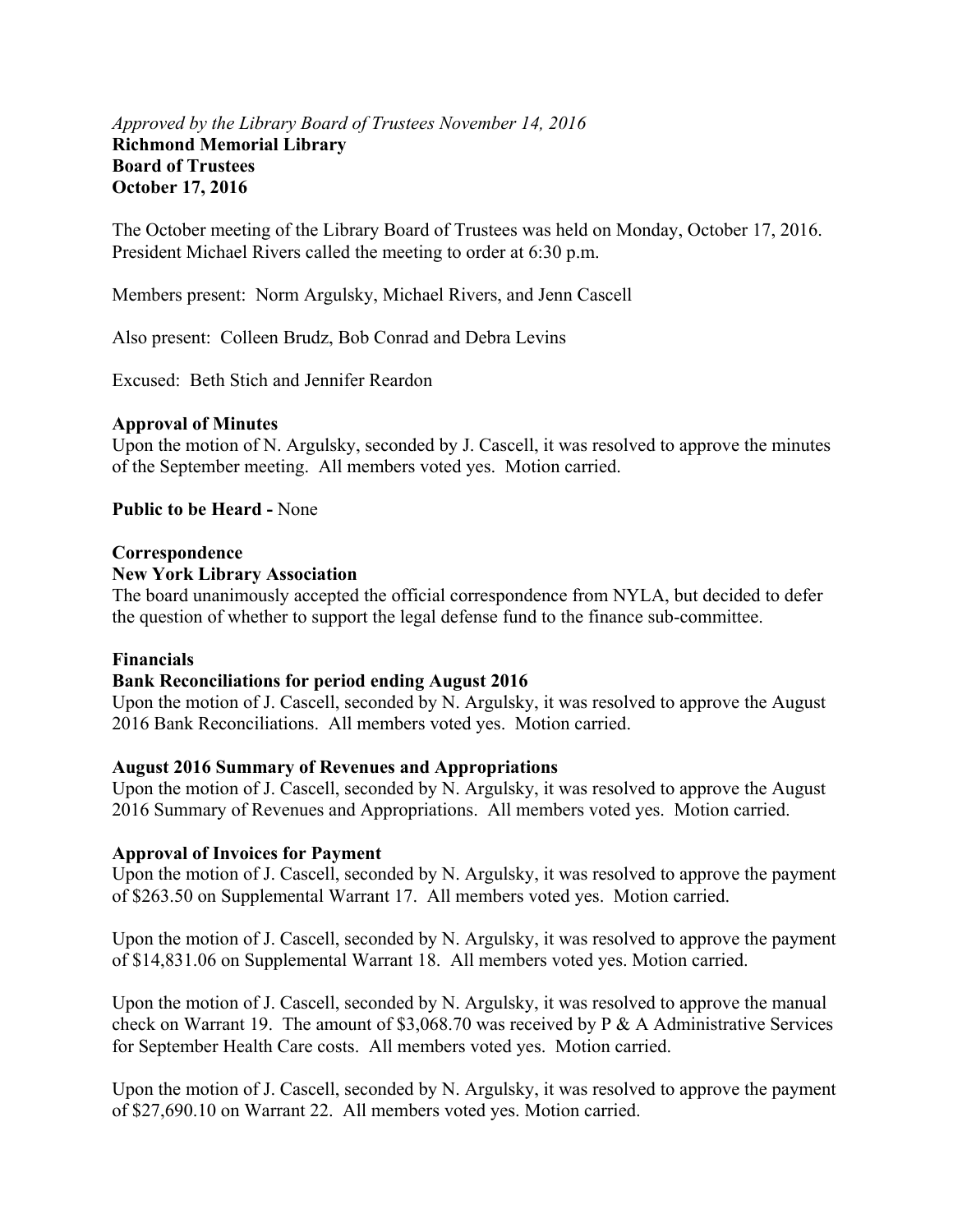#### **Request for Budgetary Transfer**

#### **(Supporting correspondence from Genesee County, appended)**

Upon the motion of N. Argulsky, seconded by J. Cascell, it was resolved to approve a transfer of \$6,000 from equipment to worker's compensation for higher worker's compensation cost than anticipated. All members voted yes. Motion carried.

#### **Approval of Distribution of Genesee County Funding**

Upon the motion of J. Cascell, seconded by N. Argulsky, it was resolved to approve the line disbursement of the 2016-17 Genesee County Grant. All members voted yes. Motion carried.

#### **Report of Library Director Reports from Librarians**

September reports from Community and Adult Services Librarian L. DeLooze, and Reference Librarian Kathleen Facer, were distributed and discussed.

September and October reports from Youth Services Librarian Andrea Fetterly were added to the agenda, distributed and discussed.

#### **Capital Improvement –** Addition to Agenda

The School District's capital improvement plan is not yet available for public inspection, but will include many things for the library.

#### **Microfilm of Batavia Daily News** – Addition to Agenda

B. Conrad gave an update on the potential to microfilm the Batavia Daily News and is waiting for word back from the publisher.

#### **Library Statistics – September 2016**

| <b>Materials Circulation</b> | 16,112 |
|------------------------------|--------|
| Ebooks                       | 579    |
| Freegal Downloads            | 595    |
| Zinio                        | 139    |
| Hoopla                       | 131    |
| <b>Internet Usage</b>        | 2,806  |
| <b>Literacy Stations</b>     | 430    |
| Attendance                   | 14,447 |
| Website Usage                | 4,880  |

#### **Old Business**

#### **Schedule Library Budget Vote & Trustee Election for Thursday, May 4, 2017**

(Supporting correspondence from Nioga director, appended)

Upon the motion of N. Argulsky, seconded by J. Cascell, it was resolved move the annual Library Budget Vote & Trustee Elections to Thursday, May 4, 2017. All members voted yes. Motion carried.

#### **New Business**

#### **Approval of 2017 Library Closures**

Upon the motion of J. Cascell, seconded by N. Argulsky, it was resolved to approve the 2017 Library Closures as presented. All members voted yes. Motion carried.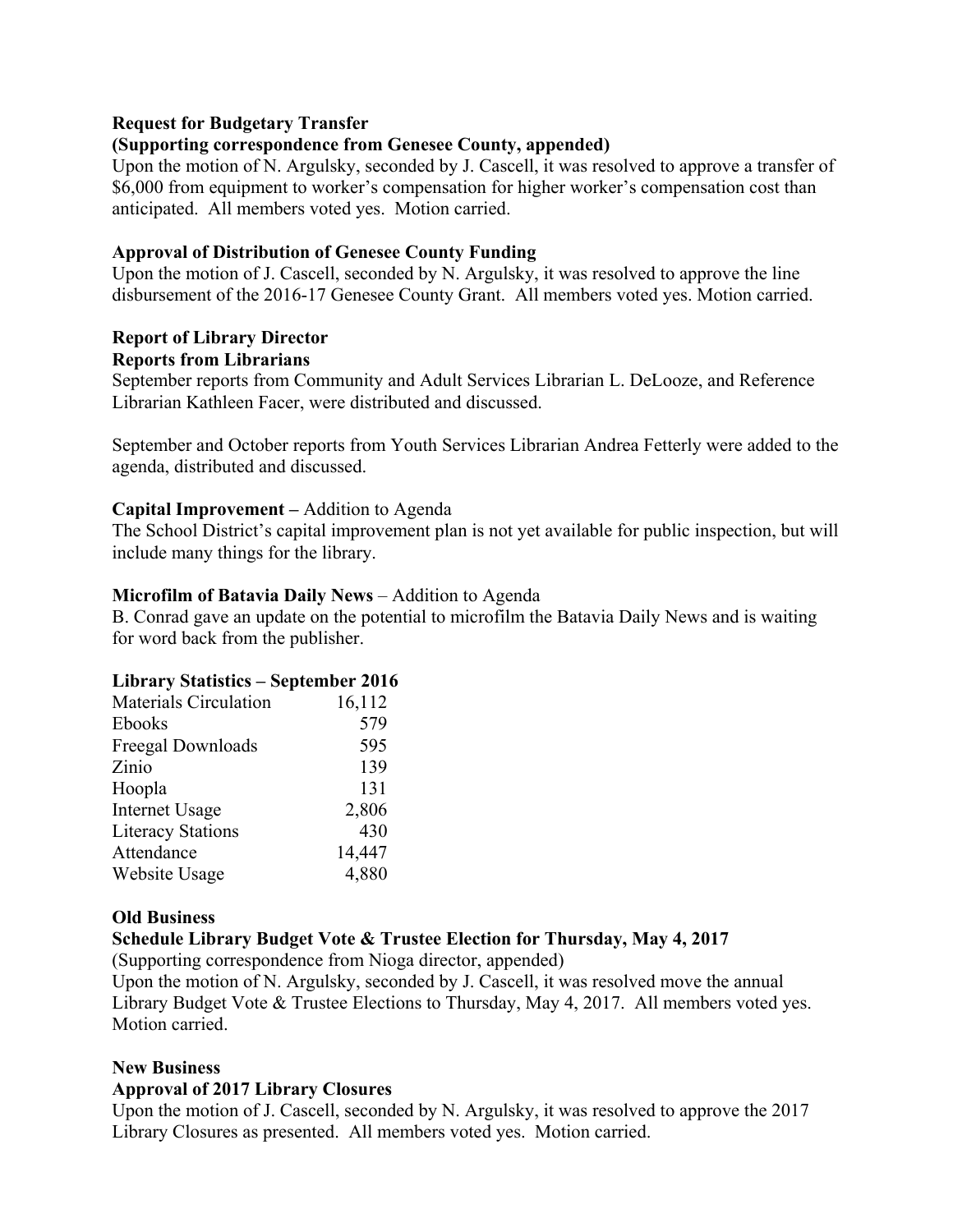#### **Approval of 2017-18 Budget Vote/Trustee Election Calendar**

Upon the motion of N. Argulsky, seconded by J. Cascell, it was resolved to approve the 2017-18 Budget Vote/Trustee Election Calendar as presented. All members voted yes. Motion carried.

#### **Other New Business / Executive Session**

None

#### **Adjournment**

Upon the motion of J. Cascell, seconded by N. Argulsky, the meeting was adjourned at 7:05 p.m. All members voted yes. Motion carried.

Respectfully submitted, Bob Conrad, Clerk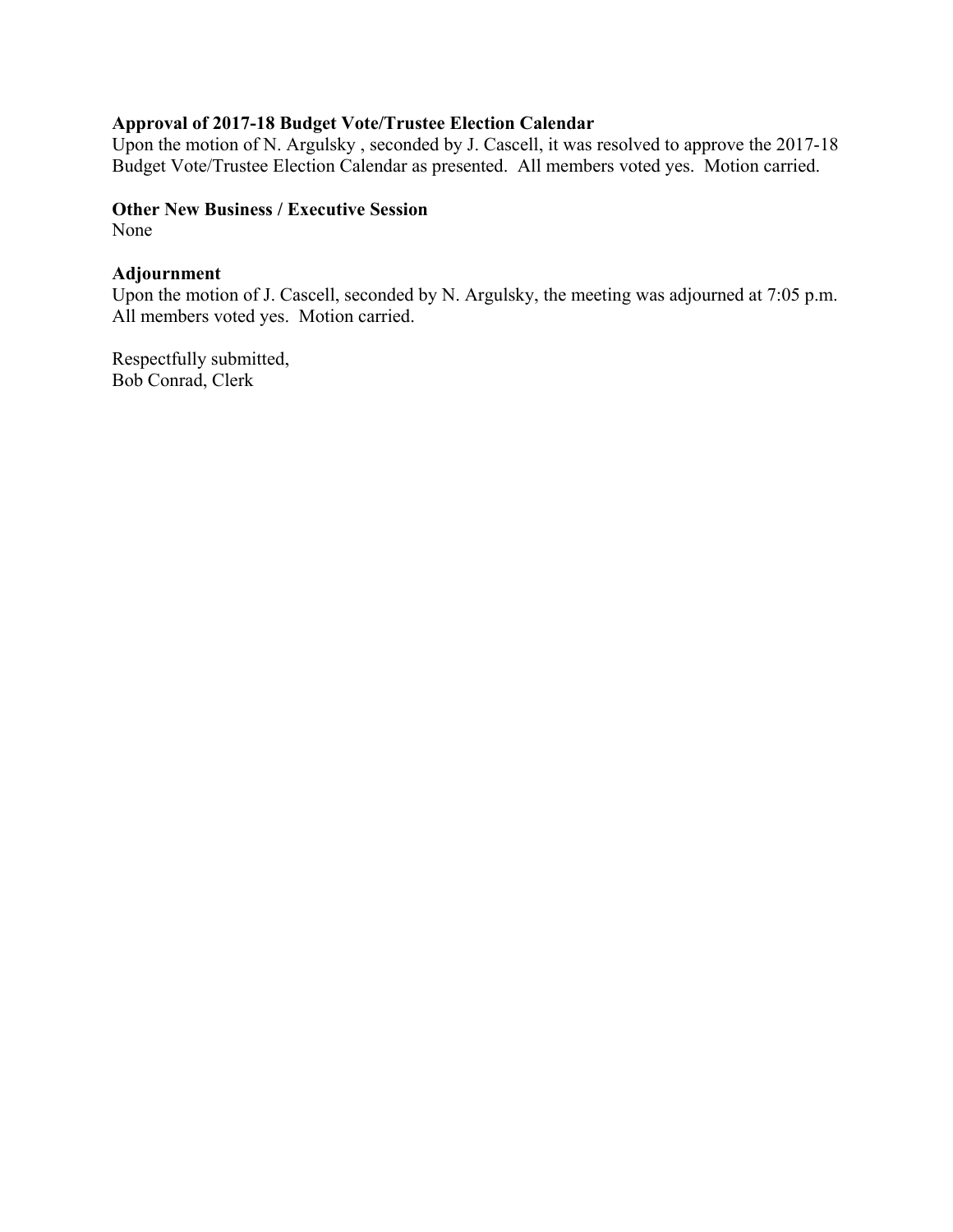#### *Approved by the Library Board of Trustees December 12, 2016* **Richmond Memorial Library Board of Trustees November 14, 2016**

The November meeting of the Library Board of Trustees was held on Monday, November 14, 2016. President Michael Rivers called the meeting to order at 6:30 p.m.

Members present: Beth Stich, Norm Argulsky, Jennifer Reardon, Michael Rivers, and Jenn Cascell

Also present: Colleen Brudz, Bob Conrad, and Debra Levins

#### **Approval of Minutes**

Upon the motion of N. Argulsky, seconded by Jen Cascell, it was resolved to approve the minutes of the October meeting. All members voted yes. Motion carried.

#### **Public to be Heard** - None

#### **Financials**

#### **September 2016 Summary of Revenues and Appropriations**

Upon the motion of B. Stich, seconded by J. Reardon, it was resolved to approve the September 2016 Summary of Revenues and Appropriations. All members voted yes. Motion carried.

#### **Quarterly Comparison Report**

Comparison figures of September 2015 to September 2016 estimated revenues and revenues to date were reviewed.

#### **Bank Reconciliation**

Upon the motion of B. Stich, seconded by J. Reardon, it was resolved to approve the September 2016 Bank Reconciliations. All members voted yes. Motion carried.

#### **Approval of Invoices for Payment**

Upon the motion of B. Stich, seconded by J. Reardon, it was resolved to approve the payment of \$8,300.24 on Supplemental Warrant 27. All members voted yes. Motion carried.

Upon the motion of B. Stich, seconded by J. Reardon, it was resolved to approve the manual checks on Warrant 25. The amount of \$4,066.52 was received by  $P \& A$  A Administrative Services for October Health Care costs. All members voted yes. Motion carried.

Upon the motion of B. Stich, seconded by J. Reardon, it was resolved to approve the payment of \$126,379.09 on Warrant 28 *as amended*. All members voted yes. Motion carried.

#### **Request for Budgetary Transfers**

Upon the motion of J. Cascell, seconded by J. Reardon, it was resolved to approve a transfer of \$620.00 from Other - Marshall Grant to Materials & Supplies/Marshall Grant to cover the cost of a computer. All members voted yes. Motion carried.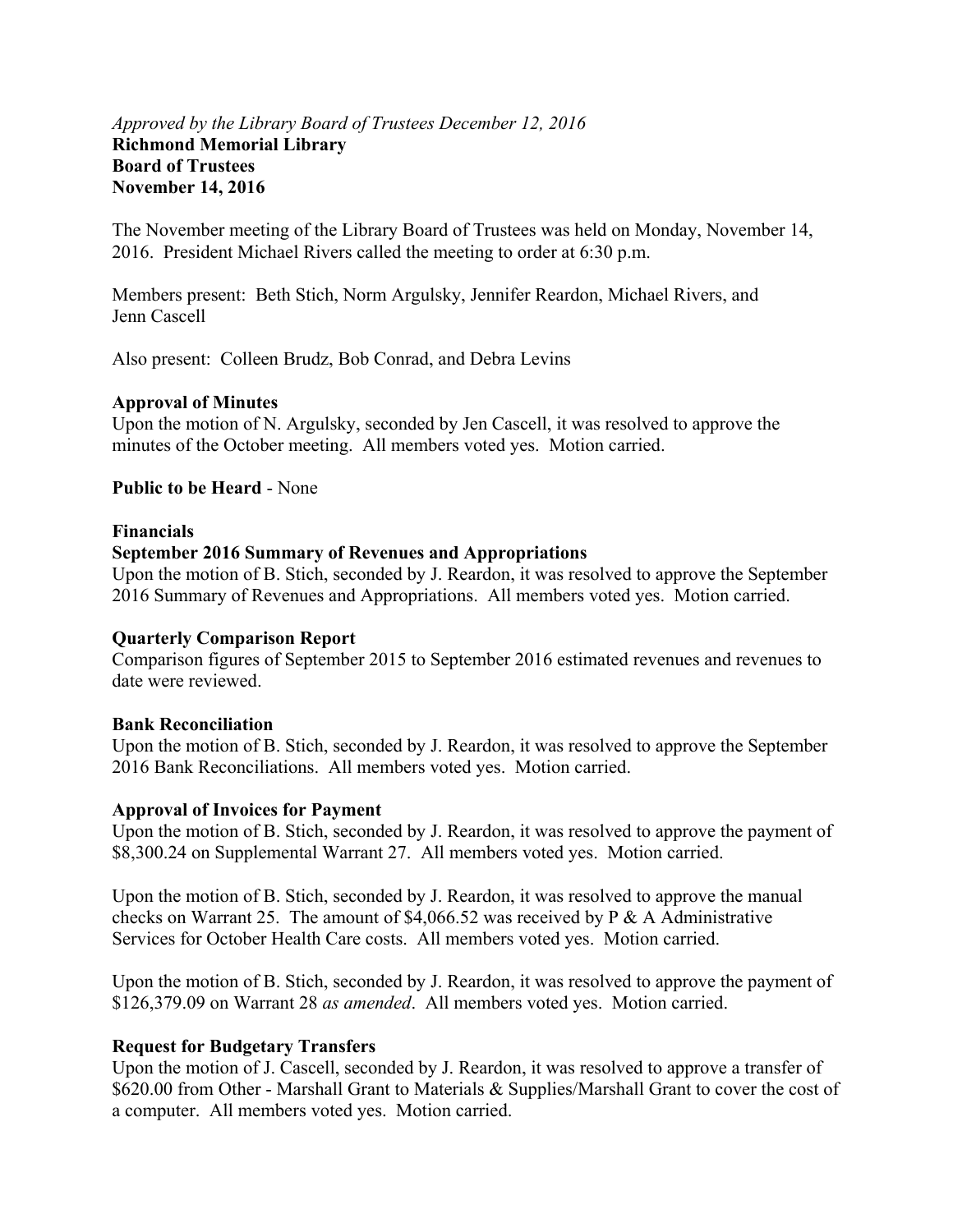Upon the motion of J. Cascell, seconded by J. Reardon, it was resolved to approve a transfer of \$600.00 from Other – Marshall Grant to Travel & Meetings/Marshall Grant to match line on the Marshall Grant Annual Report. All members voted yes. Motion carried.

#### **Audit update**

Kathy Barrett from Freed Maxick will be at the December board meeting to give an update on the audit.

#### **Correspondence**

#### **Genesee County re: Funding to Libraries**

A letter from County Manager Jay Gsell regarding the Genesee County Budget was reviewed by the board.

#### **Report of Librarian**

#### **Genesee County Funding to Libraries update**

Two out of the four people that spoke at the Genesee County Funding Hearing spoke in favor of restoring library funding. Nobody spoke in favor of cutting library funding.

#### **NYLA Conference Attendance Report**

Director B. Conrad attended the NYLA Conference at Saratoga Springs, NY. Media Services Librarian R. McCormack also attended. The director gave an oral report of his attendance.

#### **Reports of Librarians Kathy Facer and Leslie DeLooze**

The Board reviewed the monthly reports from Reference Librarian Kathleen Facer and Community and Adult Services Librarian Leslie DeLooze.

Director B. Conrad highlighted the strength of genealogy and computer classes by Kathleen Facer. He stated that the attendance numbers were "fantastic". B. Conrad was asked about internet issues, which he explained.

The Director also highlighted some of the innovative programs in Leslie DeLooze's report.

#### **Youth Services Combined Report**

The Board also reviewed the Youth Services monthly report by Youth Services Librarian Andrea Fetterly. B. Conrad commented that the program numbers were great.

#### **Library Statistics – October 2016**

| Materials Circulation    | 15,505 |
|--------------------------|--------|
| Ebooks                   | 599    |
| Freegal Downloads        | 452    |
| Zinio                    | 110    |
| Hoopla                   | 157    |
| <b>Internet Usage</b>    | 2,798  |
| <b>Literacy Stations</b> | 396    |
| Attendance               | 14,953 |
| Website Usage            | 6,635  |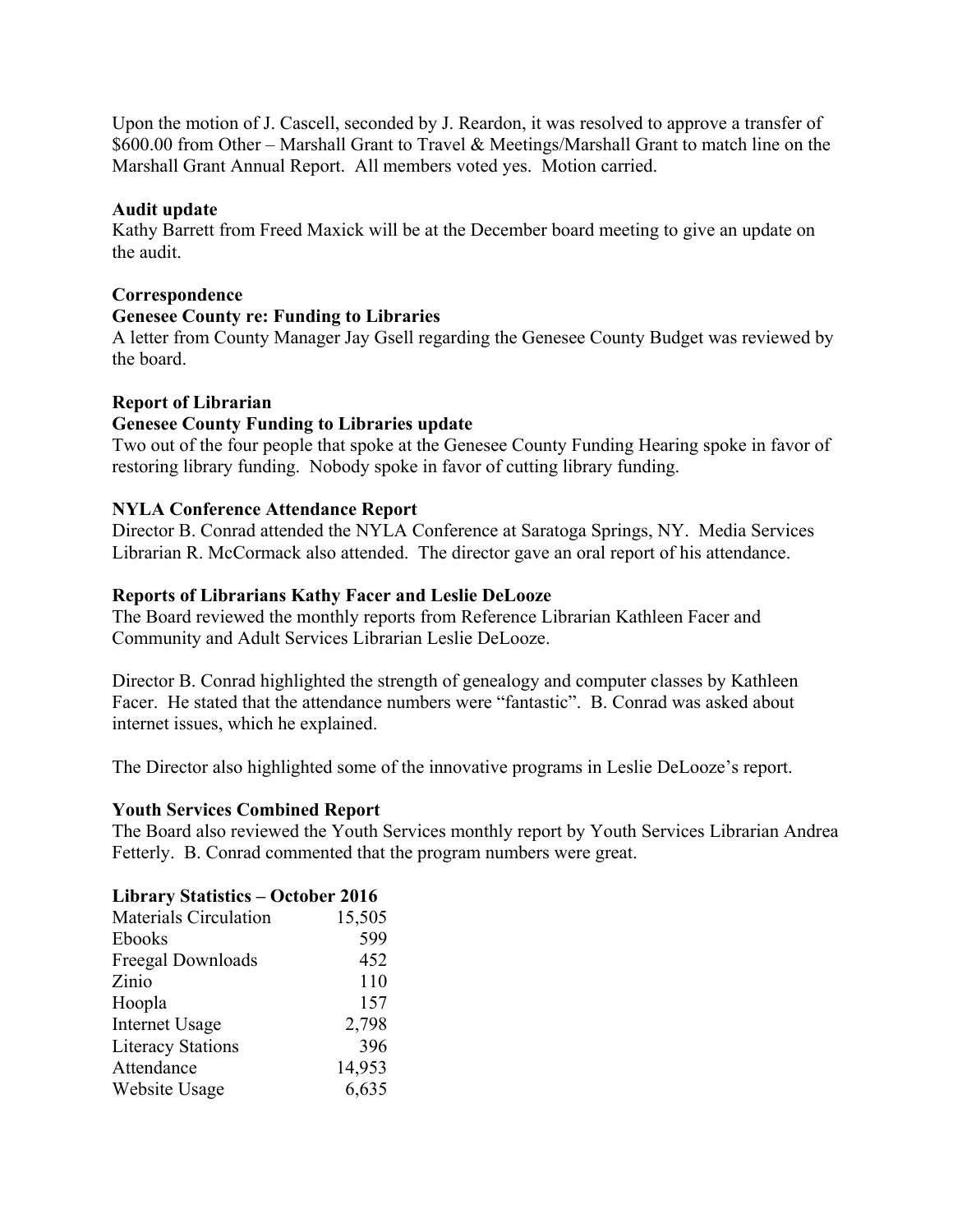#### **Old Business -** None

#### **New Business**

Upon the motion of B. Stich, seconded by J. Cascell, it was resolved to ban Dawandrick and Tymothey Murrell from the Richmond Memorial Library for a period of 1 (one) year. If after 6 (six) months a written apology is received by the Board, the Board will consider lifting the ban. All members voted yes. Motion carried.

This action generated further discussion of the library's other options for addressing after school behavior.

#### **Adjournment**

Upon the motion of N. Argulsky, seconded by J. Reardon, the meeting was adjourned at 7:26 p.m. All members voted yes. Motion carried.

Respectfully submitted, Bob Conrad, Clerk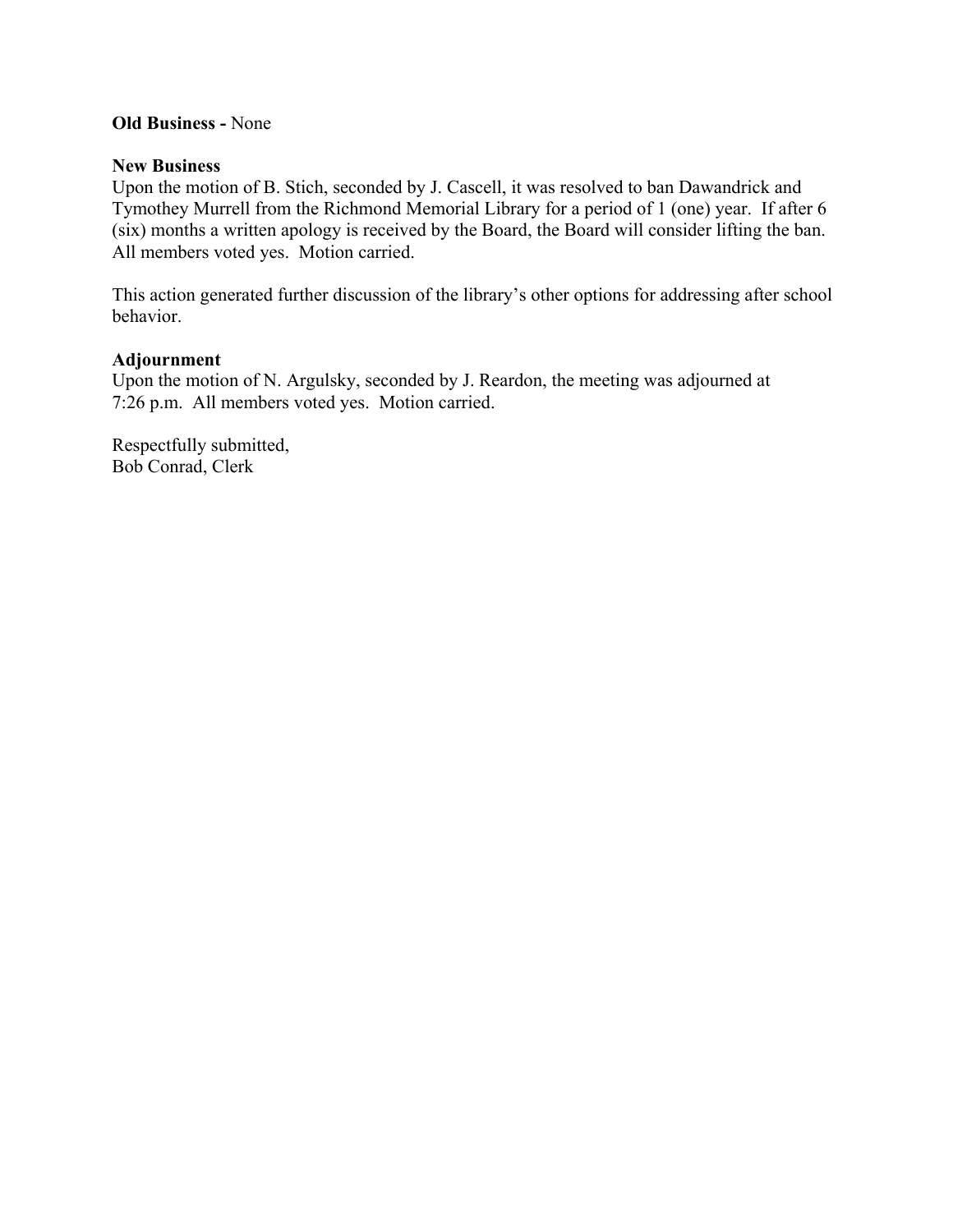#### *Approved by the Library Board of Trustees January 9, 2017* **Richmond Memorial Library Board of Trustees December 12, 2016**

The December meeting of the Library Board of Trustees was held on Monday, December 12, 2016. President Michael Rivers called the meeting to order at 6:30 p.m.

Members present: Michael Rivers, Norm Argulsky, Beth Stich, Jennifer Reardon

Also present: Colleen Brudz, Bob Conrad, Debra Levins, Kathryn Barrett, CPA, Carol Richardson, and Treasurer Sally Sanford

Excused: Jenn Cascell

#### **Approval of Minutes**

Upon the motion of N. Argulsky and seconded by Beth Stich, it was resolved to approve the minutes of the November meeting. All members voted yes. Motion carried.

**Public to be Heard -** None

#### **Audit Report**

#### **Kathryn Barrett, CPA**

Kathryn Barrett, CPA of Freed Maxick, reviewed the audit findings which she stated was "Overall a very good audit."

Kathryn Barrett, CPA and Sally Sanford left the meeting at 6:45 p.m.

#### **Internet Service Update**

Director R. Conrad gave an update on our internet service.

#### **Card member adjustments - Carol Richardson**

Carol Richardson was present to explain financial adjustments and payments. She left the meeting at 7:02 p.m.

#### **Financials**

#### **October 2016 Summary of Revenues and Appropriations**

Upon the motion of B. Stich, seconded by J. Reardon, it was resolved to approve the October 2016 Summary of Revenues and Appropriations. All members voted yes. Motion carried.

#### **October 2016 Bank Reconciliations**

Upon the motion of B. Stich, seconded by J. Reardon, it was resolved to approve the October 2016 Bank Reconciliations. All members voted yes. Motion carried.

#### **November 2016 Summary of Revenues and Appropriations**

Upon the motion of B. Stich, seconded by J. Reardon, it was resolved to approve the October 2016 Summary of Revenues and Appropriations. All members voted yes. Motion carried.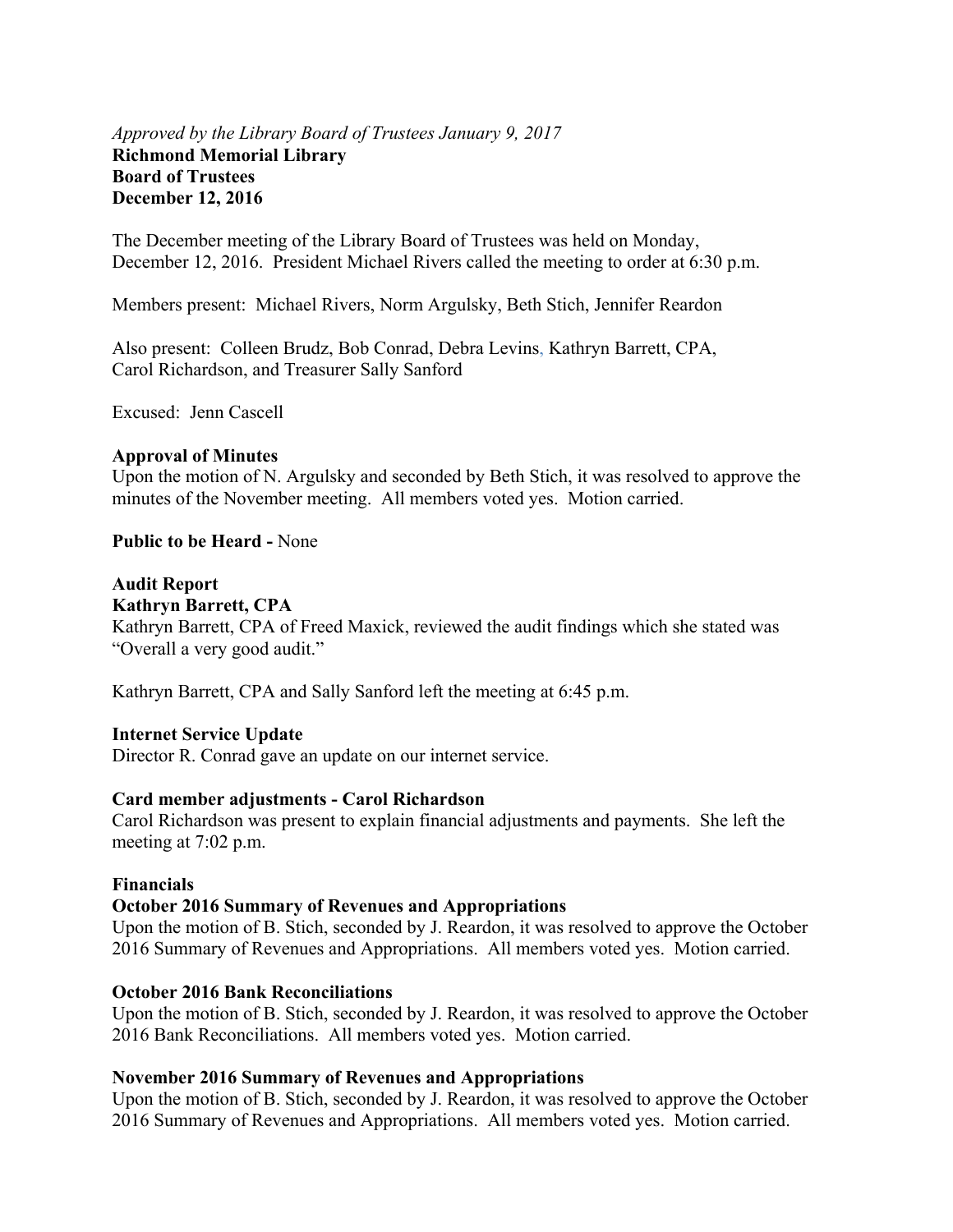#### **November 2016 Bank Reconciliations**

Upon the motion of B. Stich, seconded by J. Reardon, it was resolved to approve the November 2016 Bank Reconciliations. All members voted yes. Motion carried.

#### **Approval of Invoices for Payment**

Upon the motion of B. Stich, seconded by J. Reardon, it was resolved to approve the payment of \$2,643.39 on Supplemental Warrant 29. All members voted yes. Motion carried.

Upon the motion of B. Stich, seconded by J. Reardon, it was resolved to approve the payment of \$1,865.25 on Supplemental Warrant 30. All members voted yes. Motion carried.

Upon the motion of B. Stich, seconded by J. Reardon, it was resolved to approve the manual checks on Warrant 32. The amount of \$1,762.88 was received by P & A Administrative Services for November Health Care costs. All members voted yes. Motion carried.

Upon the motion of B. Stich, seconded by J. Reardon, it was resolved to approve the payment of \$20,252.04 on Supplemental Warrant 34. All members voted yes. Motion carried.

Upon the motion of B. Stich, seconded by J. Reardon, it was resolved to approve the payment of \$18,947.76 on Warrant 35. All members voted yes. Motion carried.

#### **Report of Librarian**

Reports of Librarians

The Board reviewed the monthly reports from Reference Librarian Kathleen Facer, Community and Adult Services Librarian Leslie DeLooze, Media Services Librarian Rita McCormack, and Youth Services Librarian Andrea Fetterly.

#### **Library Statistics – November 2016**

| <b>Materials Circulation</b> | 16,154 |
|------------------------------|--------|
| Ebooks                       | 477    |
| Freegal Downloads            | 505    |
| Zinio                        | 108    |
| Hoopla                       | 148    |
| <b>Internet Usage</b>        | 2,571  |
| <b>Literacy Stations</b>     | 378    |
| Attendance                   | 14,359 |
| Website Usage                | 7,544  |

#### **Old Business**

Director Conrad updated staff on the banned children situation and other discipline issues handled.

#### **New Business**

#### **Addition of clause to Meeting Room Policy**

Upon the motion of N. Argulsky, seconded by J. Reardon it was resolved to add the following clause to the Meeting Room Policy:

"Library Administration reserves the right to decline meeting room reservations for purposes which substantially duplicate upcoming or ongoing library programs and events." The motion passed and was carried.